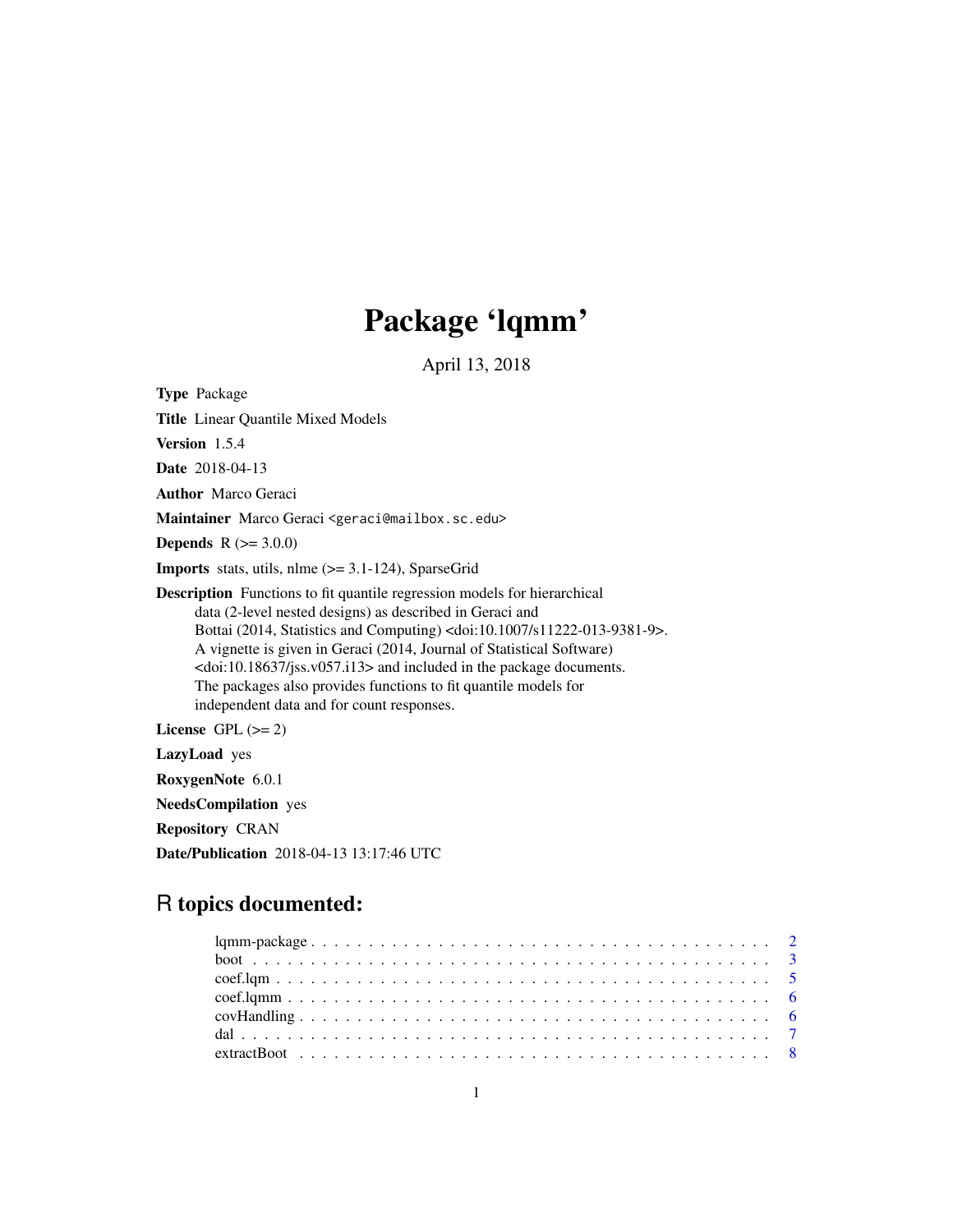<span id="page-1-0"></span>

| lgm<br>$\mathcal{A}$ . The set of the set of $\mathcal{A}$<br>lam.counts<br>lqm.fit.gs | 9<br>9<br>10<br>10<br>11<br>12<br>12<br>14<br>16<br>18 |
|----------------------------------------------------------------------------------------|--------------------------------------------------------|
| lgmm                                                                                   | 19                                                     |
|                                                                                        | 23                                                     |
| $lamm.fit.gs \dots$                                                                    | 25                                                     |
|                                                                                        | 26                                                     |
|                                                                                        | 28                                                     |
|                                                                                        | 28                                                     |
| $mleAL$ $\ldots$ $\ldots$                                                              | 29                                                     |
| Orthodont                                                                              | 30                                                     |
| predict.lqm                                                                            | 31                                                     |
|                                                                                        | 32                                                     |
|                                                                                        | 33                                                     |
|                                                                                        | 34                                                     |
|                                                                                        | 34                                                     |
|                                                                                        | 35                                                     |
|                                                                                        | 36                                                     |
|                                                                                        | 37                                                     |
|                                                                                        | 37                                                     |
| summary.boot.lqm                                                                       | 38                                                     |
|                                                                                        | 39                                                     |
|                                                                                        | 40                                                     |
|                                                                                        | 41                                                     |
|                                                                                        | 42                                                     |
|                                                                                        | 44                                                     |
|                                                                                        |                                                        |

# **Index**

lqmm-package

Linear Quantile Models and Linear Quantile Mixed Models

# $\begin{minipage}{.4\linewidth} \textbf{Description} \end{minipage} \vspace{-0.3mm}$

Fit quantile regression models for independent and hierarchical data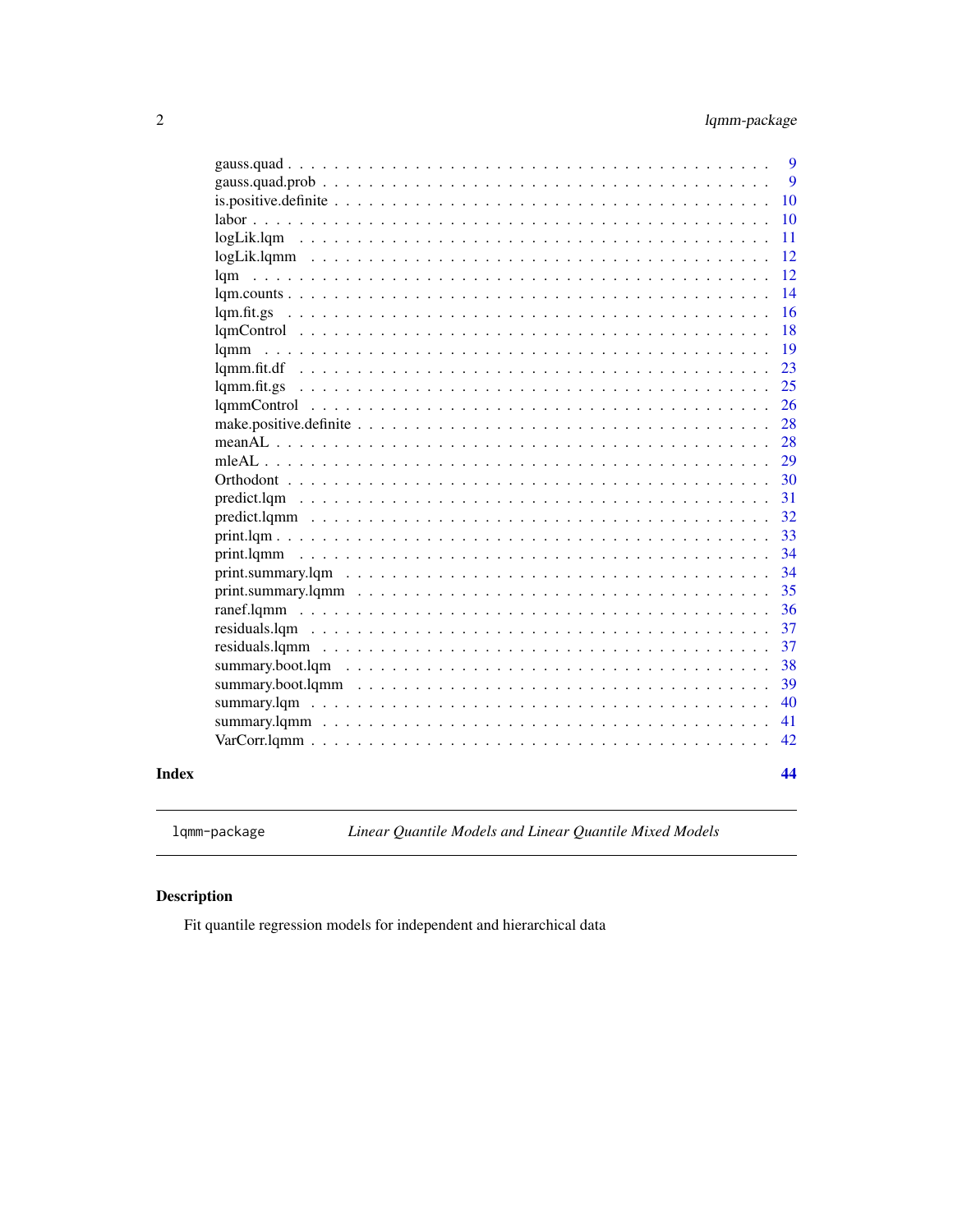<span id="page-2-0"></span>boot 3

# Details

| Package:  | lqmm          |
|-----------|---------------|
| Type:     | Package       |
| Version:  | 1.5.4         |
| Date:     | 2018-04-13    |
| License:  | $GPL$ $(>=2)$ |
| LazyLoad: | yes           |

# Author(s)

Marco Geraci

Maintainer: Marco Geraci <geraci@mailbox.sc.edu>

#### References

Geraci M (2014). Linear quantile mixed models: The lqmm package for Laplace quantile regression. Journal of Statistical Software, 57(13), 1–29. <doi:10.18637/jss.v057.i13>

Geraci M and Bottai M (2007). Quantile regression for longitudinal data using the asymmetric Laplace distribution. Biostatistics 8(1), 140–154. <doi:10.1093/biostatistics/kxj039>

Geraci M and Bottai M (2014). Linear quantile mixed models. Statistics and Computing, 24(3), 461–479. <doi:10.1007/s11222-013-9381-9>.

boot *Bootstrap functions for LQM and LQMM*

#### <span id="page-2-1"></span>Description

This function is used to obtain a bootstrap sample of a fitted LQM or LQMM. It is a generic function.

#### Usage

```
boot(object, R = 50, seed = round(runif(1, 1, 10000)), startQR = FALSE)
## S3 method for class 'lqm'
boot(object, R = 50, seed = round(runif(1, 1, 10000)), startQR = FALSE)
## S3 method for class 'lqmm'
boot(object, R = 50, seed = round(runif(1, 1, 10000)), startQR = FALSE)
```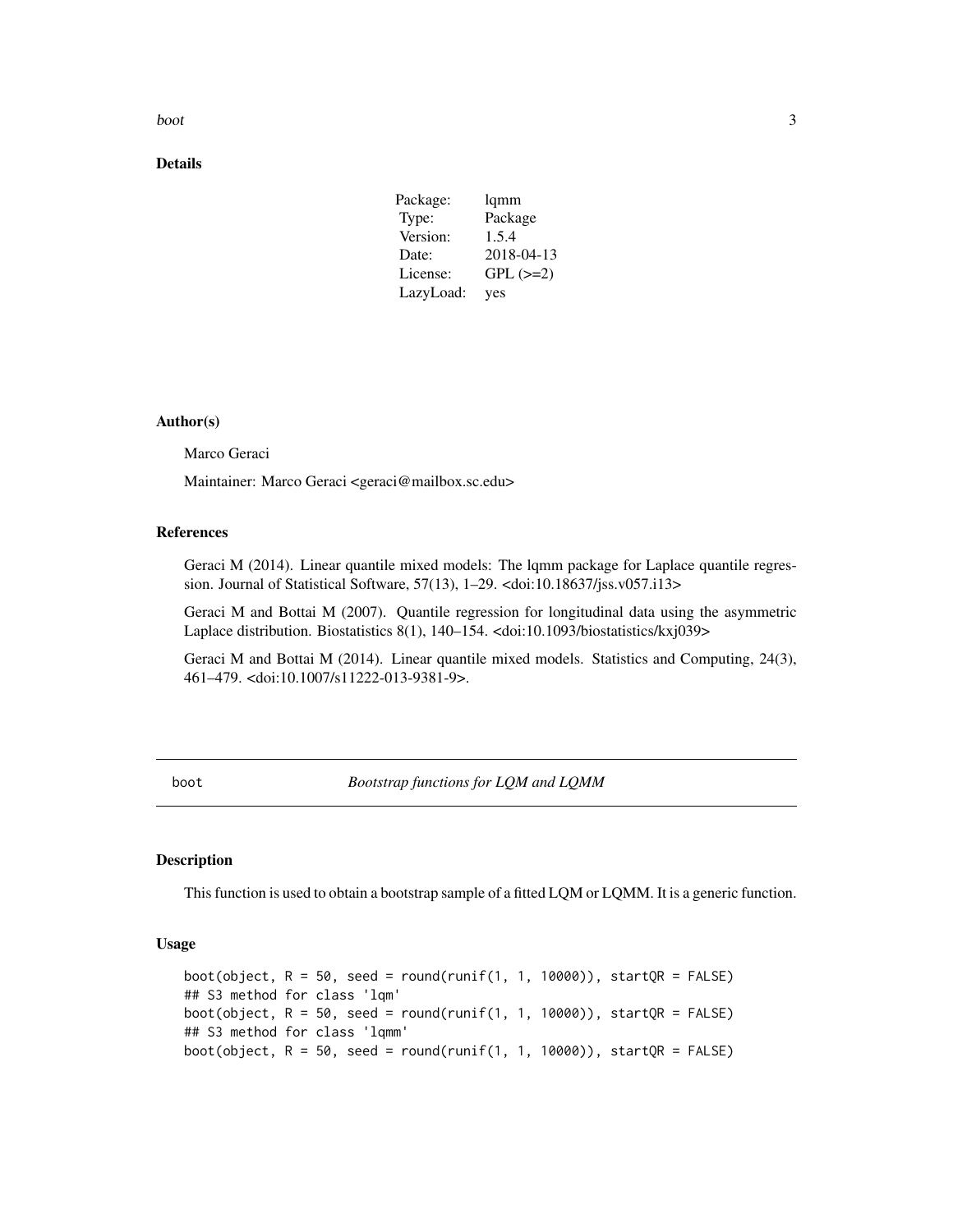#### <span id="page-3-0"></span>**Arguments**

| object  | an object of class "lqm" or "lqmm".                                                                                                                                                                                                                                                                                                                      |
|---------|----------------------------------------------------------------------------------------------------------------------------------------------------------------------------------------------------------------------------------------------------------------------------------------------------------------------------------------------------------|
| R       | number of bootstrap replications.                                                                                                                                                                                                                                                                                                                        |
| seed    | optional random number generator seed.                                                                                                                                                                                                                                                                                                                   |
| startOR | logical flag. If TRUE the estimated parameters in object are used as starting<br>values in the algorithm applied to each bootstrap sample. This may cause the<br>algorithm to converge too often to a similar optimum, which would ultimately<br>result in underestimated standard errors. If FALSE (recommended), starting val-<br>ues are based on 1m. |

#### Value

An object of class boot.lqm is a data frame with R rows and npars columns containing the bootstrap estimates of theta. If object contains results for multiple quantiles, boot.lqm returns an array of dimension  $c(R, npars, nt)$ , where nt is the length of tau.

An object of class boot.lqmm is a data frame with R rows and npars columns containing the bootstrap estimates of theta\_x, theta\_z, and scale. If object contains results for multiple quantiles, boot. lqmm returns an array of dimension c(R, npars, nt), where nt is the length of tau. The elements of theta\_z are labelled with reStruct. See function [covHandling](#page-5-1) and the example below on how to derive the variance-covariance matrix of the random effects starting from theta\_z.

The following attributes are available:

| tau       | index of the quantile(s).                                              |
|-----------|------------------------------------------------------------------------|
| estimated | the estimated parameter as given by object.                            |
| R         | number of bootstrap replications.                                      |
| seed      | the random number generator seed used to produce the bootstrap sample. |
| npars     | total numer of parameters.                                             |
| rdf       | the number of residual degrees of freedom.                             |
| indices   | the bootstrap sample of independent data units.                        |

#### Author(s)

Marco Geraci

#### Examples

```
# boot.lqm
set.seed(123)
n <- 500
test \leq data.frame(x = runif(n,0,1))
test\ <- 30 + test\ + rnorm(n)fit.lqm <- lqm(y \sim x, data = test, tau = 0.5)
fit.boot <- boot(fit.lqm)
str(fit.boot)
```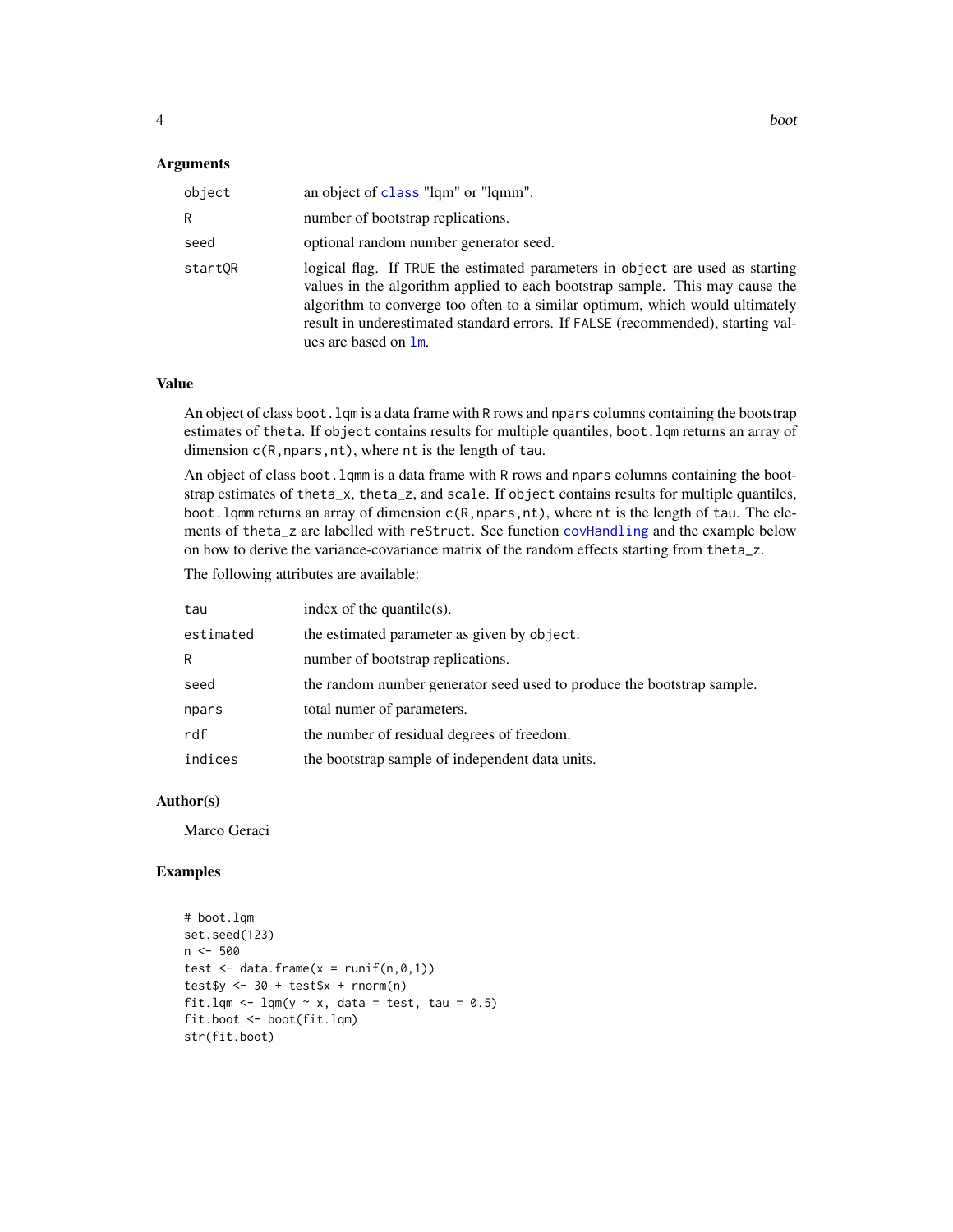<span id="page-4-0"></span>coef.lqm 5

```
# boot.lqmm
data(Orthodont)
fit <- lqmm(distance \sim age, random = \sim 1, group = Subject,
tau = 0.5, data = Orthodont)
fit.boot <- boot(fit)
str(fit.boot)
```
<span id="page-4-1"></span>coef.lqm *Extract LQM Coefficients*

# Description

coef extracts model coefficients from lqm, lqm.counts objects.

# Usage

## S3 method for class 'lqm' coef(object, ...)

# Arguments

| object   | an lgm or lgm. counts object. |
|----------|-------------------------------|
| $\cdots$ | not used.                     |

#### Value

a vector for single quantiles or a matrix for multiple quantiles.

# Author(s)

Marco Geraci

# See Also

[lqm](#page-11-1) [summary.lqm](#page-39-1) [lqm.counts](#page-13-1)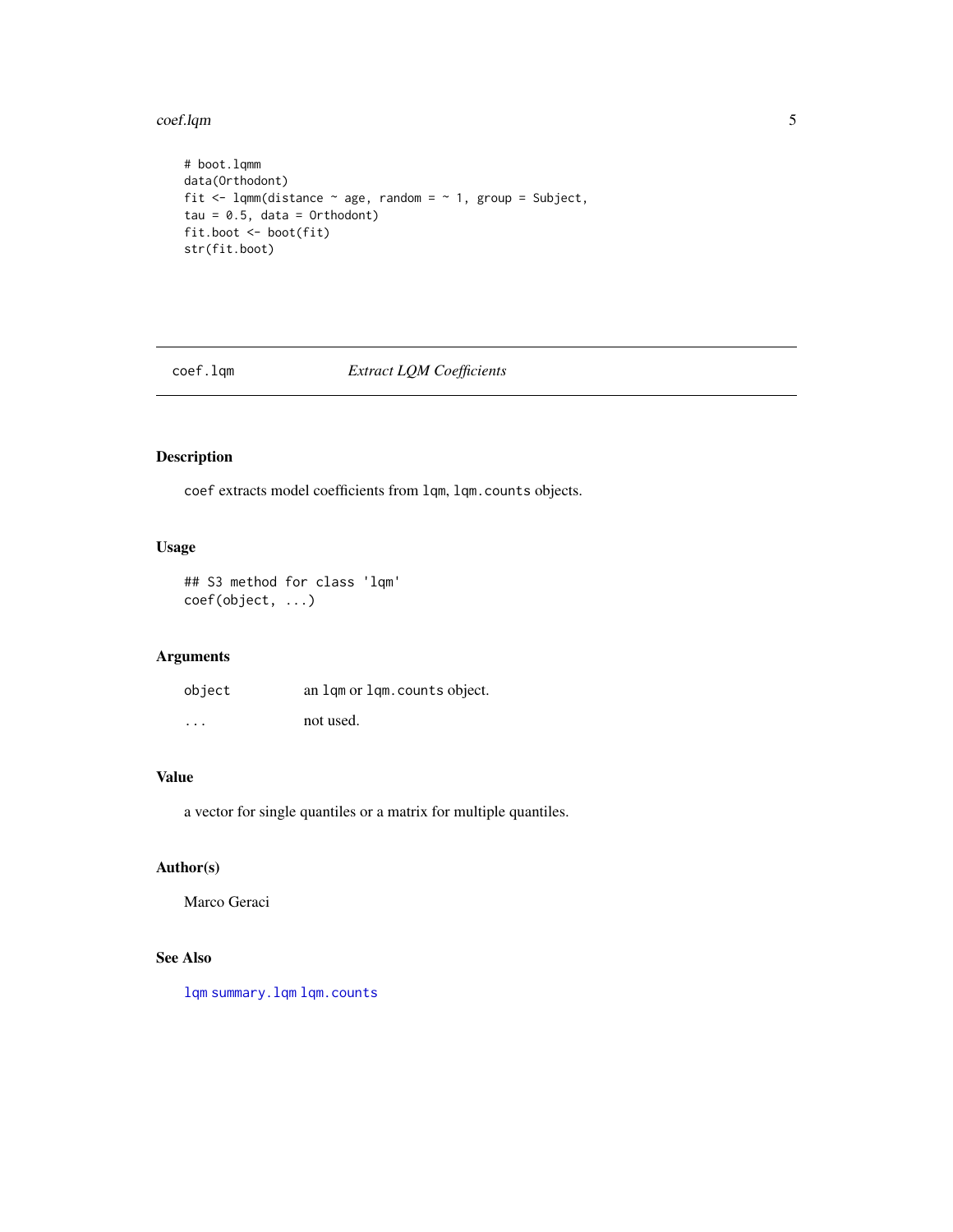<span id="page-5-2"></span><span id="page-5-0"></span>

coef extracts model coefficients from lqmm objects.

# Usage

## S3 method for class 'lqmm' coef(object, ...)

# Arguments

| object | a fitted object of class "lqmm". |
|--------|----------------------------------|
| .      | not used.                        |

# Value

a vector for single quantiles or a matrix for multiple quantiles.

# Author(s)

Marco Geraci

# See Also

[lqmm](#page-18-1) [summary.lqmm](#page-40-1)

<span id="page-5-1"></span>covHandling *Variance-Covariance Matrix*

# Description

This is an auxiliary function.

# Usage

```
covHandling(theta, n, cov_name, quad_type)
```
# Arguments

| theta     | unique parameters of the variance-covariance matrix of the random effects as<br>returned by $lqmm$ in the ta_z. |
|-----------|-----------------------------------------------------------------------------------------------------------------|
| n         | dimension of the vector of random effects.                                                                      |
| cov_name  | see argument covariance in 1qmm.                                                                                |
| quad_type | type of quadrature "c("normal", "robust")".                                                                     |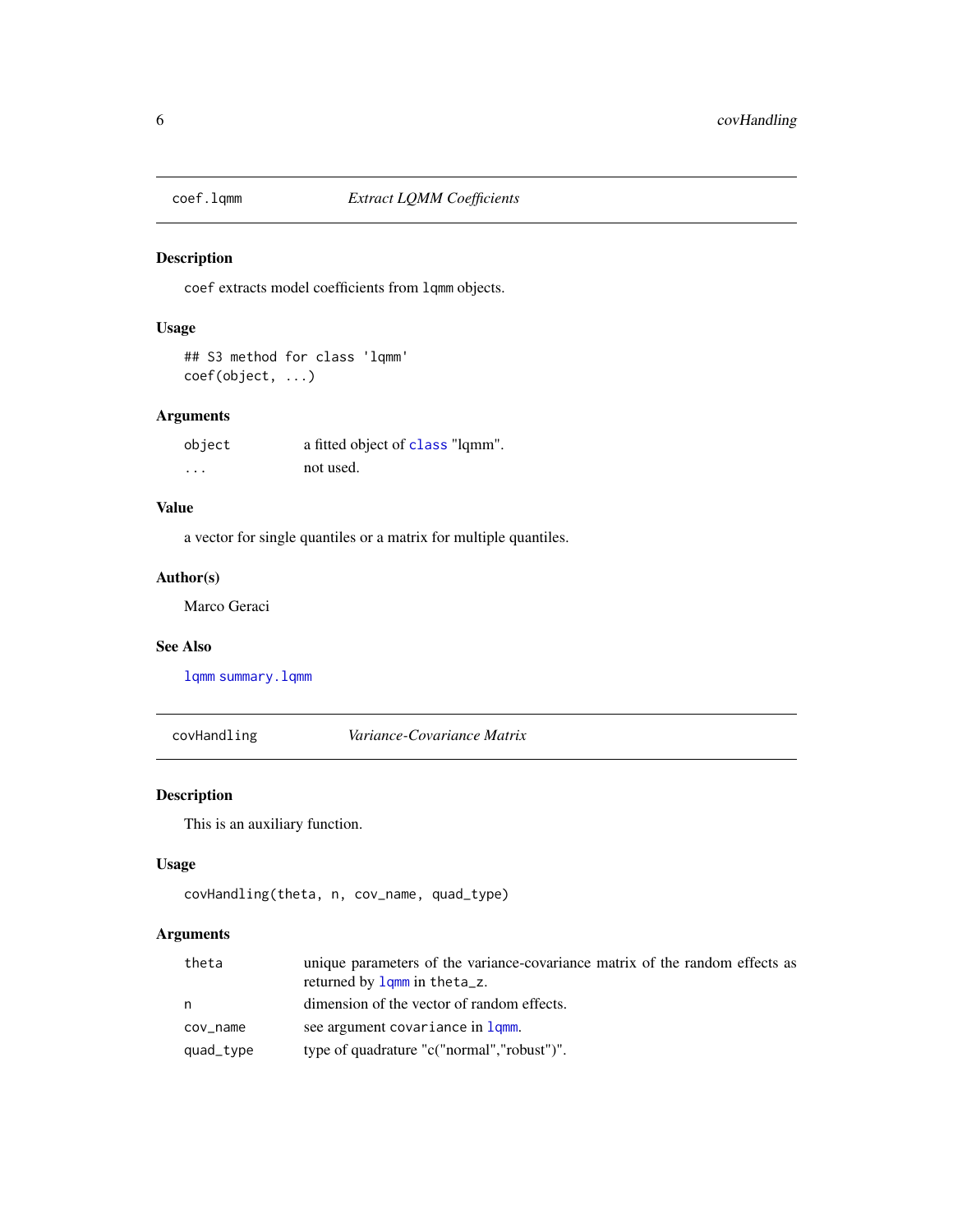#### <span id="page-6-0"></span>dal dal 2008 e al 2008 de la construcción de la construcción de la construcción de la construcción de la construcción de la construcción de la construcción de la construcción de la construcción de la construcción de la con

# Author(s)

Marco Geraci

# See Also

[VarCorr.lqmm](#page-41-1)

#### <span id="page-6-1"></span>dal *The Asymmetric Laplace Distribution*

# Description

Density, distribution function, quantile function and random generation for the asymmetric Laplace distribution.

# Usage

dal(x, mu =  $0$ , sigma = 1, tau =  $0.5$ , log = FALSE)  $pal(x, mu = 0, sigma = 1, tau = 0.5)$  $qal(x, mu = 0, sigma = 1, tau = 0.5)$ ral(n, mu =  $0$ , sigma = 1, tau =  $0.5$ )

# Arguments

| $\mathsf{x}$ | vector of quantiles (dal, pal) or probabilities (qal). |
|--------------|--------------------------------------------------------|
| n            | number of observations.                                |
| mu           | location parameter.                                    |
| sigma        | positive scale parameter.                              |
| tau          | skewness parameter $(0,1)$ .                           |
| log          | logical; if TRUE, probabilities are log-transformed.   |

# Details

The asymmetric Laplace distribution with parameters (mu, sigma, tau) has density

$$
f(x) = \tau (1 - \tau) / \sigma e^{-1/(2\sigma)(\theta max(x,0) + (1 - \theta) max(-x,0))}
$$

# Author(s)

Marco Geraci

#### See Also

[lqmm](#page-18-1), [lqm](#page-11-1)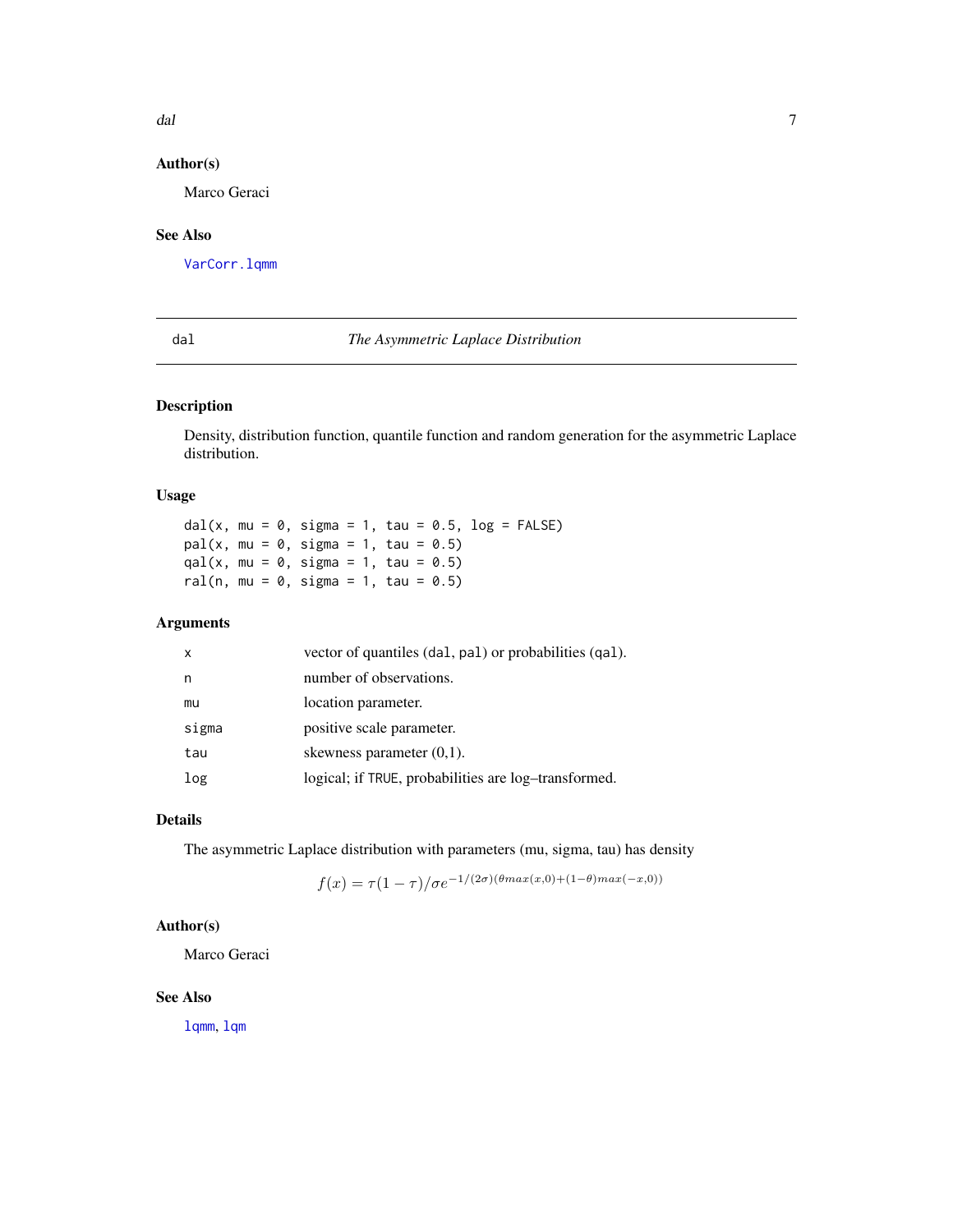This generic function extracts the fixed and random components of bootstrapped estimates of an lqmm object.

#### Usage

```
extractBoot(object, which = "fixed")
## S3 method for class 'boot.lqmm'
extractBoot(object, which = "fixed")
```
# Arguments

| object | an object of class boot. lqmm.                               |
|--------|--------------------------------------------------------------|
| which  | character indicating whether "fixed" or "random" parameters. |

# Details

The "random" parameters refer to the "raw" parameters of the variance-covariance matrix of the random effects as returned by [lqmm.fit.gs](#page-24-1) and [lqmm.fit.df](#page-22-1).

#### Value

a matrix of bootstrapped estimates.

#### Author(s)

Marco Geraci

#### See Also

[boot.lqmm](#page-2-1), [lqmm.fit.gs](#page-24-1), [lqmm.fit.df](#page-22-1)

# Examples

```
## Orthodont data
data(Orthodont)
# Random intercept model
fit \leq lqmm(distance \sim age, random = \sim 1, group = Subject,
tau = 0.5, data = Orthodont)
fit.boot <- boot(fit)
# extract fixed effects
B <- extractBoot(fit.boot, which = "fixed")
```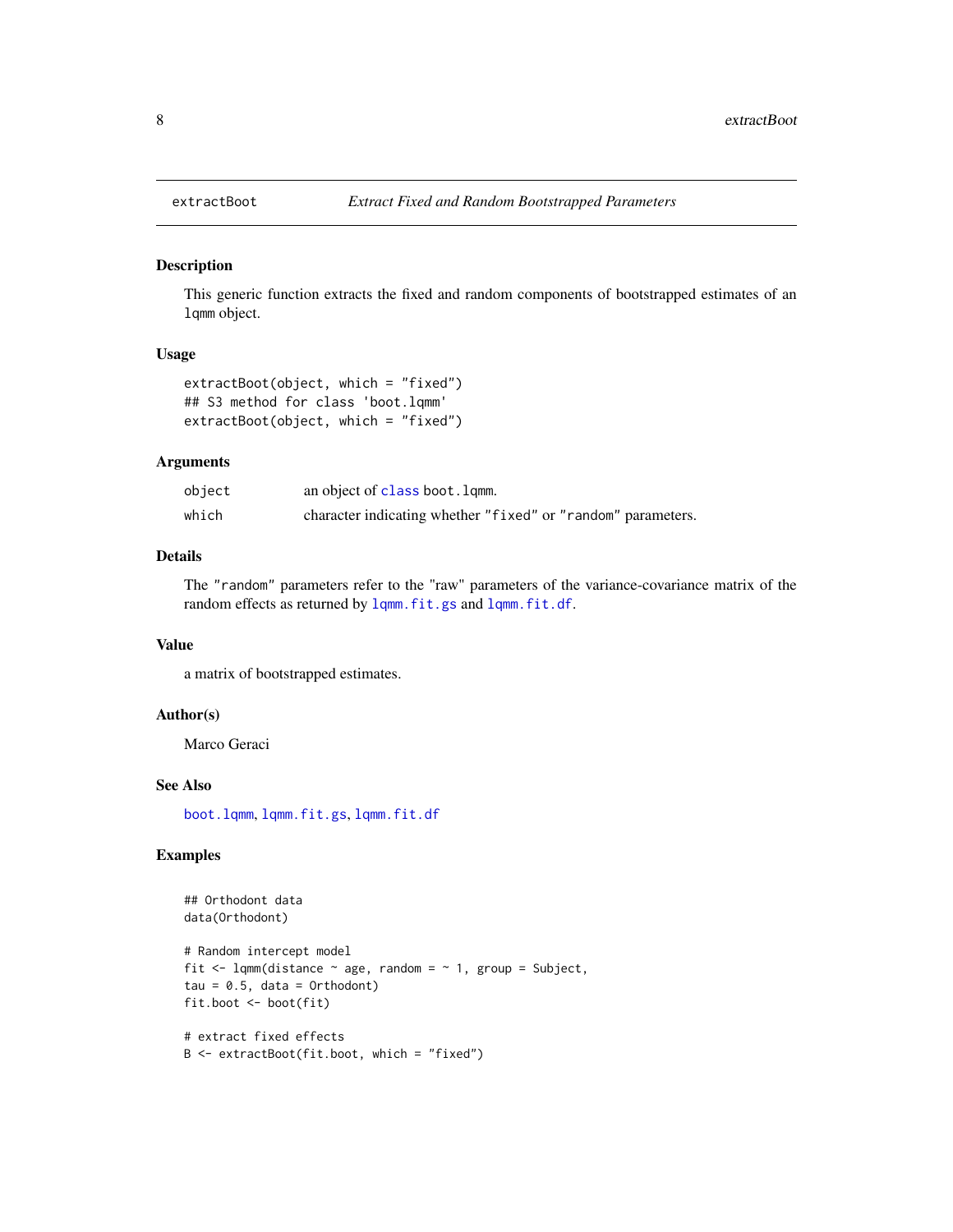# <span id="page-8-0"></span>gauss.quad 9

```
# covariance matrix estimated fixed parameters
cov(B)
```
gauss.quad *Gaussian Quadrature*

# Description

This function calculates nodes and weights for Gaussian quadrature. See help("gauss.quad") from package statmod.

#### Author(s)

Original version by Gordon Smyth

#### Source

Gordon Smyth with contributions from Yifang Hu, Peter Dunn and Belinda Phipson. (2011). statmod: Statistical Modeling. R package version 1.4.11. [https://CRAN.R-project.org/package=](https://CRAN.R-project.org/package=statmod) [statmod](https://CRAN.R-project.org/package=statmod)

gauss.quad.prob *Gaussian Quadrature*

#### Description

This function calculates nodes and weights for Gaussian quadrature in terms of probability distributions. See help("gauss.quad.prob") from package statmod.

#### Author(s)

Original version by Gordon Smyth

### Source

Gordon Smyth with contributions from Yifang Hu, Peter Dunn and Belinda Phipson. (2011). statmod: Statistical Modeling. R package version 1.4.11. [https://CRAN.R-project.org/package=](https://CRAN.R-project.org/package=statmod) [statmod](https://CRAN.R-project.org/package=statmod)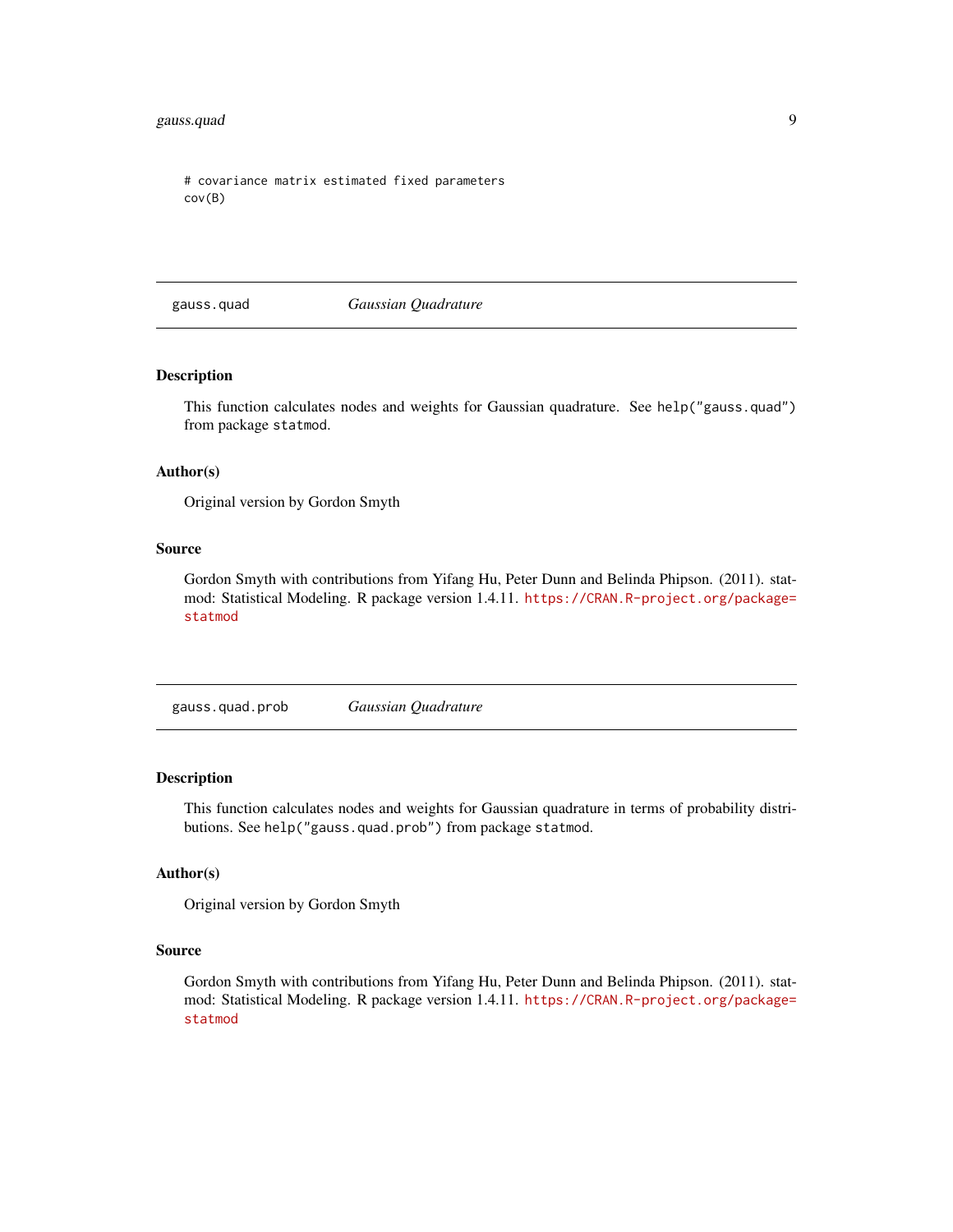<span id="page-9-0"></span>is.positive.definite *Test for Positive Definiteness*

#### **Description**

This function tests whether all eigenvalues of a symmetric matrix are positive. See help("is.positive.definite") from package corpcor.

#### Author(s)

Original version by Korbinian Strimmer

#### Source

Juliane Schaefer, Rainer Opgen-Rhein, Verena Zuber, A. Pedro Duarte Silva and Korbinian Strimmer. (2011). corpcor: Efficient Estimation of Covariance and (Partial) Correlation. R package version 1.6.0. <https://CRAN.R-project.org/package=corpcor>

labor *Labor Pain Data*

#### Description

The labor data frame has 358 rows and 4 columns of the change in pain over time for several 83 women in labor.

#### Format

This data frame contains the following columns:

- subject an ordered factor indicating the subject on which the measurement was made. The levels are labelled 1 to 83.
- pain a numeric vector of self–reported pain scores on a 100mm line.
- treatment a dummy variable with values 1 for subjects who received a pain medication and 0 for subjects who received a placebo.
- time a numeric vector of times (minutes since randomization) at which pain was measured.

#### Details

The labor pain data were reported by Davis (1991) and successively analyzed by Jung (1996) and Geraci and Bottai (2007). The data set consists of repeated measurements of self–reported amount of pain on  $N = 83$  women in labor, of which 43 were randomly assigned to a pain medication group and 40 to a placebo group. The response was measured every 30 min on a 100–mm line, where 0 means no pain and 100 means extreme pain. A nearly monotone pattern of missing data was found for the response variable and the maximum number of measurements for each woman was six.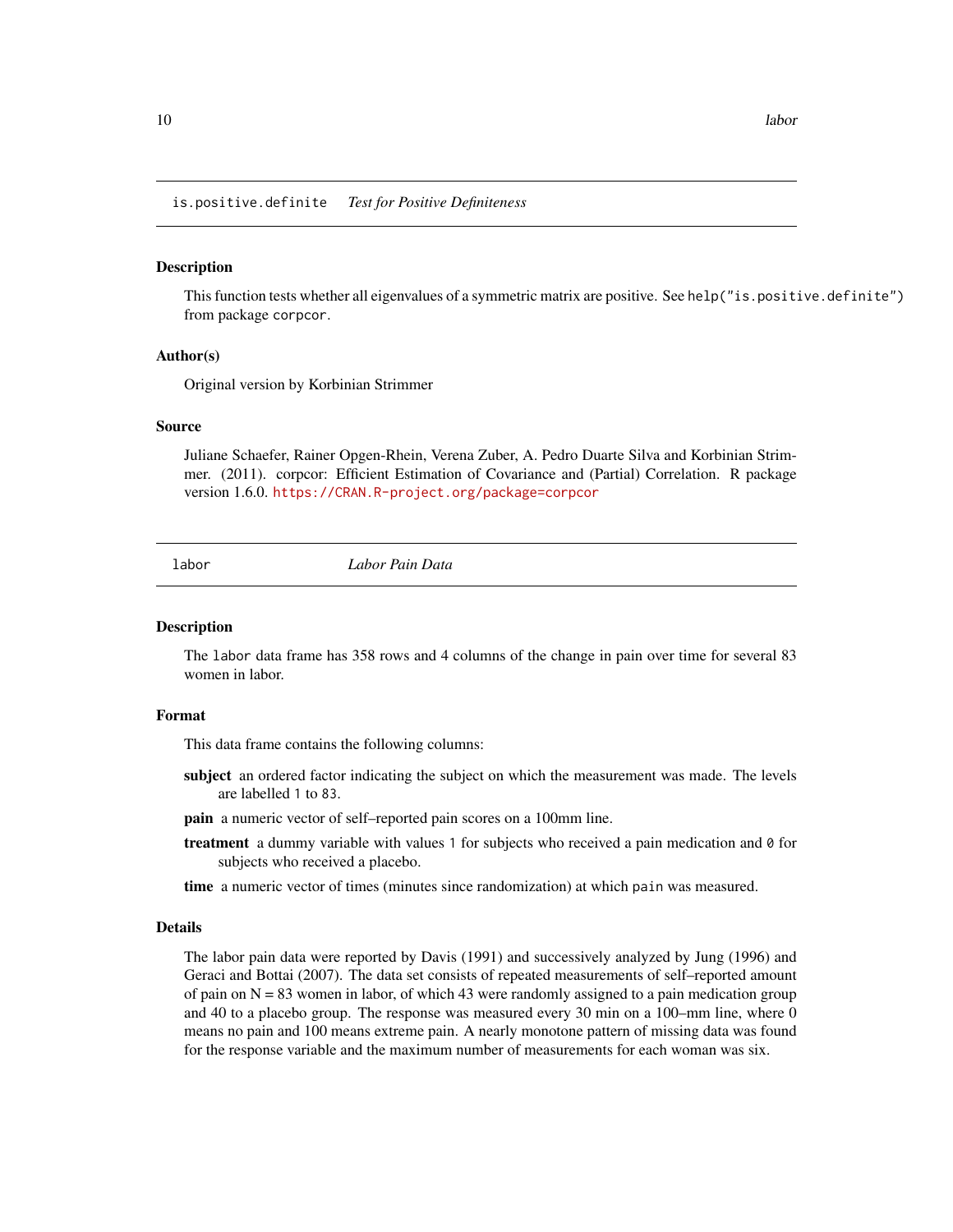# <span id="page-10-0"></span>logLik.lqm 11

# Source

Davis CS (1991). Semi–parametric and non–parametric methods for the analysis of repeated measurements with applications to clinical trials. Statistics in Medicine 10, 1959–80.

# References

Geraci M and Bottai M (2007). Quantile regression for longitudinal data using the asymmetric Laplace distribution. Biostatistics 8(1), 140–154.

Jung S (1996). Quasi–likelihood for median regression models. Journal of the American Statistical Association 91, 251–7.

#### logLik.lqm *Extract Log-Likelihood*

# Description

logLik.lqm extracts the log-likelihood of a fitted LQM.

# Usage

## S3 method for class 'lqm' logLik(object, ...)

# Arguments

object an object of [class](#page-0-0) "lqm".

... not used.

# Author(s)

Marco Geraci

#### See Also

[lqm](#page-11-1) [AIC](#page-0-0)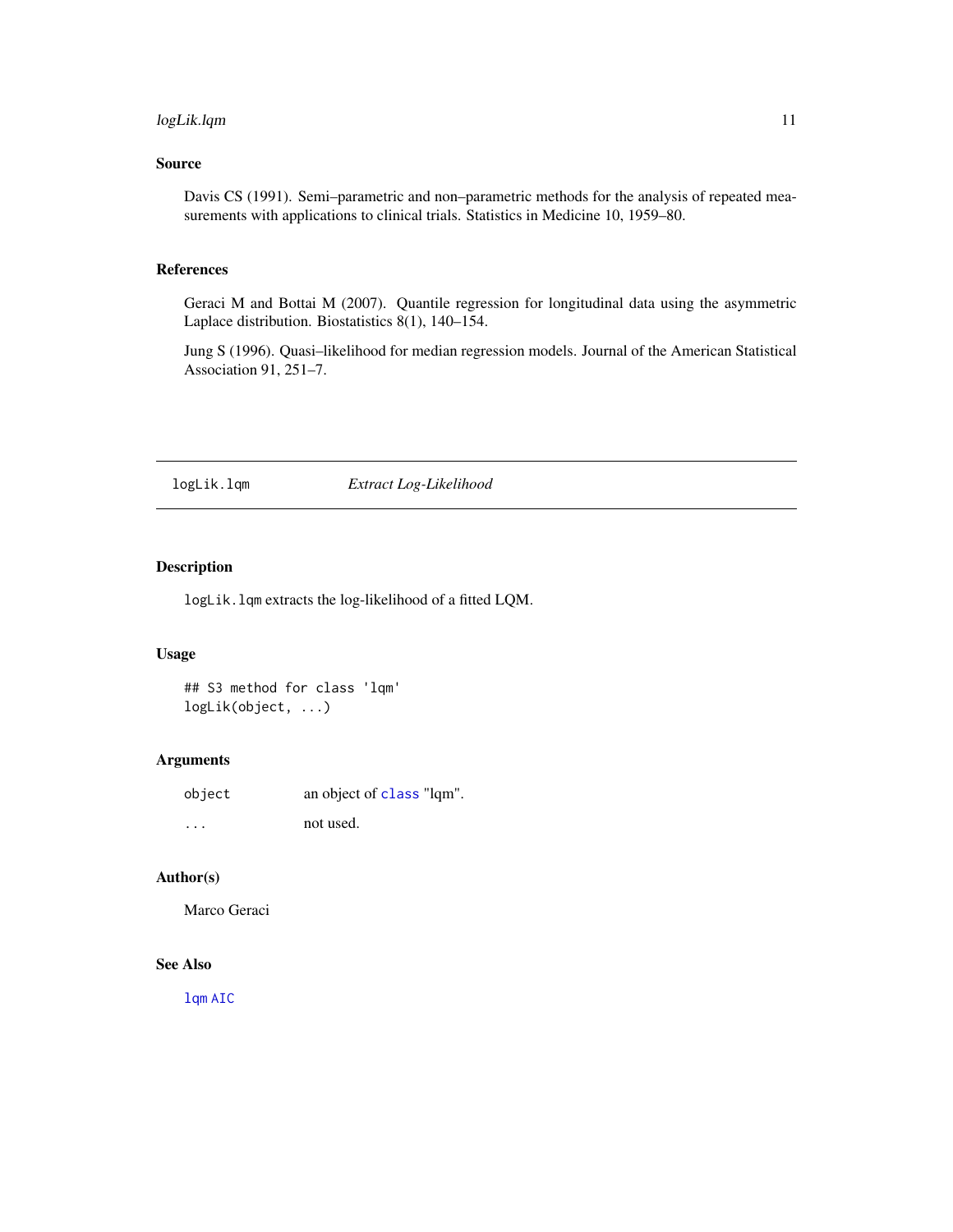<span id="page-11-0"></span>

logLik.lqmm extracts the log-likelihood of a fitted LQMM.

# Usage

## S3 method for class 'lqmm' logLik(object, ...)

#### Arguments

object an object of [class](#page-0-0) "lqmm". ... not used.

#### Author(s)

Marco Geraci

#### See Also

[lqmm](#page-18-1) [AIC](#page-0-0)

<span id="page-11-1"></span>lqm *Fitting Linear Quantile Models*

# Description

lqm is used to fit linear quantile models based on the asymmetric Laplace distribution.

# Usage

```
lqm(formula, data, subset, na.action, weights = NULL, tau = 0.5,
contrast = NULL, control = list(), fit = TRUE)
```
# Arguments

| formula | an object of class formula for fixed effects: a symbolic description of the model<br>to be fitted.                                                                                                                                                                                 |
|---------|------------------------------------------------------------------------------------------------------------------------------------------------------------------------------------------------------------------------------------------------------------------------------------|
| data    | an optional data frame, list or environment (or object coercible by as, data, frame<br>to a data frame) containing the variables in the model. If not found in data,<br>the variables are taken from environment (formula), typically the environment<br>from which lom is called. |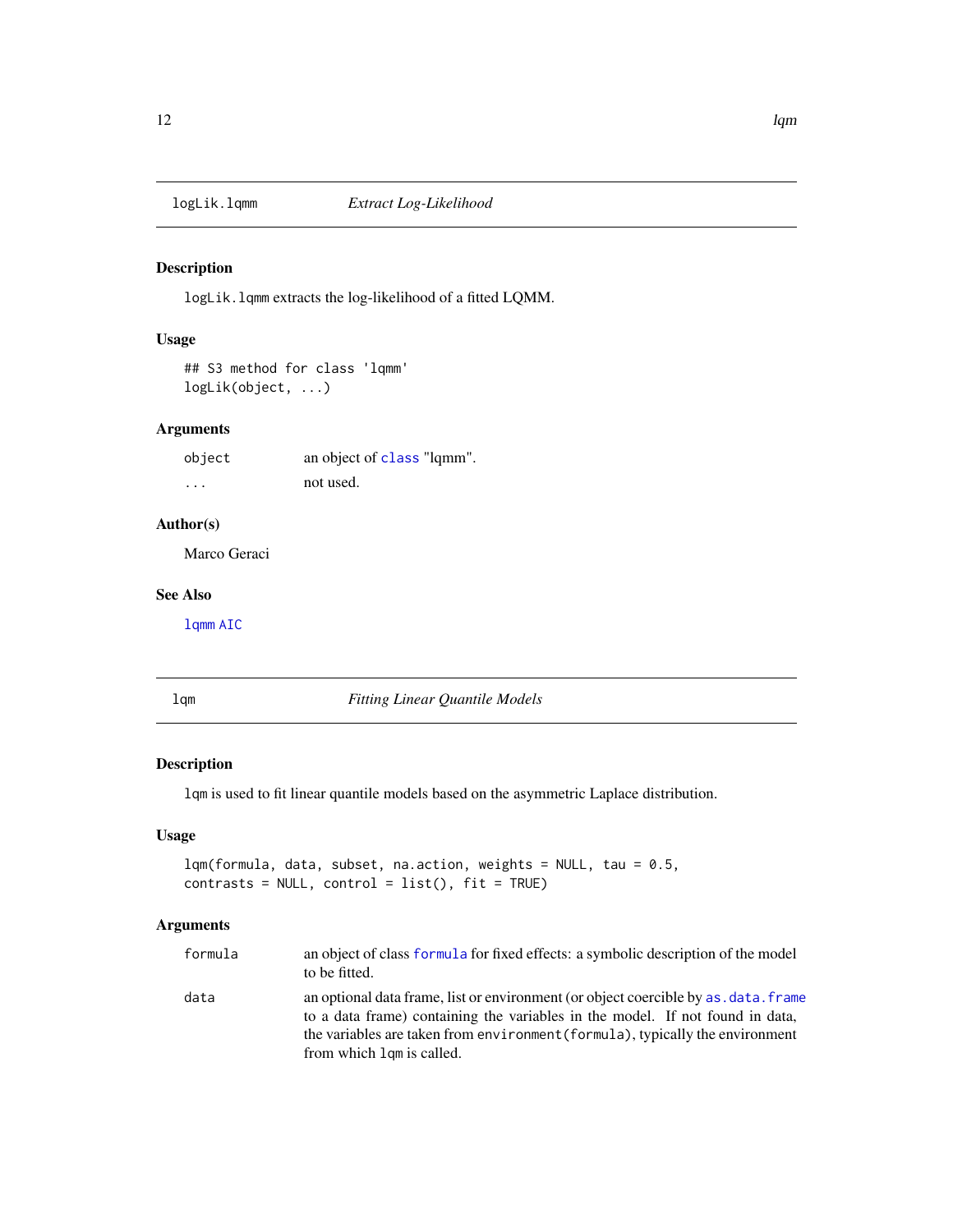<span id="page-12-0"></span>

| subset    | an optional vector specifying a subset of observations to be used in the fitting<br>process.                                                                                                                                                                               |
|-----------|----------------------------------------------------------------------------------------------------------------------------------------------------------------------------------------------------------------------------------------------------------------------------|
| na.action | a function which indicates what should happen when the data contain NAs. The<br>default is set by the na. action setting of options.                                                                                                                                       |
| weights   | An optional vector of weights to be used in the fitting process.                                                                                                                                                                                                           |
| tau       | the quantile(s) to be estimated. This must be a number between 0 and 1, other-<br>wise the execution is stopped. If more than one quantile is specified, rounding<br>off to the 4th decimal must give non-duplicated values of tau, otherwise the<br>execution is stopped. |
| contrasts | an optional list. See the contrasts arg of model matrix default.                                                                                                                                                                                                           |
| control   | list of control parameters of the fitting process. See lqmControl.                                                                                                                                                                                                         |
| fit       | logical flag. If FALSE the function returns a list of arguments to be passed to<br>lgm.fit.gs.                                                                                                                                                                             |

# Details

The function computes an estimate on the tau-th quantile function of the response, conditional on the covariates, as specified by the formula argument. The quantile predictor is assumed to be linear. The function maximizes the (log)likelihood of a Laplace regression which is equivalent to the minimization of the weighted sum of absolute residuals (Koenker and Bassett, 1978). The optimization algorithm is based on the gradient of the Laplace log–likelihood (Bottai, Orsini and Geraci, 2013).

#### Value

lqm returns an object of [class](#page-0-0) lqm.

The function summary is used to obtain and print a summary of the results.

An object of class lqm is a list containing the following components:

| theta         | a vector of coefficients. theta is a named matrix of coefficients when tau is a<br>vector of values. |  |  |  |  |  |  |  |  |
|---------------|------------------------------------------------------------------------------------------------------|--|--|--|--|--|--|--|--|
| scale         | the scale parameter.                                                                                 |  |  |  |  |  |  |  |  |
| gradient      | the gradient.                                                                                        |  |  |  |  |  |  |  |  |
| logLik        | the log-likelihood.                                                                                  |  |  |  |  |  |  |  |  |
| opt           | details on optimization (see lqm.fit.gs).                                                            |  |  |  |  |  |  |  |  |
| call          | the matched call.                                                                                    |  |  |  |  |  |  |  |  |
| term.labels   | names for theta.                                                                                     |  |  |  |  |  |  |  |  |
| terms         | the terms object used.                                                                               |  |  |  |  |  |  |  |  |
| nobs          | the number of observations.                                                                          |  |  |  |  |  |  |  |  |
| edf,dim_theta | the length of theta.                                                                                 |  |  |  |  |  |  |  |  |
| rdf           | the number of residual degrees of freedom.                                                           |  |  |  |  |  |  |  |  |
| tau           | the estimated quantile $(s)$ .                                                                       |  |  |  |  |  |  |  |  |
| $\mathsf{x}$  | the model matrix.                                                                                    |  |  |  |  |  |  |  |  |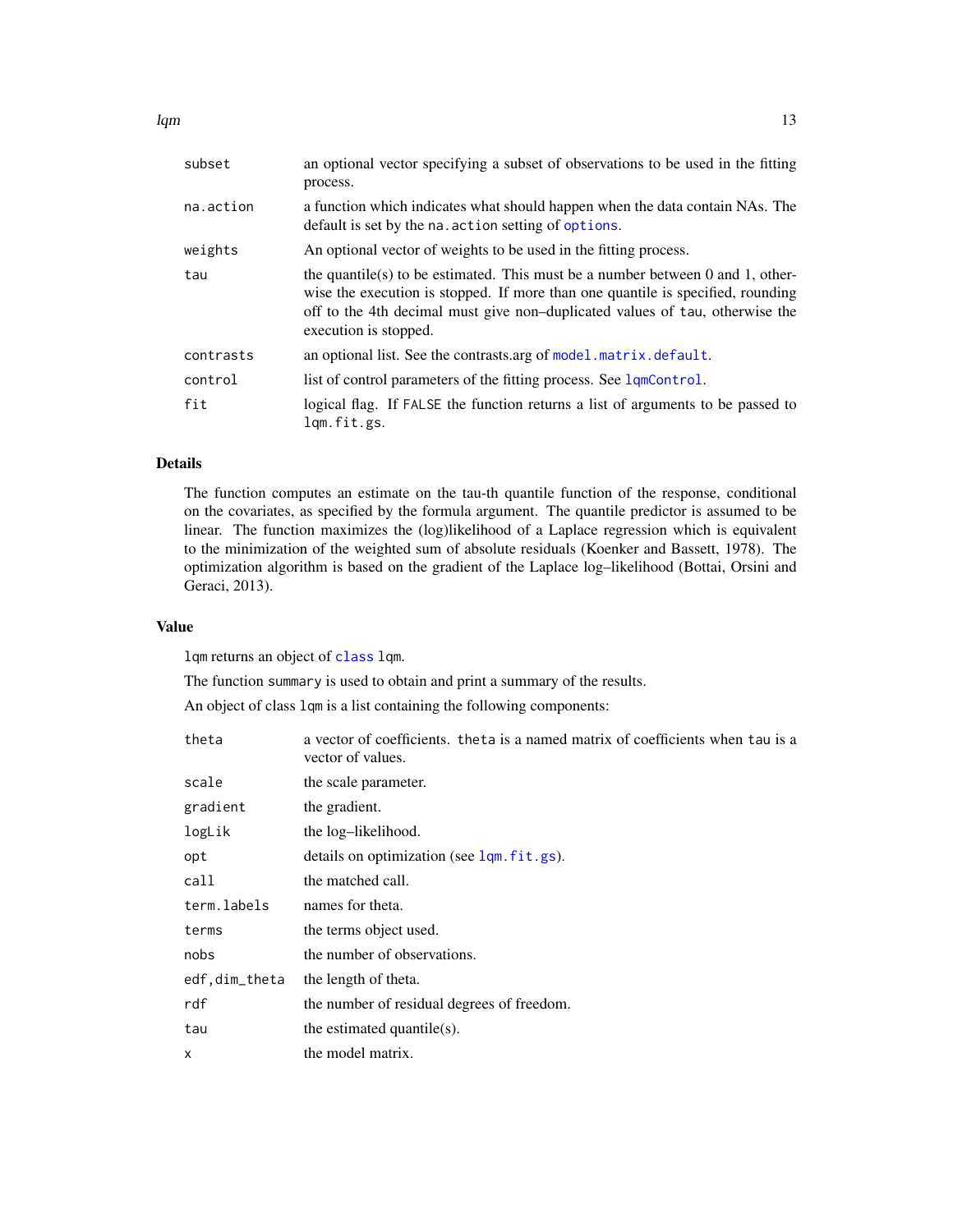# <span id="page-13-0"></span>14 lqm.counts

| V          | the model response.                                                            |
|------------|--------------------------------------------------------------------------------|
| weights    | the weights used in the fitting process (a vector of 1's if weights $=$ NULL). |
| InitialPar | starting values for theta.                                                     |
| control    | list of control parameters used for optimization (see 1qmControl).             |

# Note

Updates/FAQ/news are published here <http://marcogeraci.wordpress.com/>. New versions are usually published here [https://r-forge.r-project.org/R/?group\\_id=1396](https://r-forge.r-project.org/R/?group_id=1396) before going on CRAN.

#### Author(s)

Marco Geraci

#### References

Bottai M, Orsini N, Geraci M (2015). A Gradient Search Maximization Algorithm for the Asymmetric Laplace Likelihood, Journal of Statistical Computation and Simulation, 85(10), 1919-1925.

Chen C (2007). A finite smoothing algorithm for quantile regression. Journal of Computational and Graphical Statistics, 16(1), 136-164.

Koenker R and Bassett G (1978). Regression Quantiles. Econometrica 46(1), 33–50.

# See Also

[summary.lqm,](#page-39-1) [coef.lqm,](#page-4-1) [predict.lqm,](#page-30-1) [residuals.lqm](#page-36-1)

# Examples

```
set.seed(123)
n < -500p \le -1:3/4test \leq data.frame(x = runif(n,0,1))
test\ <- 30 + test$x + rnorm(n)
fit.lqm \leq lqm(y \sim x, data = test, tau = p,
control = list(verbose = FALSE, loop_to_l_l = 1e-9), fit = TRUE)fit.lqm
```
<span id="page-13-1"></span>lqm.counts *Quantile Regression for Counts*

#### Description

This function is used to fit a quantile regression model when the response is a count variable.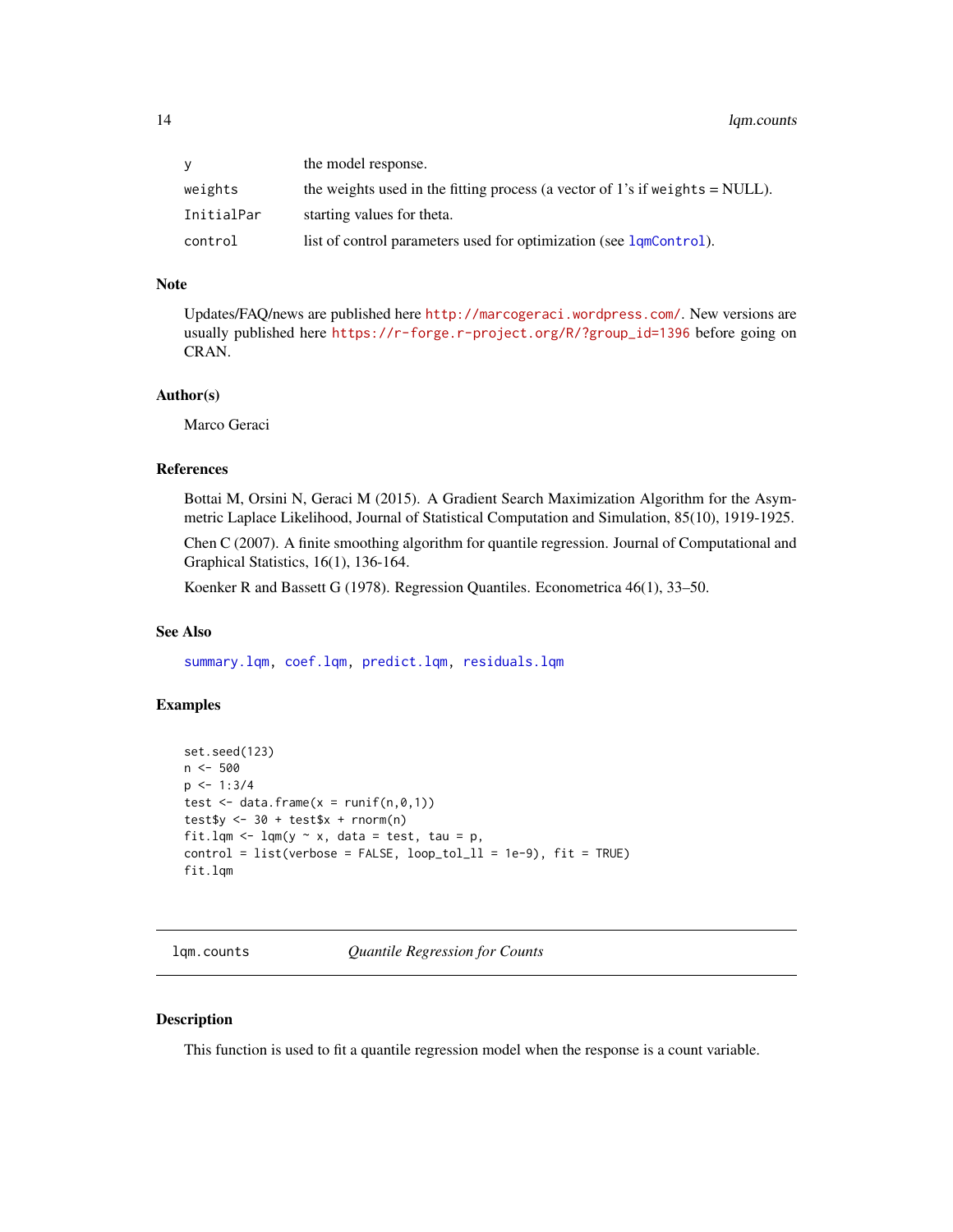# <span id="page-14-0"></span>lqm.counts 15

# Usage

```
lqm.counts(formula, data, weights = NULL, offset = NULL, contrasts = NULL,
tau = 0.5, M = 50, zeta = 1e-05, B = 0.999, cn = NULL, alpha = 0.05,
control = list()
```
#### Arguments

| formula   | an object of class formula: a symbolic description of the model to be fitted.                                                                                                                                                                                                    |  |  |  |  |  |  |
|-----------|----------------------------------------------------------------------------------------------------------------------------------------------------------------------------------------------------------------------------------------------------------------------------------|--|--|--|--|--|--|
| data      | an optional data frame, list or environment (or object coercible by as data frame<br>to a data frame) containing the variables in the model. If not found in data, the<br>variables are taken from environment (formula), typically the environment from<br>which lqm is called. |  |  |  |  |  |  |
| weights   | an optional vector of weights to be used in the fitting process.                                                                                                                                                                                                                 |  |  |  |  |  |  |
| offset    | an optional offset to be included in the model frame.                                                                                                                                                                                                                            |  |  |  |  |  |  |
| contrasts | an optional list. See the contrasts. arg of model. matrix. default.                                                                                                                                                                                                              |  |  |  |  |  |  |
| tau       | quantile to be estimated.                                                                                                                                                                                                                                                        |  |  |  |  |  |  |
| M         | number of dithered samples.                                                                                                                                                                                                                                                      |  |  |  |  |  |  |
| zeta      | small constant (see References).                                                                                                                                                                                                                                                 |  |  |  |  |  |  |
| B         | right boundary for uniform random noise $U[0,B]$ to be added to the response<br>variable (see References).                                                                                                                                                                       |  |  |  |  |  |  |
| cn        | small constant to be passed to $F$ . $Lqm$ (see References).                                                                                                                                                                                                                     |  |  |  |  |  |  |
| alpha     | significance level.                                                                                                                                                                                                                                                              |  |  |  |  |  |  |
| control   | list of control parameters of the fitting process. See lqmControl.                                                                                                                                                                                                               |  |  |  |  |  |  |

# Details

A linear quantile regression model if fitted to the log–transformed response. Additional tranformation functions will be implemented. The notation used here follows closely that of Machado and Santos Silva (2005).

#### Value

an object of class "lqm.counts" containing the following components

| tau    | the estimated quantile.                                             |  |  |  |  |  |
|--------|---------------------------------------------------------------------|--|--|--|--|--|
| theta  | regression quantile (on the log-scale).                             |  |  |  |  |  |
| fitted | predicted quantile (on the response scale).                         |  |  |  |  |  |
| tTable | coefficients, standard errors, etc.                                 |  |  |  |  |  |
| X      | the model matrix.                                                   |  |  |  |  |  |
| y      | the model response.                                                 |  |  |  |  |  |
| offset | offset.                                                             |  |  |  |  |  |
| nobs   | the number of observations.                                         |  |  |  |  |  |
| М      | specified number of dithered samples for standard error estimation. |  |  |  |  |  |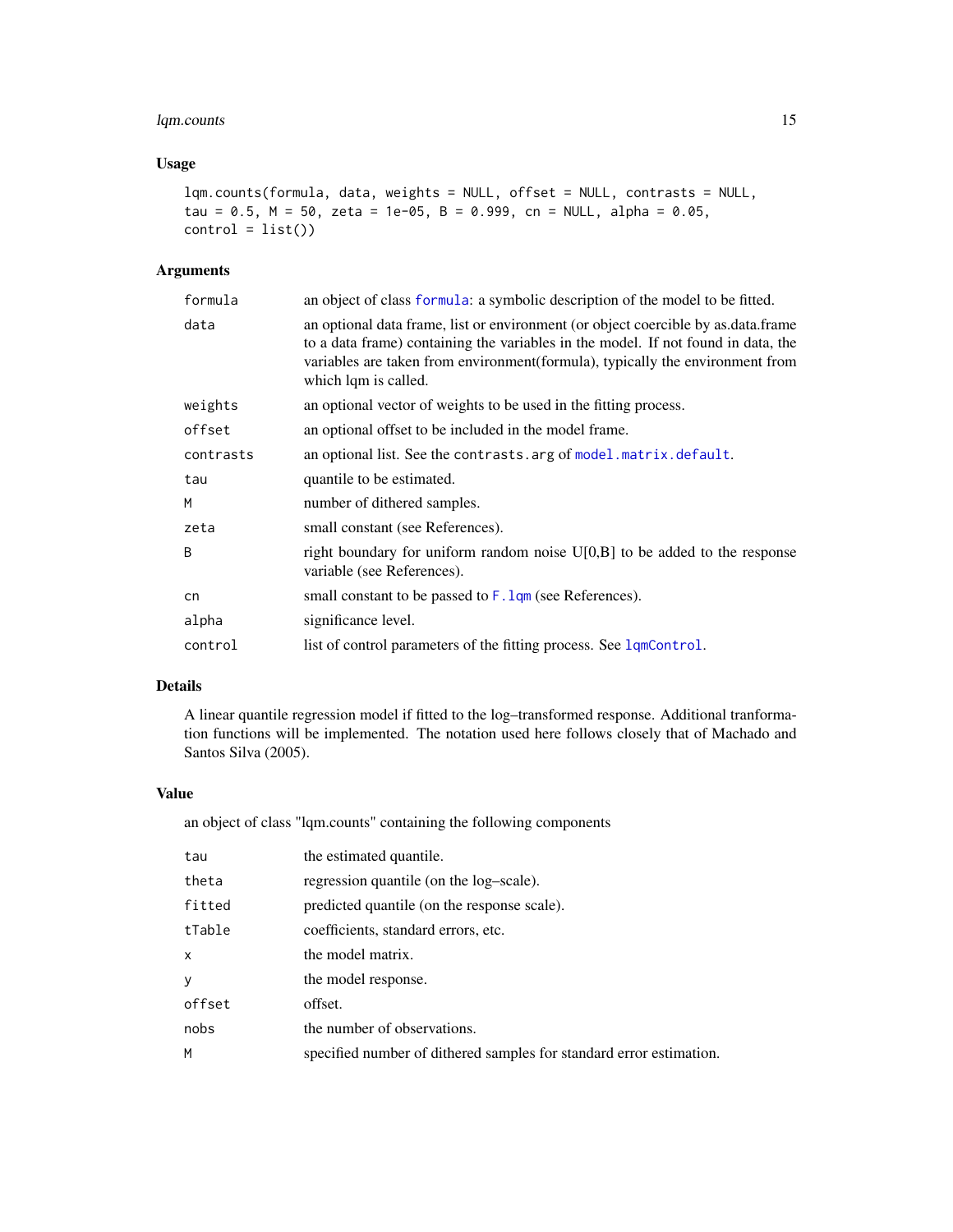<span id="page-15-0"></span>

| Mn          | actual number of dithered samples used for standard error estimation that gave<br>an invertible D matrix (Machado and Santos Silva, 2005). |  |  |  |  |
|-------------|--------------------------------------------------------------------------------------------------------------------------------------------|--|--|--|--|
| term.labels | names for theta.                                                                                                                           |  |  |  |  |
| terms       | the terms object used.                                                                                                                     |  |  |  |  |
| rdf         | the number of residual degrees of freedom.                                                                                                 |  |  |  |  |
| InitialPar  | starting values for theta.                                                                                                                 |  |  |  |  |
| control     | list of control parameters used for optimization (see lqmControl).                                                                         |  |  |  |  |

#### Author(s)

Marco Geraci

#### References

Machado JAF and Santos Silva JMC (2005). Quantiles for counts. Journal of the American Statistical Association, 100(472), 1226–1237.

# Examples

```
n < - 100x \leftarrow runif(n)test \leq data.frame(x = x, y = rpois(n, 2*x))
lqm.counts(y \sim x, data = test, M = 50)
```
# <span id="page-15-1"></span>lqm.fit.gs *Quantile Regression Fitting by Gradient Search*

#### Description

This function controls the arguments to be passed to routines written in C for LQM estimation. The optimization algorithm is based on the gradient of the Laplace log–likelihood (Bottai, Orsini and Geraci, 2013).

#### Usage

```
lqm.fit.gs(theta, x, y, weights, tau, control)
```
# Arguments

| theta   | starting values for the regression coefficients.                   |
|---------|--------------------------------------------------------------------|
| X       | the model matrix.                                                  |
| y       | the model response.                                                |
| weights | the weights used in the fitting process.                           |
| tau     | the quantile to be estimated.                                      |
| control | list of control parameters used for optimization (see 1qmControl). |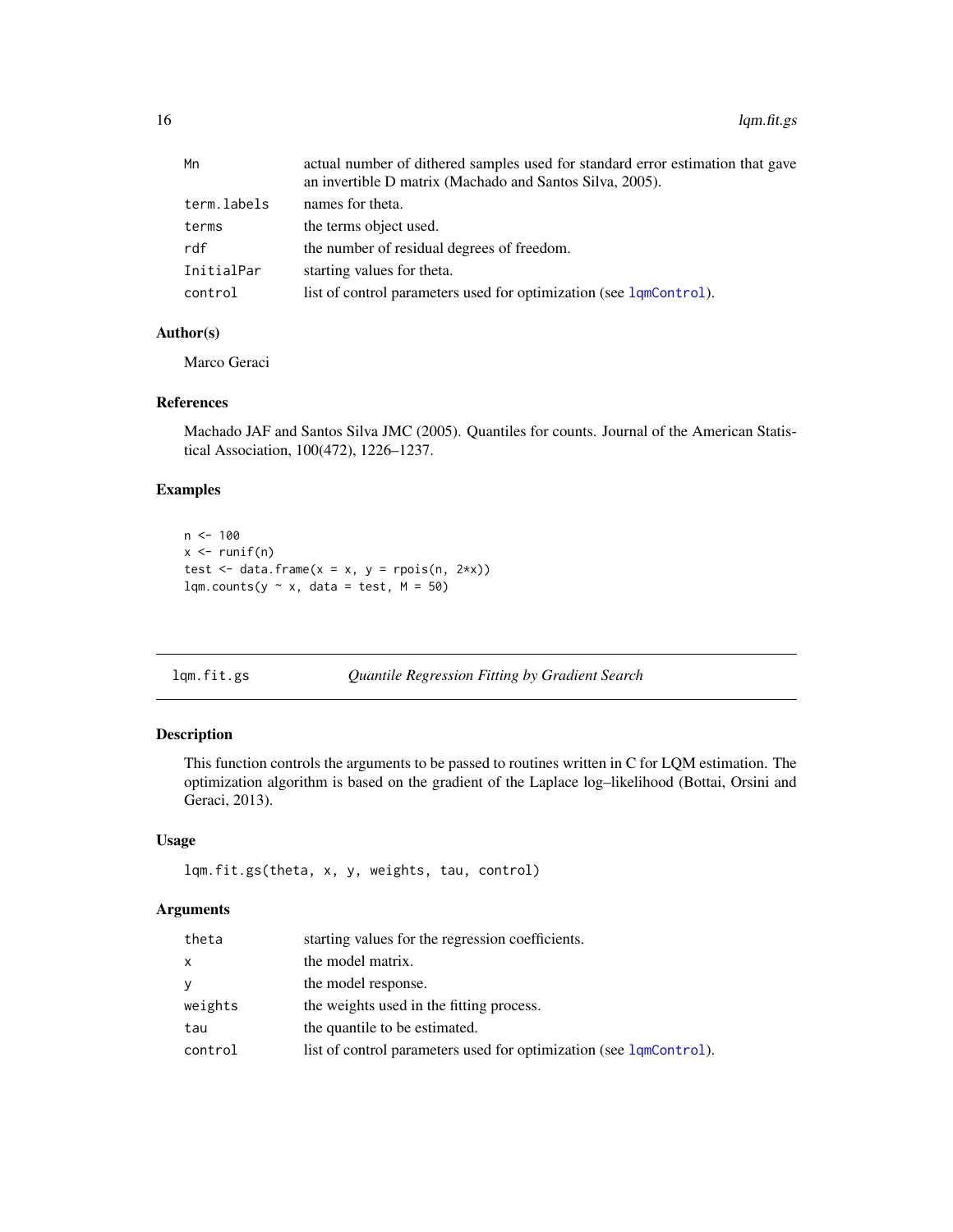#### <span id="page-16-0"></span>lqm.fit.gs 17

# Details

See argument fit in [lqm](#page-11-1) for generating a list of arguments to be called by this function.

# Value

An object of class list containing the following components:

| theta    | a vector of coefficients.                                   |
|----------|-------------------------------------------------------------|
| scale    | the scale parameter.                                        |
| gradient | the gradient.                                               |
| logLik   | the log-likelihood.                                         |
| opt      | number of iterations when the estimation algorithm stopped. |
|          |                                                             |

# Author(s)

.

Marco Geraci

# References

Bottai M, Orsini N, Geraci M (2014). A Gradient Search Maximization Algorithm for the Asymmetric Laplace Likelihood, Journal of Statistical Computation and Simulation, 85, 1919-1925.

# See Also

[lqm](#page-11-1)

# Examples

```
set.seed(123)
n < -500test \leq data.frame(x = runif(n,0,1))
test\ <- 30 + test\ + rnorm(n)lqm.ls < -lqm(y \sim x, data = test, fit = FALSE)do.call("lqm.fit.gs", lqm.ls)
```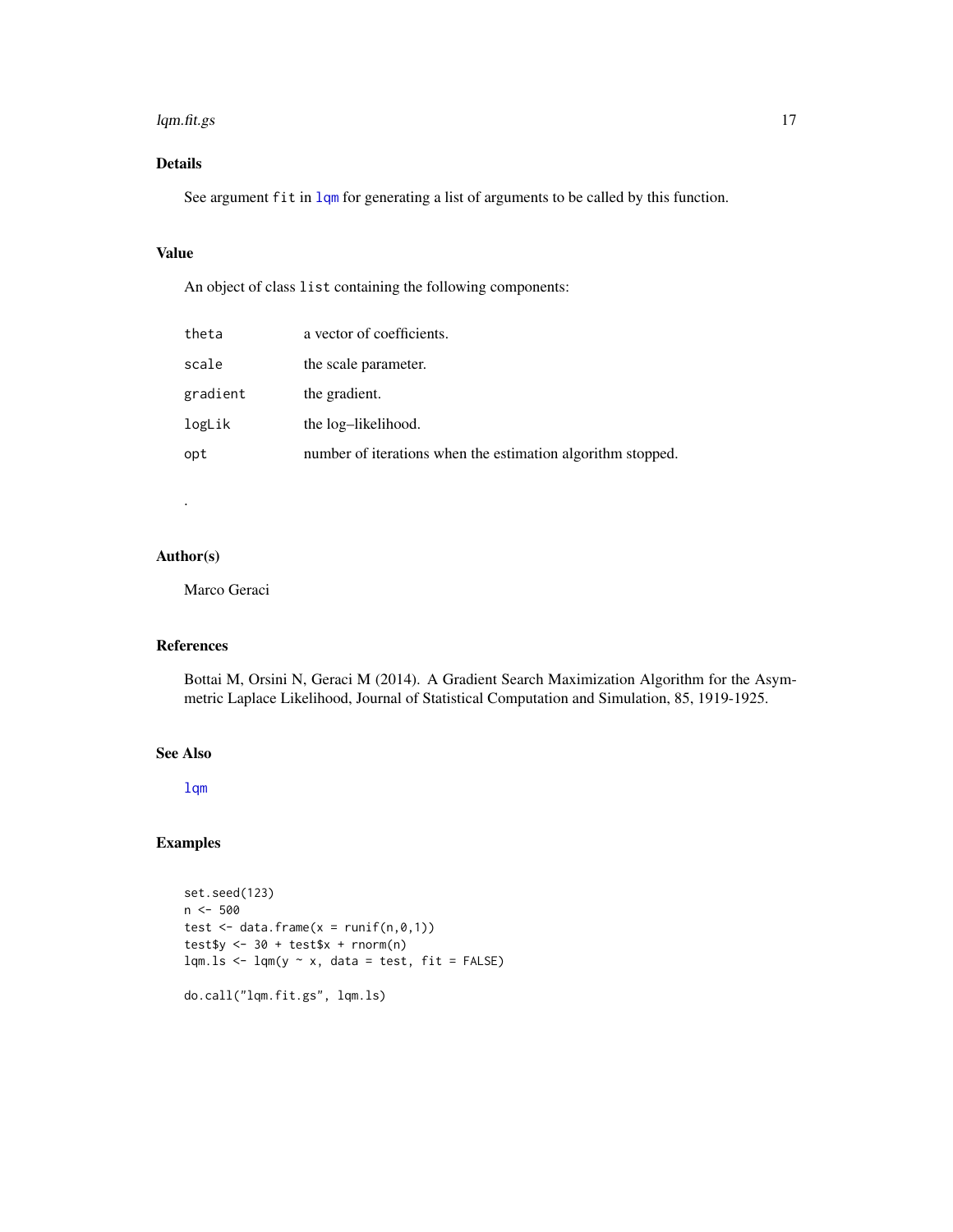A list of parameters for controlling the fitting process.

#### Usage

```
lqmControl(method = "gs1", loop_to1_l = 1e-5, loop_to1_theta = 1e-3,check_{th} = FALSE, loop_step = NULL, beta = 0.5, gamma = 1.25,
reset_step = FALSE, loop_max_iter = 1000, smooth = FALSE,
omicron = 0.001, verbose = FALSE)
```
# Arguments

| method         | character vector that specifies which code to use for carrying out the gradient<br>search algorithm: "gs1" (default) based on C code and "gs2" based on R code.<br>Method "gs3" uses a smoothed loss function. See details. |  |  |  |  |  |  |
|----------------|-----------------------------------------------------------------------------------------------------------------------------------------------------------------------------------------------------------------------------|--|--|--|--|--|--|
| loop_tol_ll    | tolerance expressed as relative change of the log-likelihood.                                                                                                                                                               |  |  |  |  |  |  |
| loop_tol_theta | tolerance expressed as relative change of the estimates.                                                                                                                                                                    |  |  |  |  |  |  |
| check_theta    | logical flag. If TRUE the algorithm performs a check on the change in the esti-<br>mates in addition to the likelihood.                                                                                                     |  |  |  |  |  |  |
| loop_step      | step size (default standard deviation of response).                                                                                                                                                                         |  |  |  |  |  |  |
| beta           | decreasing step factor for line search $(0,1)$ .                                                                                                                                                                            |  |  |  |  |  |  |
| gamma          | nondecreasing step factor for line search $(>= 1)$ .                                                                                                                                                                        |  |  |  |  |  |  |
| reset_step     | logical flag. If TRUE the step size is re-setted to the initial value at each iteration.                                                                                                                                    |  |  |  |  |  |  |
| loop_max_iter  | maximum number of iterations.                                                                                                                                                                                               |  |  |  |  |  |  |
| smooth         | logical flag. If TRUE the standard loss function is replaced with a smooth ap-<br>proximation.                                                                                                                              |  |  |  |  |  |  |
| omicron        | small constant for smoothing the loss function when using smooth $=$ TRUE. See<br>details.                                                                                                                                  |  |  |  |  |  |  |
| verbose        | logical flag.                                                                                                                                                                                                               |  |  |  |  |  |  |

#### Details

The methods "gs1" and "gs2" implement the same algorithm (Bottai et al, 2015). The former is based on C code, the latter on R code. While the C code is faster, the R code seems to be more efficient in handling large datasets. For method "gs2", it is possible to replace the classical nondifferentiable loss function with a smooth version (Chen, 2007).

#### Value

a list of control parameters.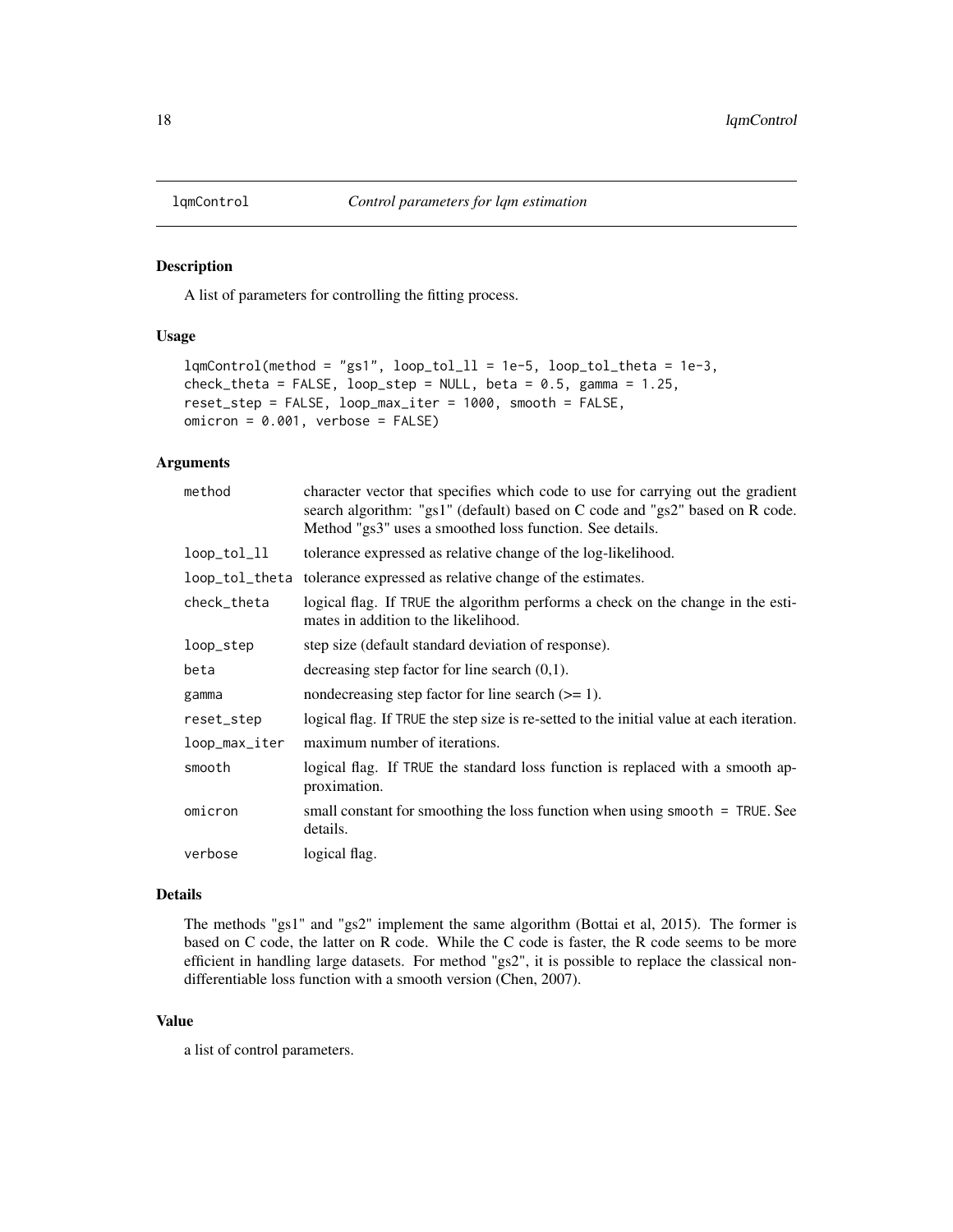#### <span id="page-18-0"></span>lqmm to the control of the control of the control of the control of the control of the control of the control of the control of the control of the control of the control of the control of the control of the control of the

#### Author(s)

Marco Geraci

#### References

Bottai M, Orsini N, Geraci M (2015). A Gradient Search Maximization Algorithm for the Asymmetric Laplace Likelihood, Journal of Statistical Computation and Simulation, 85(10), 1919-1925.

Chen C (2007). A finite smoothing algorithm for quantile regression. Journal of Computational and Graphical Statistics, 16(1), 136-164.

#### See Also

[lqm](#page-11-1)

<span id="page-18-1"></span>lqmm *Fitting Linear Quantile Mixed Models*

#### Description

lqmm is used to fit linear quantile mixed models based on the asymmetric Laplace distribution.

#### Usage

```
lqmm(fixed, random, group, covariance = "pdDiag", tau = 0.5,
nk = 7, type = "normal", rule = 1, data = sys.frame(sys.parent()),
subset, weights, na.action = na.fail, control = list(),
contrasts = NULL, fit = TRUE)
```
#### Arguments

| fixed      | an object of class formula for fixed effects: a symbolic description of the model<br>to be fitted.                                                                         |  |  |  |  |  |  |
|------------|----------------------------------------------------------------------------------------------------------------------------------------------------------------------------|--|--|--|--|--|--|
| random     | a one-sided formula of the form $x_1 + x_2 +  + x_n$ for random effects: a<br>symbolic description of the model to be fitted.                                              |  |  |  |  |  |  |
| group      | grouping factor.                                                                                                                                                           |  |  |  |  |  |  |
| covariance | variance–covariance matrix of the random effects. Default is pdDiag (see de-<br>tails).                                                                                    |  |  |  |  |  |  |
| tau        | the quantile( $s$ ) to be estimated.                                                                                                                                       |  |  |  |  |  |  |
| nK         | number of quadrature knots.                                                                                                                                                |  |  |  |  |  |  |
| type       | type of quadrature "c("normal","robust")" (see details).                                                                                                                   |  |  |  |  |  |  |
| rule       | quadrature rule (see details).                                                                                                                                             |  |  |  |  |  |  |
| data       | an optional data frame containing the variables named in fixed, random and<br>group. By default the variables are taken from the environment from which<br>lgmm is called. |  |  |  |  |  |  |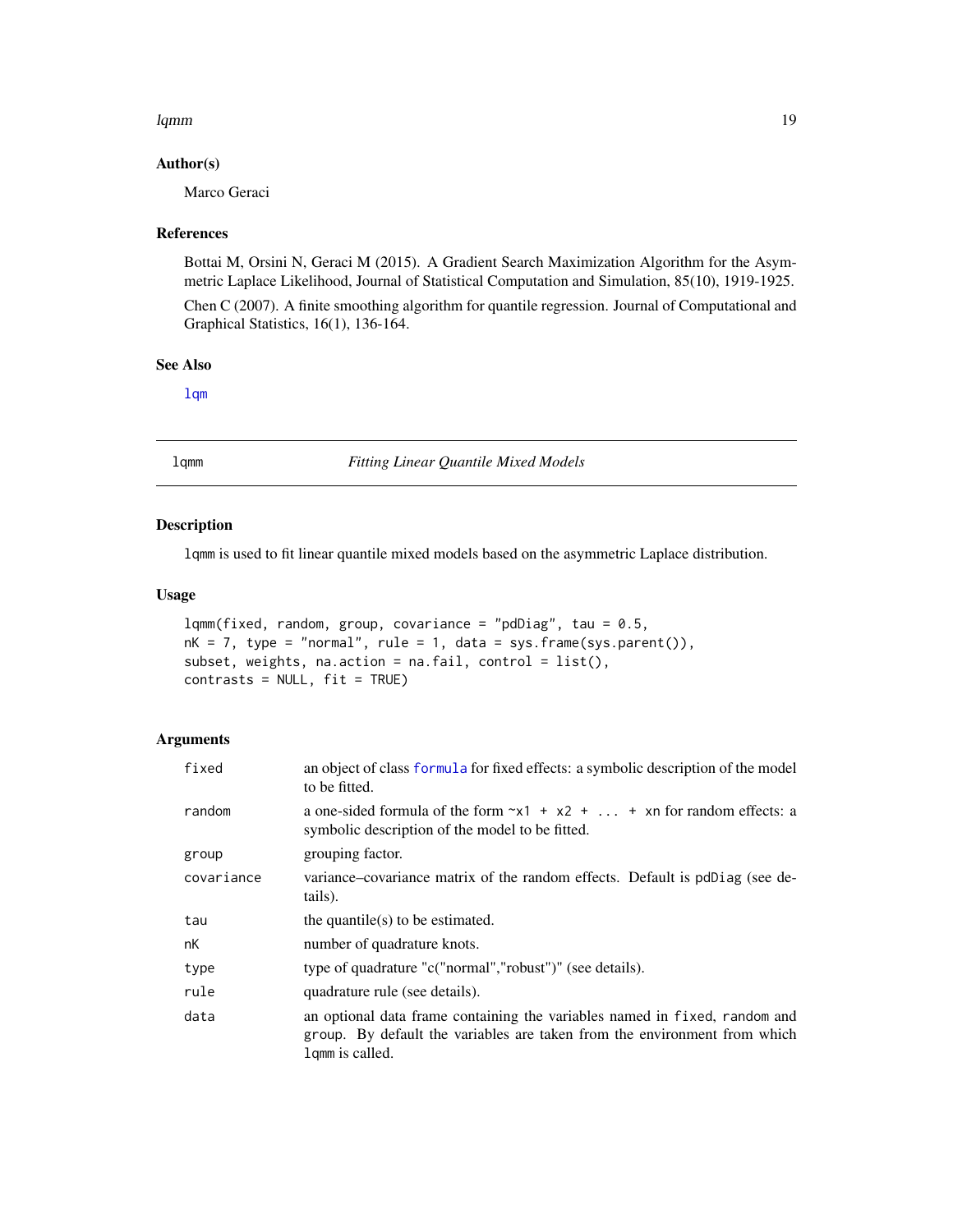<span id="page-19-0"></span>

| subset    | an optional vector specifying a subset of observations to be used in the fitting<br>process.                                                                                                                                          |
|-----------|---------------------------------------------------------------------------------------------------------------------------------------------------------------------------------------------------------------------------------------|
| weights   | an optional vector of weights to be used in the fitting process of the same length<br>as the number of rows of data. Weights are given to clusters, therefore units<br>within the same cluster receive the same weight (see details). |
| na.action | a function that indicates what should happen when the data contain NAS. The<br>default action (na. fail) causes 1 qmm to print an error message and terminate if<br>there are any incomplete observations.                            |
| control   | list of control parameters of the fitting process. See lqmmControl.                                                                                                                                                                   |
| contrasts | not yet implemented.                                                                                                                                                                                                                  |
| fit       | logical flag. If FALSE the function returns a list of arguments to be passed to<br>lgmm.fit.                                                                                                                                          |

# Details

The function computes an estimate on the tau-th quantile function of the response, conditional on the covariates, as specified by the formula argument, and on random effects, as specified by the random argument. The quantile predictor is assumed to be linear. The function maximizes the (log)likelihood of the Laplace regression proposed by Geraci and Bottai (2014). The likelihood is numerically integrated via Gaussian quadrature techniques. The optimization algorithm is based on the gradient of the Laplace log-likelihood (control = list(method = "gs")). An alternative optimization algorithm is based on a Nelder-Mead algorithm (control = list(method =  $"df")$ ) via [optim](#page-0-0). The scale parameter is optimized in a refinement step via [optimize](#page-0-0).

Quadrature approaches include Gauss-Hermite (type = "normal") and Gauss-Laguerre (type = "robust") quadrature. The argument rule takes one of the following: 1 (product rule quadrature), 2 (sparse grid quadrature), 3 (nested quadrature rule - only for type  $=$  "normal"), 4 (quadrature rule with the smallest number of nodes between rules 1 or 2). Rules 2 and 3 have not yet been tested extensively.

Different standard types of positive–definite matrices for the random effects can be specified: pdIdent multiple of an identity; pdCompSymm compound symmetry structure (constant diagonal and constant off–diagonal elements); pdDiag diagonal; pdSymm general positive–definite matrix, with no additional structure.

Weights are given to clusters, therefore it is expected that these are constant within cluster. When the weights are specified in the main call, then the first value by group in the vector weights will be replicated for the same length of each group. Alternatively, different weights within the same cluster can be introduced with a direct call to  $lqmm$ , fit.gs or  $lqmm$ , fit.df.

The lqmm vignette can be accessed by typing help(package =  $"lqmm"$ ) and then following the link 'User guides, package vignettes and other documentation'.

#### Value

lqmm returns an object of [class](#page-0-0) lqmm.

The function summary is used to obtain and print a summary of the results.

An object of class lqmm is a list containing the following components:

theta a vector containing fixed regression coefficients and parameters of the variance– covariance matrix of the random effects. See [VarCorr.lqmm](#page-41-1) to extract the variance–covariance of the random effects from an "lqmm" object.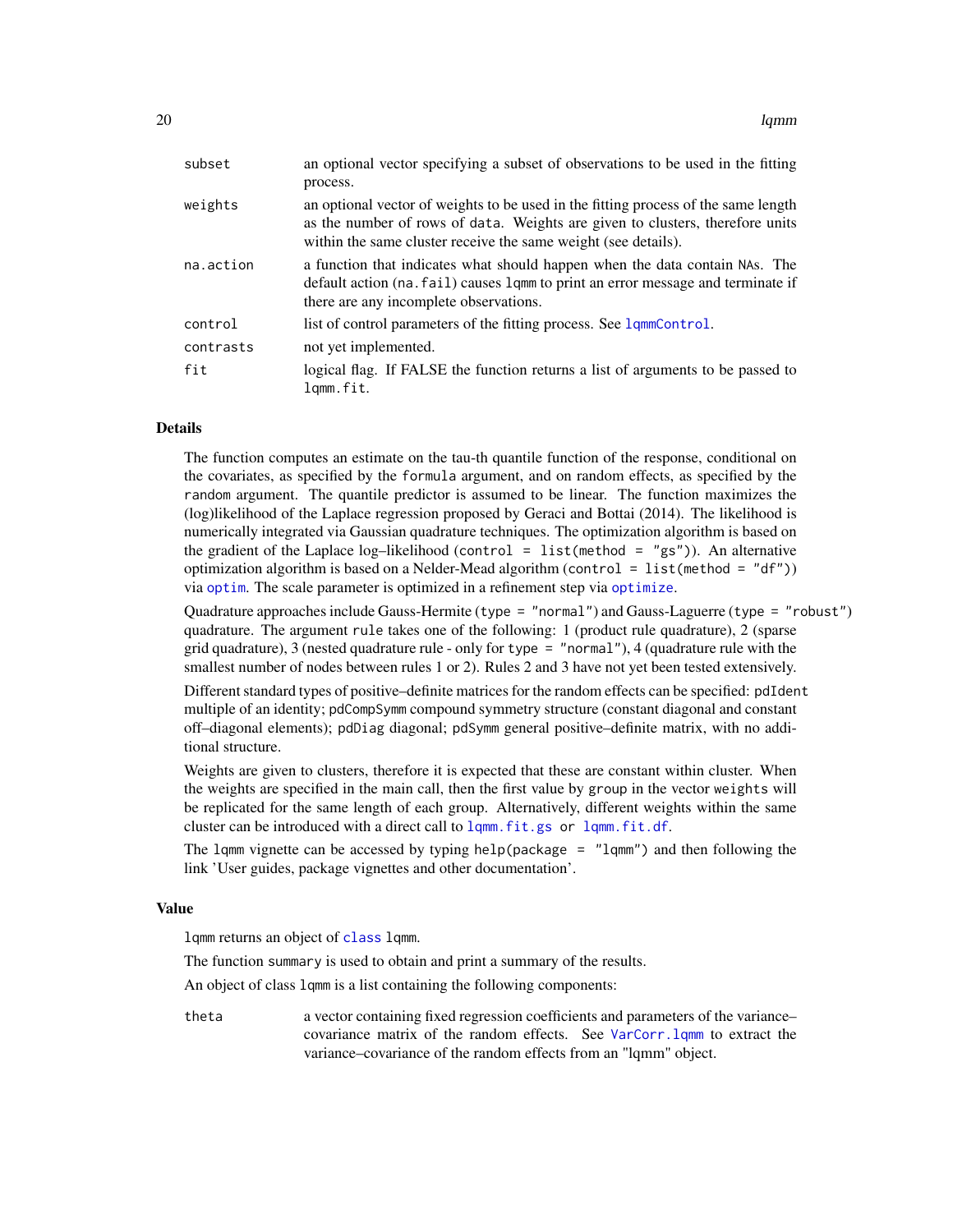#### <span id="page-20-0"></span>lqmm 21

| $theta_x, theta_z$ |                                                                                                                      |  |  |  |  |  |  |
|--------------------|----------------------------------------------------------------------------------------------------------------------|--|--|--|--|--|--|
|                    | partition of theta: fixed regression coefficients (theta_x) and unique variance-<br>covariance parameters (theta_z). |  |  |  |  |  |  |
| scale              | the scale parameter.                                                                                                 |  |  |  |  |  |  |
| gradient           | the gradient (control = $list(method = "gs"))$ .                                                                     |  |  |  |  |  |  |
| logLik             | the log-likelihood.                                                                                                  |  |  |  |  |  |  |
| opt                | details on optimization (see lqmm.fit.gs and lqmm.fit.df).                                                           |  |  |  |  |  |  |
| call               | the matched call.                                                                                                    |  |  |  |  |  |  |
| nn                 | column names of mmf.                                                                                                 |  |  |  |  |  |  |
| mm                 | column names of mmr.                                                                                                 |  |  |  |  |  |  |
| nobs               | the number of observations.                                                                                          |  |  |  |  |  |  |
| dim_theta          | the number of columns in mmf and mmr.                                                                                |  |  |  |  |  |  |
| dim_theta_z        | the length of theta_z.                                                                                               |  |  |  |  |  |  |
| edf                | length of theta.                                                                                                     |  |  |  |  |  |  |
| rdf                | the number of residual degrees of freedom.                                                                           |  |  |  |  |  |  |
| df                 | $edf + 1$ (scale parameter).                                                                                         |  |  |  |  |  |  |
| tau                | the estimated quantile(s).                                                                                           |  |  |  |  |  |  |
| mmf                | the model matrix – fixed effects.                                                                                    |  |  |  |  |  |  |
| mmr                | the model matrix – random effects.                                                                                   |  |  |  |  |  |  |
| у                  | the model response.                                                                                                  |  |  |  |  |  |  |
| revOrder           | original order of observations (now ordered according to group).                                                     |  |  |  |  |  |  |
| weights            | the likelihood weights used in the fitting process (a vector of 1's if weights is<br>missing or NULL).               |  |  |  |  |  |  |
| group              | the grouping factor.                                                                                                 |  |  |  |  |  |  |
| ngroups            | the number of groups.                                                                                                |  |  |  |  |  |  |
| QUAD               | quadrature nodes and weights.                                                                                        |  |  |  |  |  |  |
| type               | the type of quadrature.                                                                                              |  |  |  |  |  |  |
| rule               | quadrature rule.                                                                                                     |  |  |  |  |  |  |
| InitialPar         | starting values for theta.                                                                                           |  |  |  |  |  |  |
| control            | list of control parameters used for optimization (see lqmmControl).                                                  |  |  |  |  |  |  |
| cov_name           | class of variance-covariance matrix for the random effects.                                                          |  |  |  |  |  |  |
| mfArgs             | arguments for model. frame to return the full data frame.                                                            |  |  |  |  |  |  |

# Note

Updates/FAQ/news are published here <http://marcogeraci.wordpress.com/>. New versions are usually published here [https://r-forge.r-project.org/R/?group\\_id=1396](https://r-forge.r-project.org/R/?group_id=1396) before going on CRAN.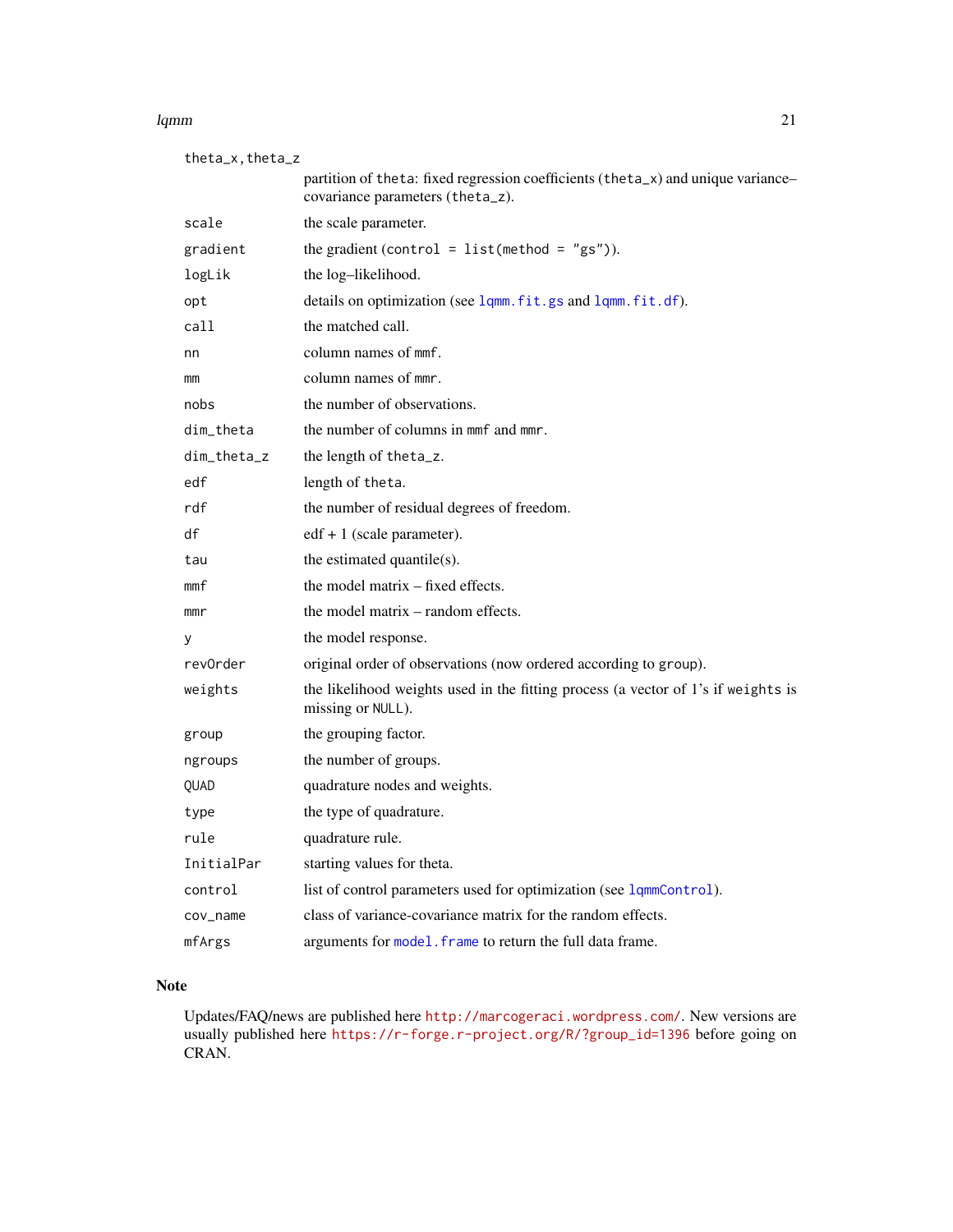#### <span id="page-21-0"></span>Author(s)

Marco Geraci

#### References

Genz A, and Keister BD (1996). Fully symmetric interpolatory rules for multiple integrals over infinite regions with Gaussian weight. Journal of Computational and Applied Mathematics, 71(2), 299–309. <doi:10.1016/0377-0427(95)00232-4>

Geraci M (2014). Linear quantile mixed models: The lqmm package for Laplace quantile regression. Journal of Statistical Software, 57(13), 1–29. <doi:10.18637/jss.v057.i13>

Geraci M and Bottai M (2007). Quantile regression for longitudinal data using the asymmetric Laplace distribution. Biostatistics 8(1), 140–154. <doi:10.1093/biostatistics/kxj039>

Geraci M and Bottai M (2014). Linear quantile mixed models. Statistics and Computing, 24(3), 461–479. <doi:10.1007/s11222-013-9381-9>.

Heiss F, and Winschel V (2008). Likelihood approximation by numerical integration on sparse grids. Journal of Econometrics, 144(1), 62–80. <doi:10.1016/j.jeconom.2007.12.004>

#### See Also

[lqm,](#page-11-1) [summary.lqmm,](#page-40-1) [coef.lqmm,](#page-5-2) [VarCorr.lqmm,](#page-41-1) [predict.lqmm,](#page-31-1) [residuals.lqmm](#page-36-2)

#### Examples

```
# Test example
set.seed(123)
M < -50n < -10test \leq data.frame(x = runif(n*M,0,1), group = rep(1:M,each=n))
test$y <- 10*test$x + rep(rnorm(M, 0, 2), each = n) + rchisq(n*M, 3)
fit.lqmm <- lqmm(fixed = y \sim x, random = \sim 1, group = group,
data = test, tau = 0.5, nK = 11, type = "normal")
fit.lqmm
#Call: lqmm(fixed = y \sim x, random = \sim1, group = group, tau = 0.5, nK = 11,
# type = "normal", data = test)
#Quantile 0.5
#Fixed effects:
#(Intercept) x
# 3.443 9.258
#Covariance matrix of the random effects:
#(Intercept)
# 3.426
#Residual scale parameter: 0.8697 (standard deviation 2.46)
#Log-likelihood: -1178
```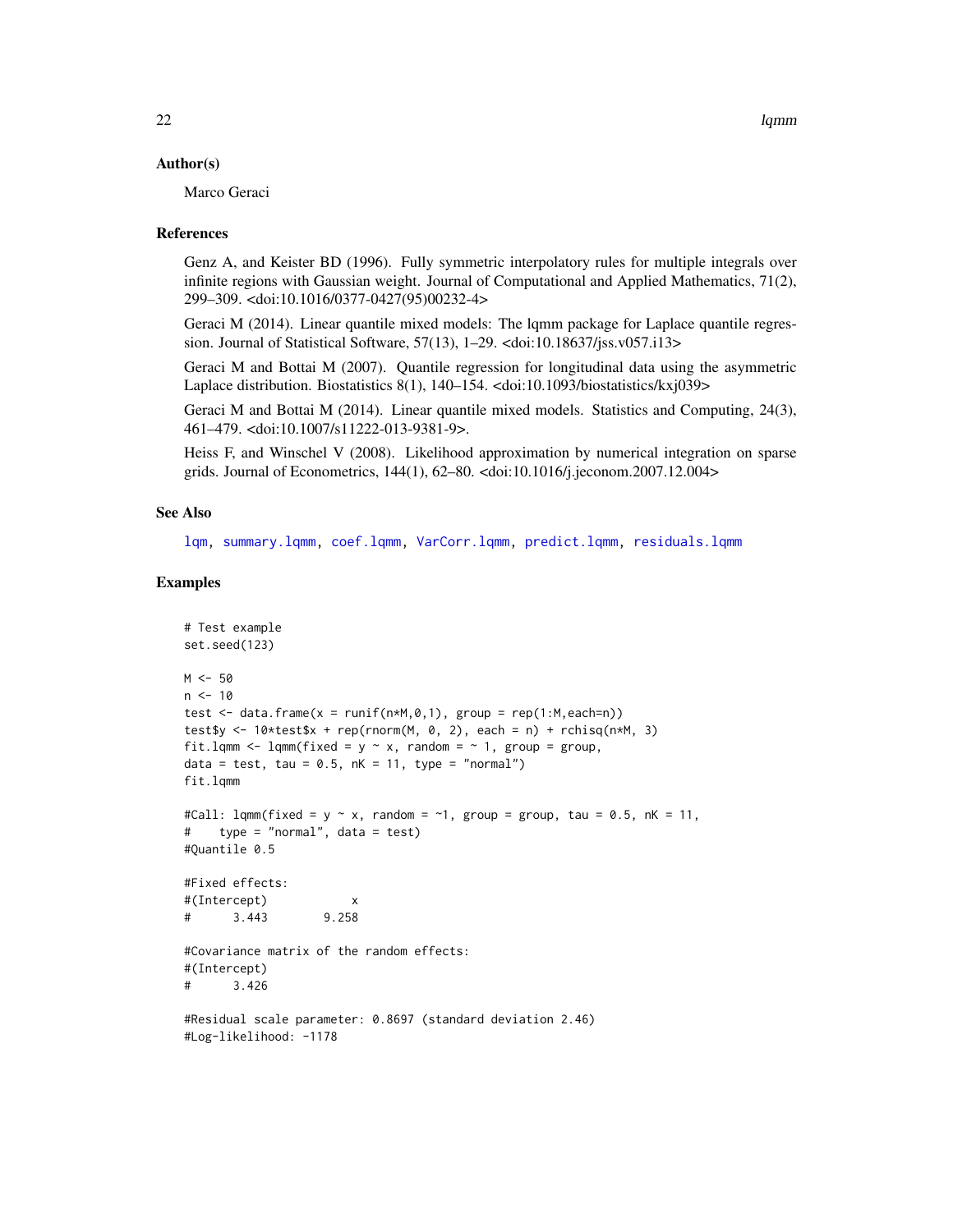# <span id="page-22-0"></span>lqmm.fit.df 23

```
#Number of observations: 500
#Number of groups: 50
## Orthodont data
data(Orthodont)
# Random intercept model
fitOi.lqmm <- lqmm(distance \sim age, random = \sim 1, group = Subject,
tau = c(0.1, 0.5, 0.9), data = Orthodont)
coef(fitOi.lqmm)
# Random slope model
fitOs.lqmm <- lqmm(distance \sim age, random = \sim age, group = Subject,
tau = c(0.1, 0.5, 0.9), cov = "pdDiag", data = Orthodont)
# Extract estimates
VarCorr(fitOs.lqmm)
coef(fitOs.lqmm)
ranef(fitOs.lqmm)
# AIC
AIC(fitOi.lqmm)
AIC(fitOs.lqmm)
```
<span id="page-22-1"></span>

| lqmm.fit.df |      |  |  | Linear Quantile Mixed Models Fitting by Derivative-Free Optimiza- |  |
|-------------|------|--|--|-------------------------------------------------------------------|--|
|             | tion |  |  |                                                                   |  |

# Description

This function controls the arguments to be passed to [optim](#page-0-0) and [optimize](#page-0-0) for LQMM estimation.

#### Usage

```
lqmm.fit.df(theta_0, x, y, z, weights, cov_name, V, W, sigma_0,
tau, group, control)
```
#### Arguments

| theta_0      | starting values for the linear predictor.                                               |
|--------------|-----------------------------------------------------------------------------------------|
| $\mathsf{x}$ | the model matrix for fixed effects (see details).                                       |
| y            | the model response (see details).                                                       |
| z            | the model matrix for random effects (see details).                                      |
| weights      | the weights used in the fitting process (see details).                                  |
| cov_name     | variance–covariance matrix of the random effects. Default is polletent. See<br>details. |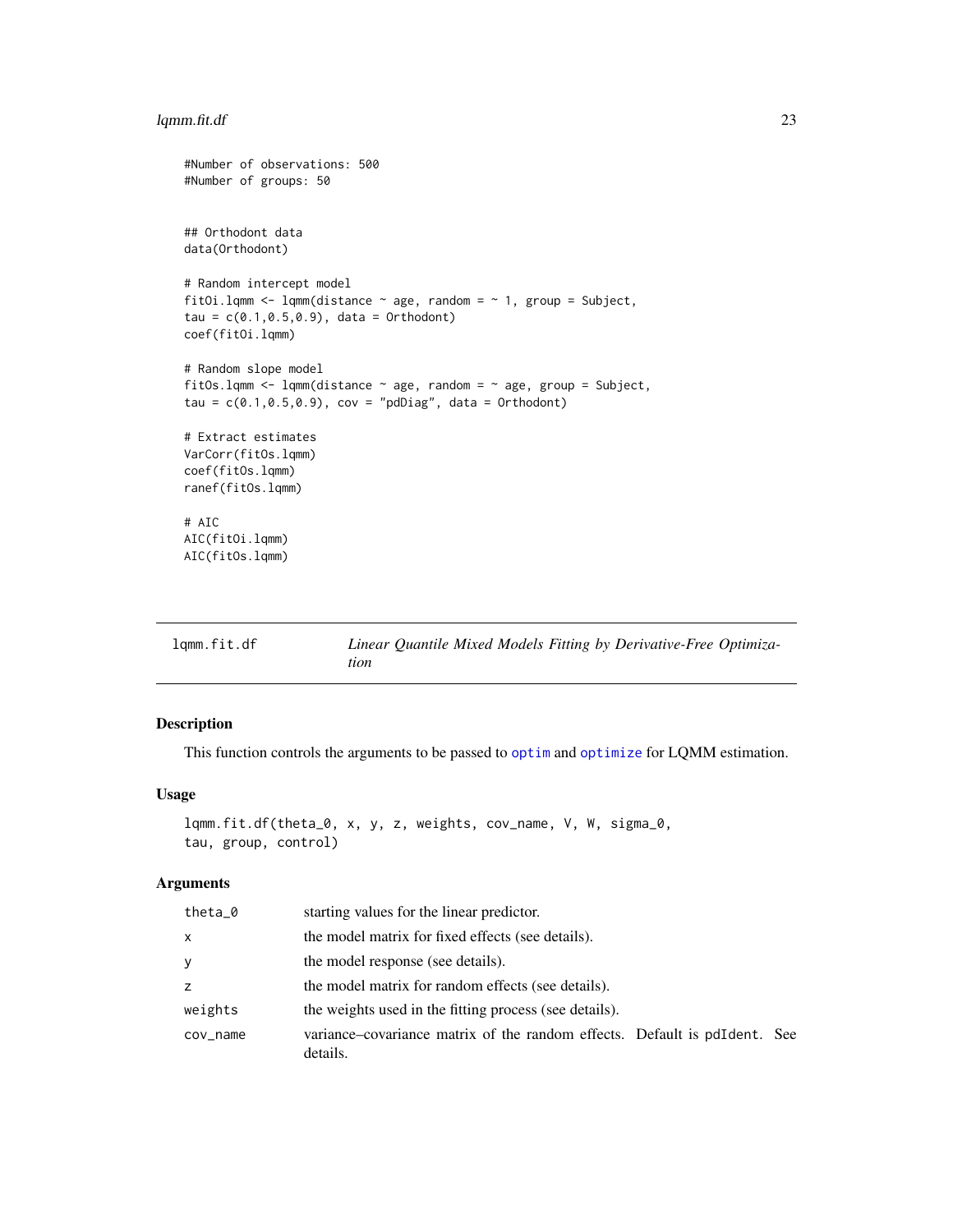<span id="page-23-0"></span>

| V       | nodes of the quadrature.                                            |
|---------|---------------------------------------------------------------------|
| W       | weights of the quadrature.                                          |
| sigma_0 | starting value for the scale parameter.                             |
| tau     | the quantile(s) to be estimated.                                    |
| group   | the grouping factor (see details).                                  |
| control | list of control parameters used for optimization (see 1qmmControl). |

# Details

In [lqmm](#page-18-1), see argument fit for generating a list of arguments to be called by this function; see argument covariance for alternative variance–covariance matrices.

NOTE: the data should be ordered by group when passed to lqmm.fit.df (such ordering is performed by  $lqmm$ ).

#### Value

An object of class "list" containing the following components:

| theta  | a vector of coefficients, including the "raw" variance-covariance parameters (see<br>VarCorr.lqmm).     |
|--------|---------------------------------------------------------------------------------------------------------|
| scale  | the scale parameter.                                                                                    |
| logLik | the log-likelihood.                                                                                     |
| opt    | number of iterations when the estimation algorithm stopped for lower (theta)<br>and upper (scale) loop. |

#### Author(s)

.

Marco Geraci

#### See Also

[lqmm](#page-18-1)

#### Examples

```
set.seed(123)
M < -50n < -10test \leq data.frame(x = runif(n*M,0,1), group = rep(1:M,each=n))
test$y <- 10*test$x + rep(rnorm(M, 0, 2), each = n) + rchisq(n*M, 3)
lqmm.ls \leq lqmm(fixed = y \sim x, random = \sim 1, group = group, data = test,
fit = FALSE)
```
do.call("lqmm.fit.df", lqmm.ls)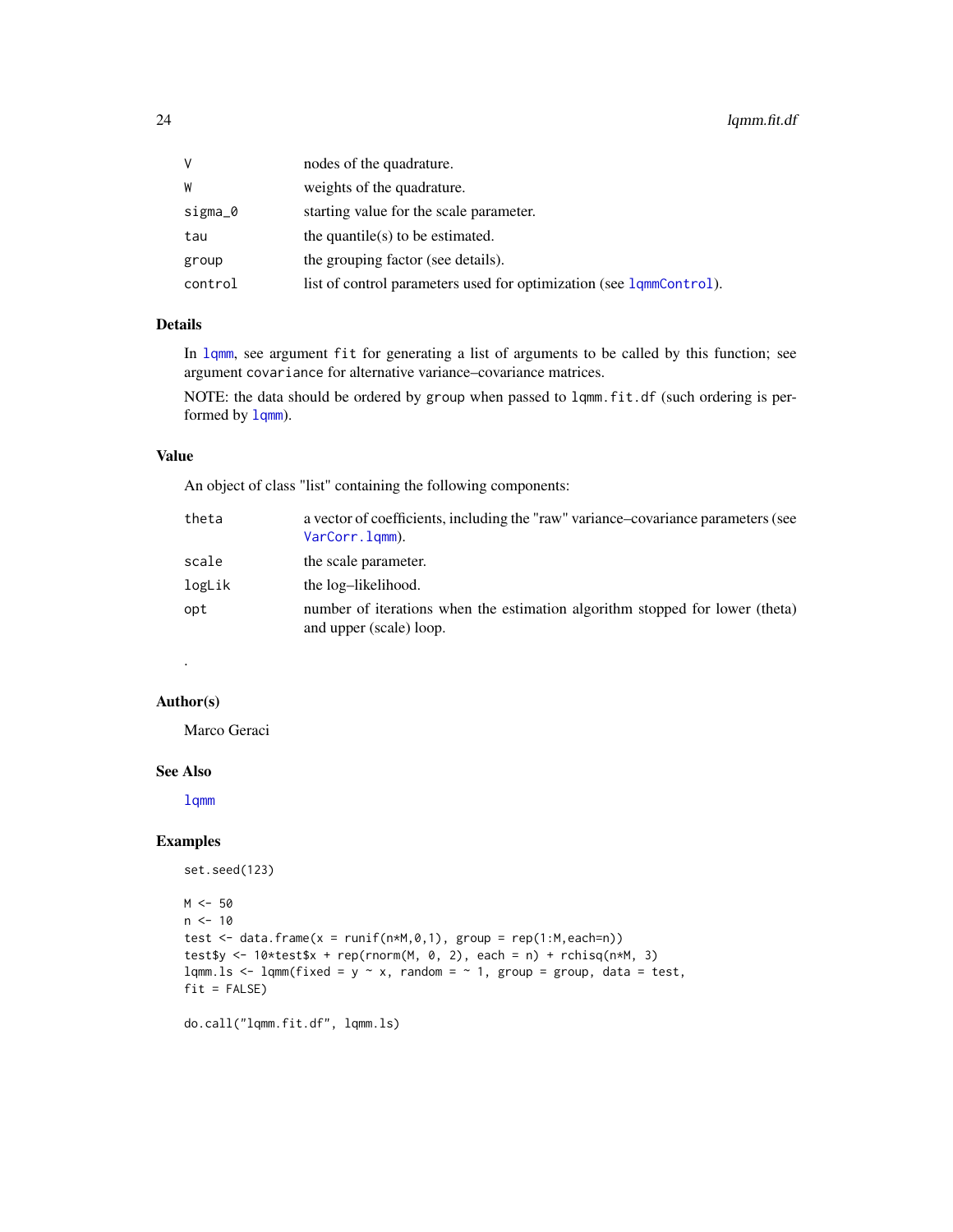<span id="page-24-1"></span><span id="page-24-0"></span>This function controls the arguments to be passed to routines written in C for LQMM estimation. The optimization algorithm is based on the gradient of the Laplace log–likelihood (Bottai, Orsini and Geraci, 2014; Geraci and Bottai, 2014).

# Usage

```
lqmm.fit.gs(theta_0, x, y, z, weights, cov_name, V, W, sigma_0, tau,
group, control)
```
#### Arguments

| theta $_0$ | starting values for the linear predictor.                                               |
|------------|-----------------------------------------------------------------------------------------|
| X          | the model matrix for fixed effects (see details).                                       |
| У          | the model response (see details).                                                       |
| z          | the model matrix for random effects (see details).                                      |
| weights    | the weights used in the fitting process (see details).                                  |
| $cov_name$ | variance–covariance matrix of the random effects. Default is polletent. See<br>details. |
| V          | nodes of the quadrature.                                                                |
| W          | weights of the quadrature.                                                              |
| sigma_0    | starting value for the scale parameter.                                                 |
| tau        | the quantile(s) to be estimated.                                                        |
| group      | the grouping factor (see details).                                                      |
| control    | list of control parameters used for optimization (see lqmmControl).                     |

# Details

In [lqmm](#page-18-1), see argument fit for generating a list of arguments to be called by this function; see argument covariance for alternative variance–covariance matrices.

NOTE: the data should be ordered by group when passed to lqmm.fit.gs (such ordering is performed by  $lqmm$ ).

#### Value

An object of class "list" containing the following components:

theta a vector of coefficients, including the "raw" variance–covariance parameters (see [VarCorr.lqmm](#page-41-1)).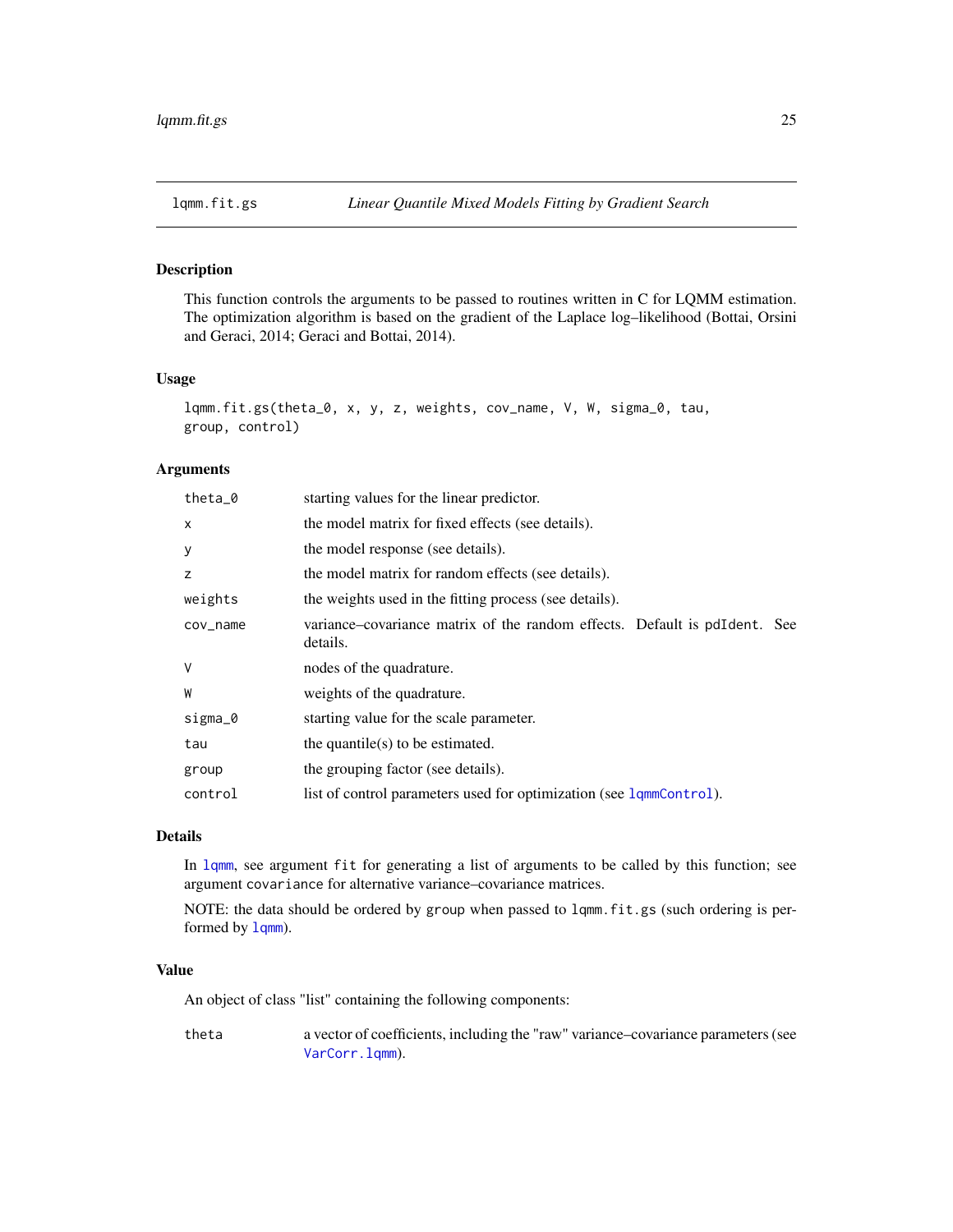# <span id="page-25-0"></span>26 lqmmControl

| scale    | the scale parameter.                                                                                    |
|----------|---------------------------------------------------------------------------------------------------------|
| gradient | the gradient.                                                                                           |
| logLik   | the log-likelihood.                                                                                     |
| opt      | number of iterations when the estimation algorithm stopped for lower (theta)<br>and upper (scale) loop. |

# Author(s)

.

Marco Geraci

#### References

Bottai M, Orsini N, Geraci M. (2014). A gradient search maximization algorithm for the asymmetric Laplace likelihood, Journal of Statistical Computation and Simulation (in press).

Geraci M and Bottai M (2014). Linear quantile mixed models. Statistics and Computing, 24(3), 461–479.

# See Also

[lqmm](#page-18-1)

# Examples

```
set.seed(123)
M < -50n < -10test \leq data.frame(x = runif(n*M,0,1), group = rep(1:M,each=n))
test$y <- 10*test$x + rep(rnorm(M, 0, 2), each = n) + rchisq(n*M, 3)
lqmm.ls \leq lqmm(fixed = y \sim x, random = \sim 1, group = group,
data = test, fit = FALSE)do.call("lqmm.fit.gs", lqmm.ls)
```
<span id="page-25-1"></span>lqmmControl *Control parameters for lqmm estimation*

# Description

A list of parameters for controlling the fitting process.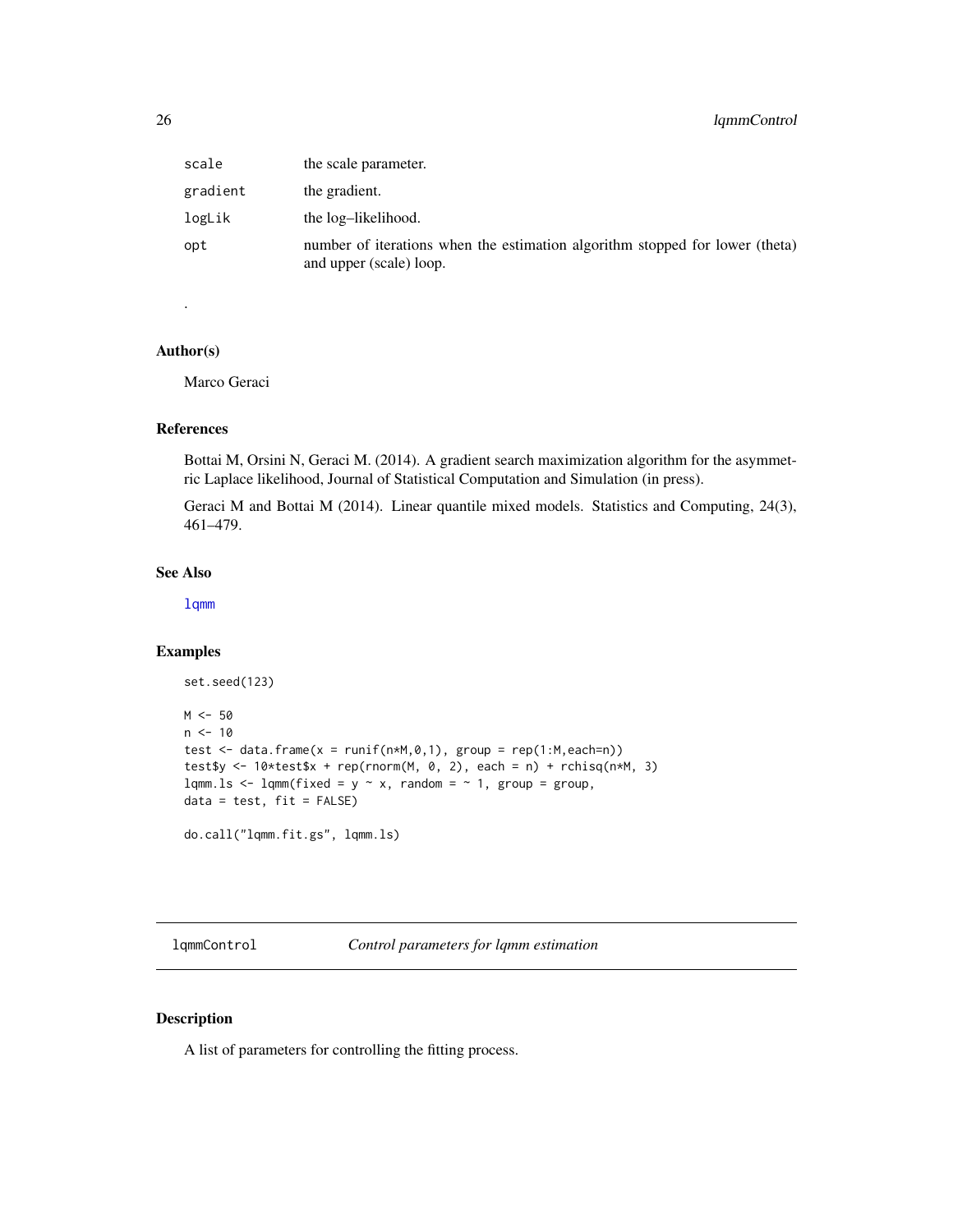# <span id="page-26-0"></span>lqmmControl 27

# Usage

```
lqmmControl(method = "gs", LP\_tol_l1 = 1e-5, LP\_tol_theta = 1e-5,check_theta = FALSE, LP_step = NULL, beta = 0.5, gamma = 1,
reset\_step = FALSE, LP_max\_iter = 500, UP\_tol = 1e-4,UP_{\text{max}\_iter} = 20, startQR = FALSE, verbose = FALSE)
```
# Arguments

| method        | character vector that specifies the estimation method: "gs" for gradient search<br>(default) and "df" for Nelder-Mead.                                                 |
|---------------|------------------------------------------------------------------------------------------------------------------------------------------------------------------------|
| $LP\_tol\_ll$ | tolerance expressed as absolute change of the log-likelihood.                                                                                                          |
| LP_tol_theta  | tolerance expressed as absolute change of the ta                                                                                                                       |
| check_theta   | logical flag. If TRUE the algorithm performs an additional check on the change<br>in the estimates.                                                                    |
| LP_step       | step size (default standard deviation of response).                                                                                                                    |
| beta          | decreasing step factor for line search $(0,1)$ .                                                                                                                       |
| gamma         | nondecreasing step factor for line search $(>= 1)$ .                                                                                                                   |
| reset_step    | logical flag. If TRUE the step size is reset to the initial value at each iteration.                                                                                   |
| LP_max_iter   | maximum number of iterations                                                                                                                                           |
| UP_tol        | tolerance expressed as absolute change of the scale parameter.                                                                                                         |
| UP_max_iter   | maximum number of iterations.                                                                                                                                          |
| startQR       | logical flag. If FALSE (default) the least squares estimate of the fixed effects is<br>used as starting value of the ta_x and scale. If TRUE the 1qm estimate is used. |
| verbose       | logical flag.                                                                                                                                                          |

# Details

LP (lower loop) refers to the estimation of regression coefficients and variance-covariance parameters. UP (upper loop) refers to the estimation of the scale parameter.

# Value

a list of control parameters.

### Author(s)

Marco Geraci

#### See Also

[lqmm](#page-18-1)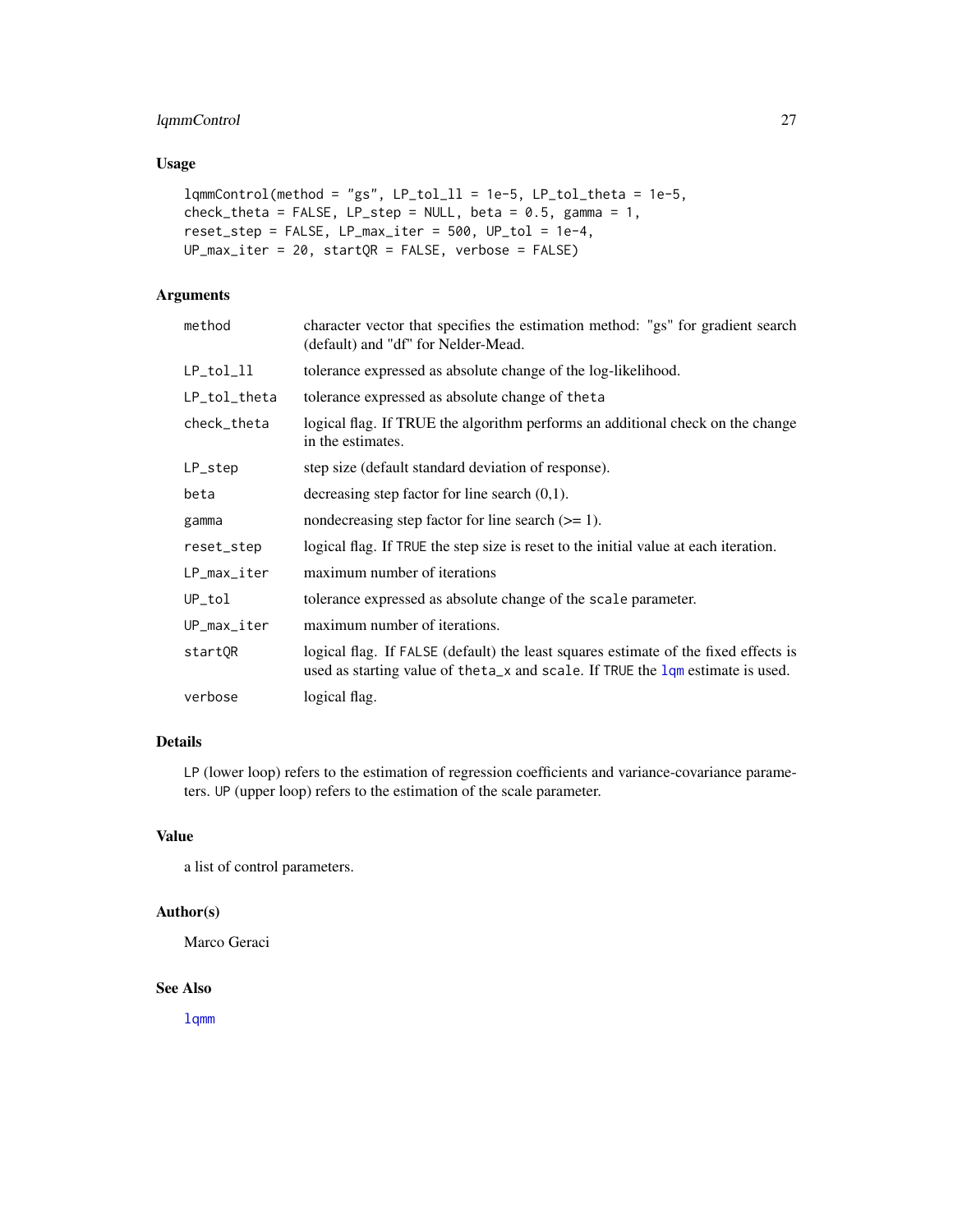#### <span id="page-27-0"></span>make.positive.definite

*Compute Nearest Positive Definite Matrix*

# Description

This function computes the nearest positive definite of a real symmetric matrix. See help("make.positive.definite") from package corpcor.

#### Author(s)

Original version by Korbinian Strimmer

#### Source

Juliane Schaefer, Rainer Opgen-Rhein, Verena Zuber, A. Pedro Duarte Silva and Korbinian Strimmer. (2011). corpcor: Efficient Estimation of Covariance and (Partial) Correlation. R package version 1.6.0. <https://CRAN.R-project.org/package=corpcor>

<span id="page-27-1"></span>meanAL *Functions for Asymmetric Laplace Distribution Parameters*

#### Description

Accessory functions.

#### Usage

meanAL(mu, sigma, tau) varAL(sigma, tau) invvarAL(x, tau)

#### Arguments

| mu    | location parameter. |
|-------|---------------------|
| sigma | scale parameter.    |
| tau   | skewness parameter. |
| x     | numeric value.      |

#### Details

meanAL computes the mean of an asymmetric Laplace with parameters mu, sigma and tau. varAL computes the variance of an asymmetric Laplace with parameters sigma and tau. invvarAL computes the scale parameter of an asymmetric Laplace with parameter tau and variance x.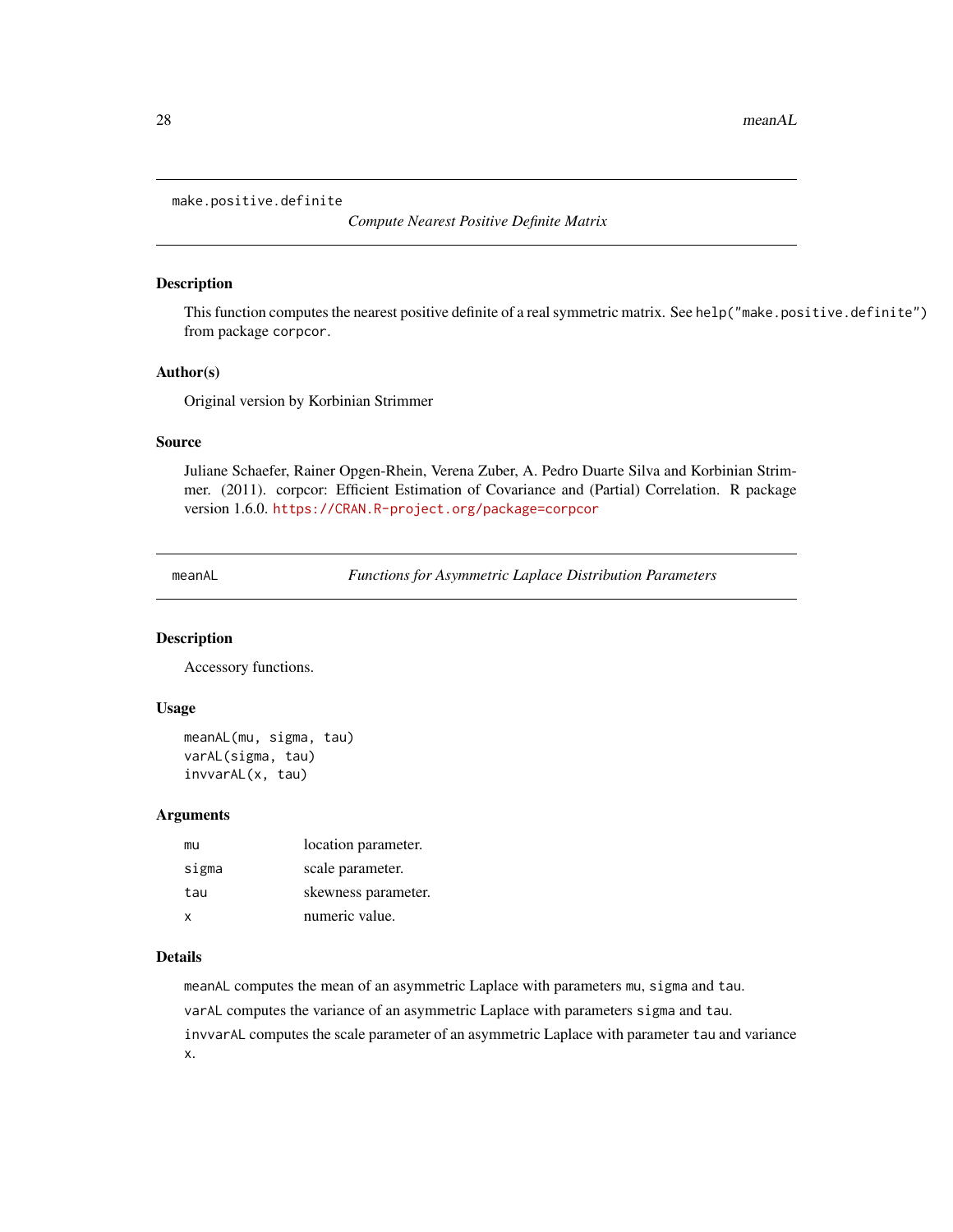#### <span id="page-28-0"></span> $mleAL$  29

# Author(s)

Marco Geraci

# References

Yu K and Zhang J (2005). A three-parameter asymmetric Laplace distribution and its extension. Communications in Statistics-Theory and Methods 34, 1867–1879.

# See Also

[dal](#page-6-1), [mleAL](#page-28-1)

<span id="page-28-1"></span>mleAL *Maximum Likelihood Estimation of Asymmetric Laplace Distribution*

# Description

This function estimates the parameters of an asymmetric Laplace distribution for a sample.

#### Usage

mleAL(x)

#### Arguments

x a numeric vector.

#### Value

an object of class list containing the following components:

| m     | location parameter   |
|-------|----------------------|
| sigma | scale parameter      |
| tau   | skewness parameter   |
|       | number of iterations |

# Author(s)

Marco Geraci

# References

Yu K and Zhang J (2005). A three-parameter asymmetric Laplace distribution and its extension. Communications in Statistics-Theory and Methods 34, 1867–1879.

# See Also

[dal](#page-6-1), [meanAL](#page-27-1)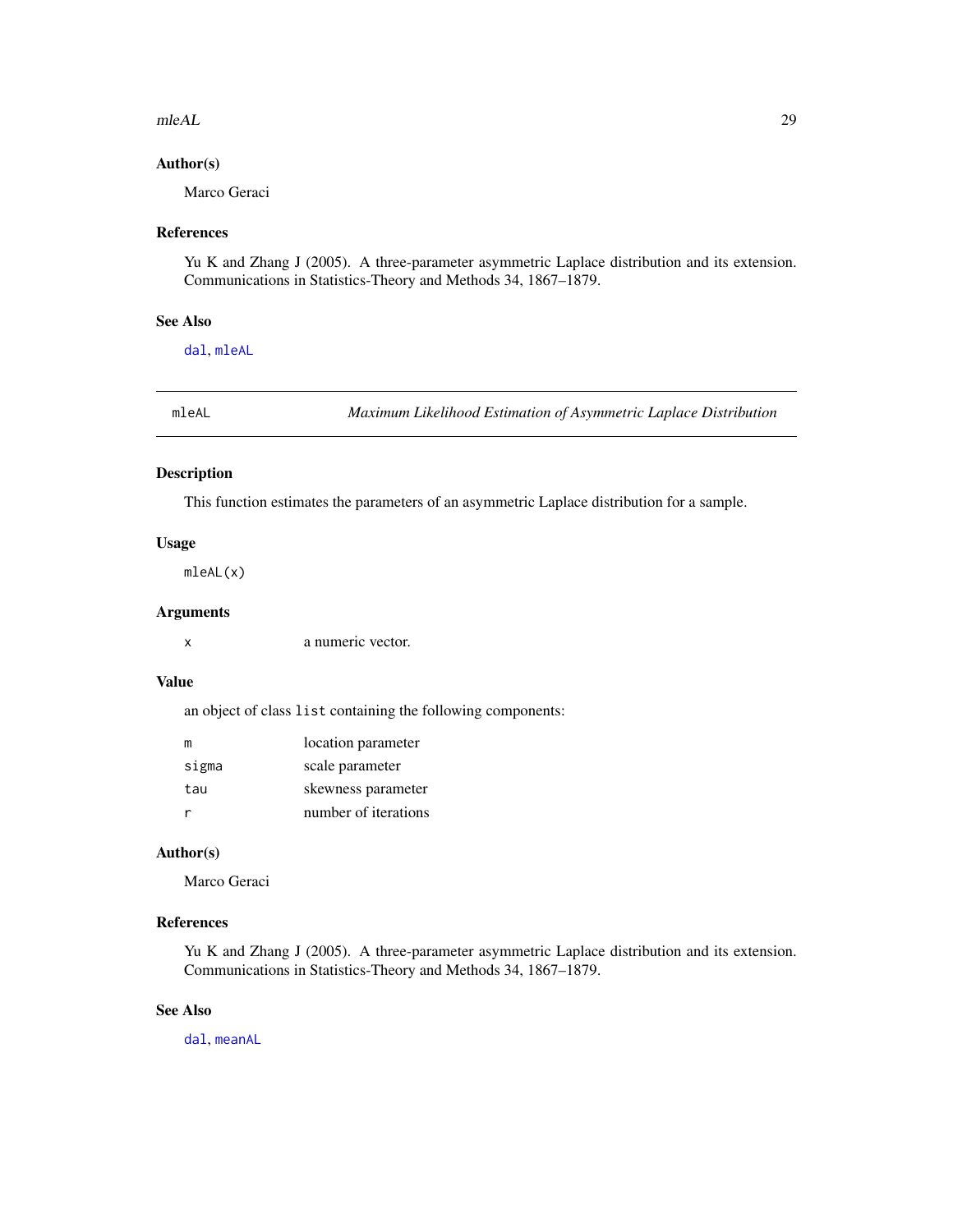<span id="page-29-0"></span>

The Orthodont data frame has 108 rows and 4 columns of the change in an orthdontic measurement over time for several young subjects.

# Format

This data frame contains the following columns:

- distance a numeric vector of distances from the pituitary to the pterygomaxillary fissure (mm). These distances are measured on x-ray images of the skull.
- age a numeric vector of ages of the subject (yr).
- Subject an ordered factor indicating the subject on which the measurement was made. The levels are labelled M01 to M16 for the males and F01 to F13 for the females. The ordering is by increasing average distance within sex.
- Sex a factor with levels Male and Female

#### Details

Investigators at the University of North Carolina Dental School followed the growth of 27 children (16 males, 11 females) from age 8 until age 14. Every two years they measured the distance between the pituitary and the pterygomaxillary fissure, two points that are easily identified on x-ray exposures of the side of the head.

#### Source

Pinheiro, J. C. and Bates, D. M. (2000), *Mixed-Effects Models in S and S-PLUS*, Springer, New York. (Appendix A.17)

Potthoff, R. F. and Roy, S. N. (1964), "A generalized multivariate analysis of variance model useful especially for growth curve problems", Biometrika, 51, 313–326.

Jose Pinheiro, Douglas Bates, Saikat DebRoy, Deepayan Sarkar and the R Development Core Team (2011). nlme: Linear and Nonlinear Mixed Effects Models. R package version 3.1-100. [https:](https://CRAN.R-project.org/package=nlme) [//CRAN.R-project.org/package=nlme](https://CRAN.R-project.org/package=nlme)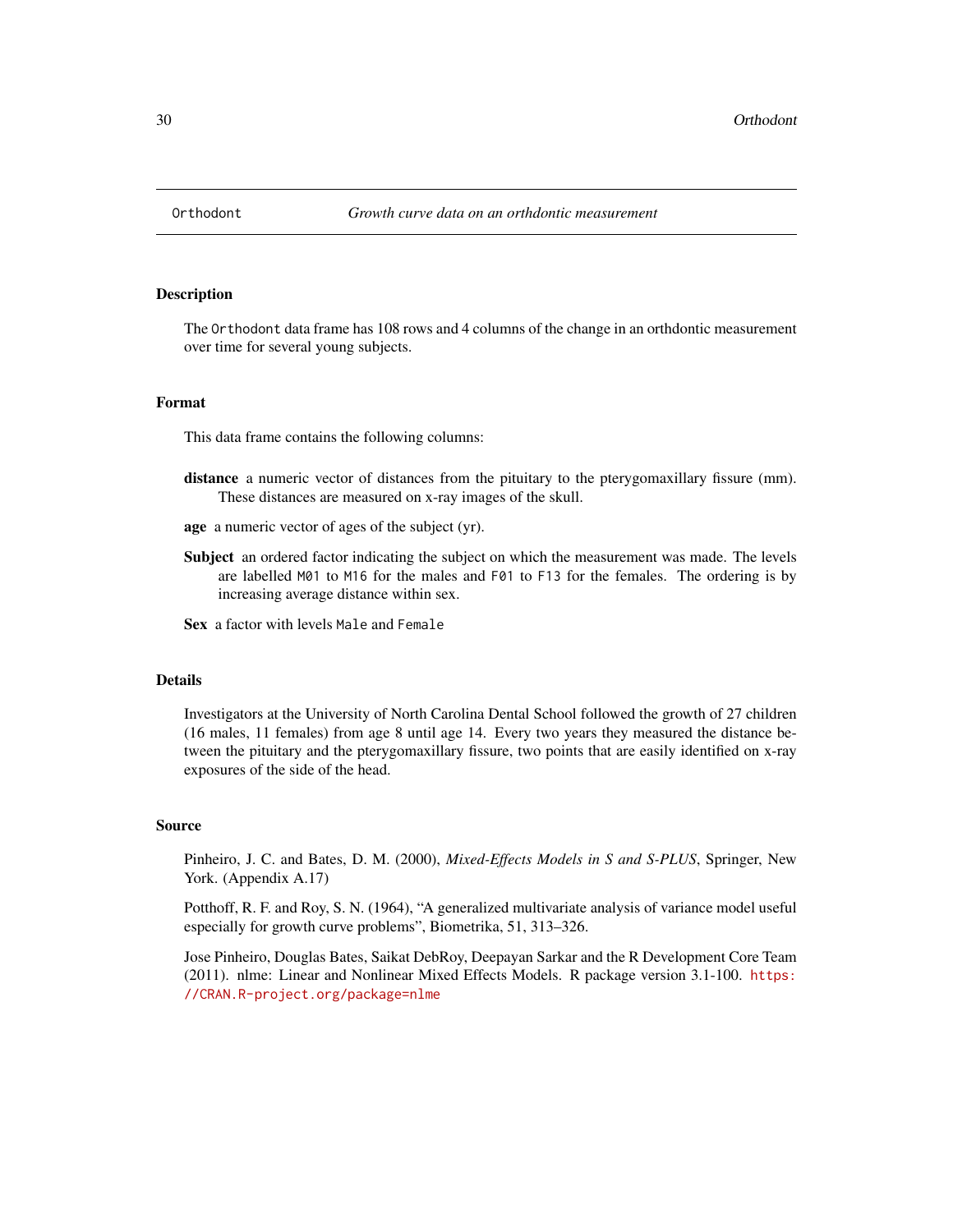<span id="page-30-1"></span><span id="page-30-0"></span>

This function computes predictions based on fitted linear quantile model.

#### Usage

```
## S3 method for class 'lqm'
predict(object, newdata, interval = FALSE,
level = 0.95, na.action = na.pass, ...)
## S3 method for class 'lqm.counts'
predict(object, newdata,
na. action = na. pass, ...
```
# Arguments

| object    | an lqm or lqm.counts object.                                                                                                  |
|-----------|-------------------------------------------------------------------------------------------------------------------------------|
| newdata   | an optional data frame in which to look for variables with which to predict. If<br>omitted, the fitted values are used.       |
| interval  | logical flag. If TRUE, bootstrap percentile intervals for predictions are provided.<br>This argument is for 1qm objects only. |
| level     | confidence level. This argument is for 1 qm objects only.                                                                     |
| na.action | function determining what should be done with missing values in newdata. The<br>default is to predict NA.                     |
| $\ddots$  | further arguments passed to boot. 1qm.                                                                                        |
|           |                                                                                                                               |

# Value

a vector or a matrix or an array of predictions.

# Author(s)

Marco Geraci

# See Also

[residuals.lqm](#page-36-1), [residuals.lqm.counts](#page-36-3), [lqm](#page-11-1), [lqm.counts](#page-13-1), [coef.lqm](#page-4-1), [boot.lqm](#page-2-1)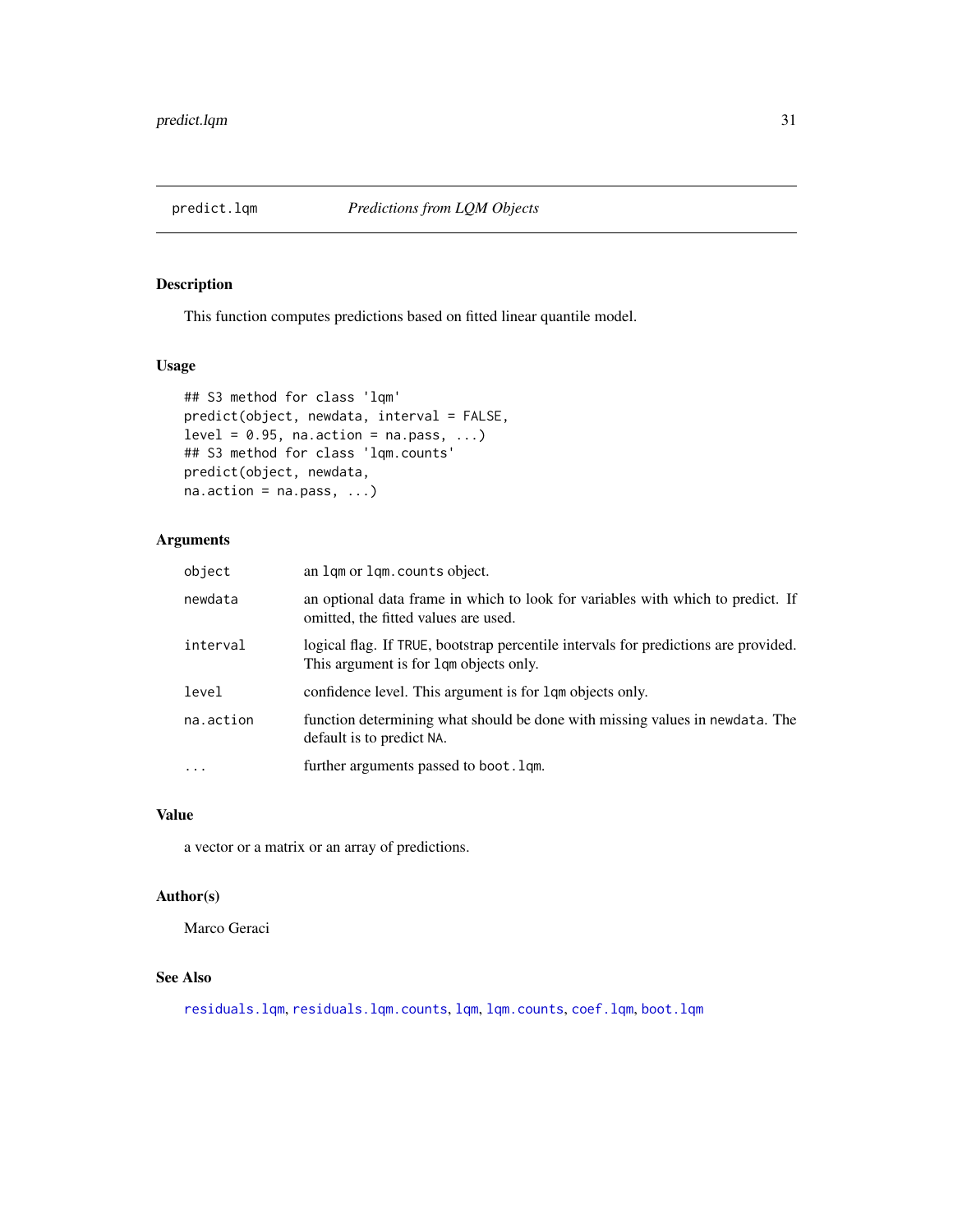The predictions at level 0 correspond to predictions based only on the fixed effects estimates. The predictions at level 1 are obtained by adding the best linear predictions of the random effects to the predictions at level 0. See details for interpretation. The function predint will produce 1-alpha confidence intervals based on bootstrap centiles.

#### Usage

```
## S3 method for class 'lqmm'
predict(object, level = 0, ...)## S3 method for class 'lqmm'
predint(object, level = 0, alpha = 0.05, R = 50,
seed = round(runif(1, 1, 10000)))
```
# Arguments

| object | an 1 qmm object.                                                                                    |
|--------|-----------------------------------------------------------------------------------------------------|
| level  | an optional integer vector giving the level of grouping to be used in obtaining<br>the predictions. |
| alpha  | 1-alpha is the confidence level.                                                                    |
| R      | number of bootstrap replications.                                                                   |
| seed   | optional random number generator seed.                                                              |
| .      | not used.                                                                                           |

#### Details

As discussed by Geraci and Bottai (2014), integrating over the random effects will give "weighted averages" of the cluster-specific quantile effects. These may be interpreted strictly as population regression quantiles only for the median (tau=0.5). Therefore, predictions at the population level (code=0) should be interpreted analogously.

#### Value

a vector or a matrix of predictions for predict.lqmm. A data frame or a list of data frames for predint.lqmm containing predictions, lower and upper bounds of prediction intervals, and standard errors.

#### Author(s)

Marco Geraci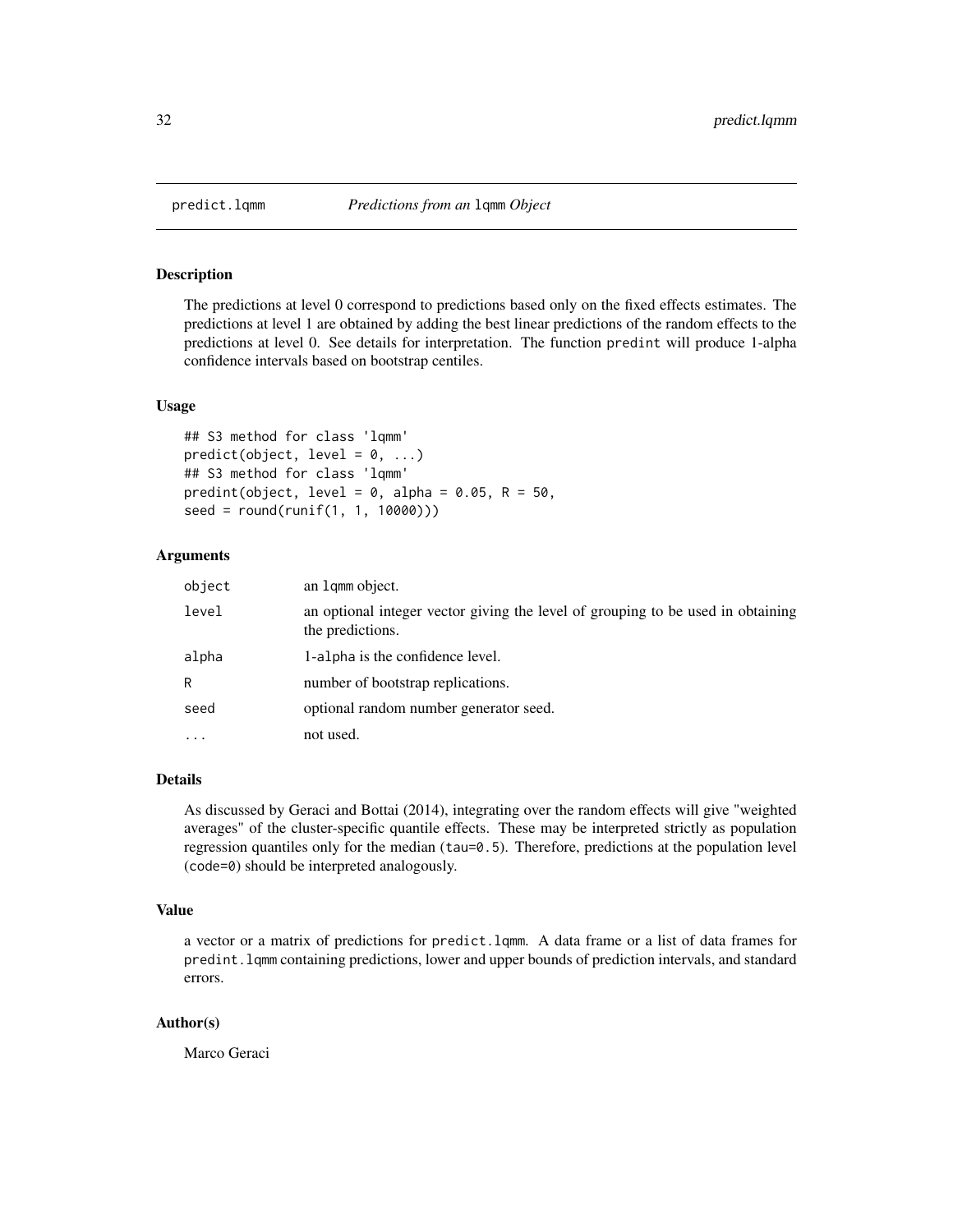#### <span id="page-32-0"></span>print.lqm 33

# References

Geraci M and Bottai M (2014). Linear quantile mixed models. Statistics and Computing, 24(3), 461–479.

# See Also

[lqmm](#page-18-1), [ranef.lqmm](#page-35-1), [coef.lqmm](#page-5-2)

# Examples

```
## Orthodont data
data(Orthodont)
# Random intercept model
fitOi.lqmm <- lqmm(distance \sim age, random = \sim 1, group = Subject,
tau = c(0.1, 0.5, 0.9), data = Orthodont)
# Predict (y - Xb)
predict(fitOi.lqmm, level = 0)
# Predict (y - Xb - Zu)
predict(fitOi.lqmm, level = 1)
# 95% confidence intervals
predint(fitOi.lqmm, level = 0, alpha = 0.05)
```
print.lqm *Print LQM Objects*

# Description

Print an object generated by [lqm](#page-11-1) or [lqm.counts](#page-13-1).

#### Usage

```
## S3 method for class 'lqm'
print(x, \text{ digits} = max(6, \text{ getOption("digits"))}, ...)
```
# Arguments

|                      | an lgm or lgm.counts object.                                                                               |
|----------------------|------------------------------------------------------------------------------------------------------------|
| digits               | a non-null value for digits specifies the minimum number of significant digits to<br>be printed in values. |
| $\ddot{\phantom{0}}$ | not used.                                                                                                  |

#### Author(s)

Marco Geraci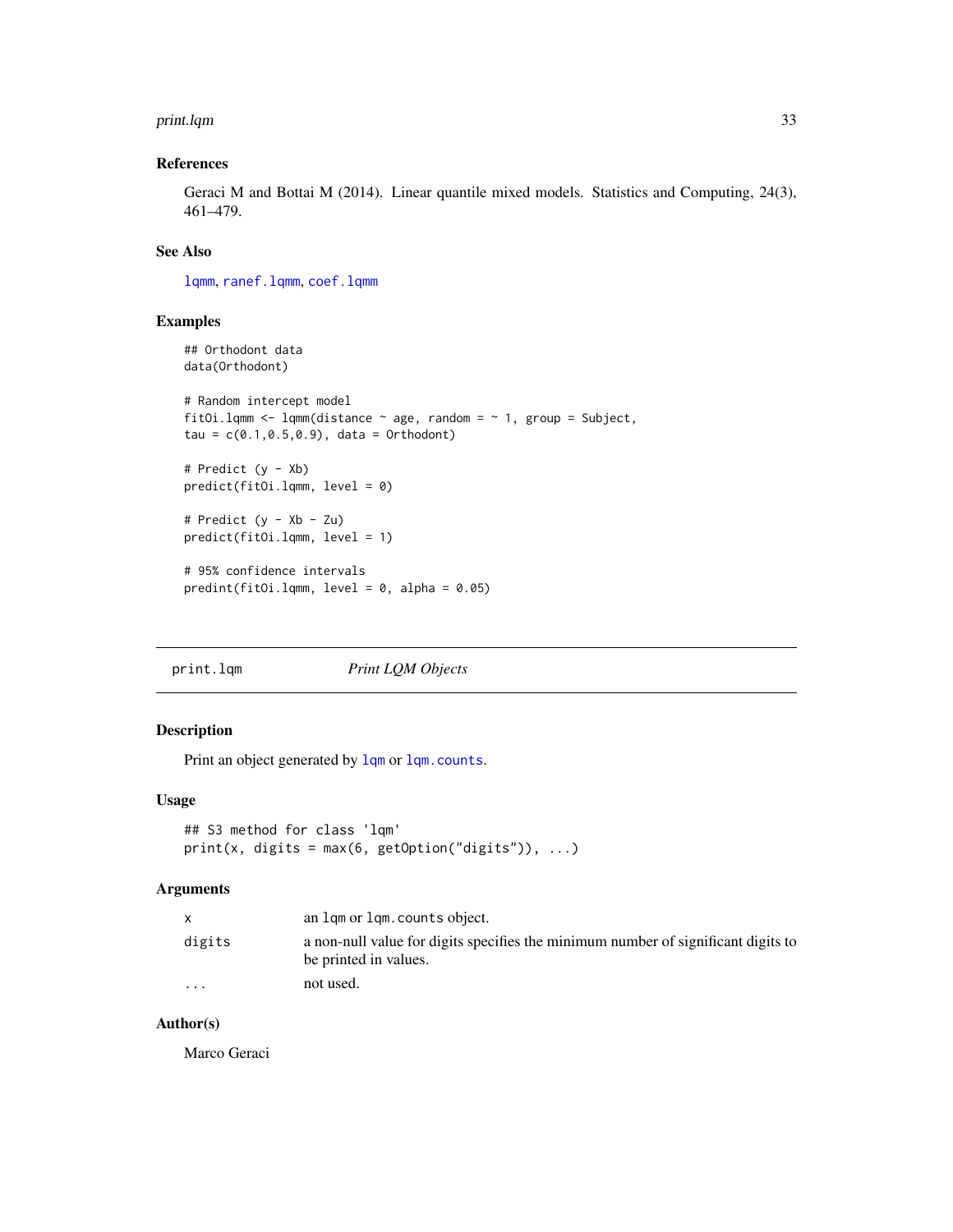# See Also

[lqm](#page-11-1), [lqm.counts](#page-13-1)

print.lqmm *Print an* lqmm *Object*

# Description

Print an object generated by  $lqmm$ .

# Usage

```
## S3 method for class 'lqmm'
print(x, digits = max(3, getOption("digits") - 3), ...)
```
# Arguments

|                         | an 1 qmm object.                                                                                           |
|-------------------------|------------------------------------------------------------------------------------------------------------|
| digits                  | a non-null value for digits specifies the minimum number of significant digits to<br>be printed in values. |
| $\cdot$ $\cdot$ $\cdot$ | not used.                                                                                                  |

# Author(s)

Marco Geraci

# See Also

[lqmm](#page-18-1)

<span id="page-33-1"></span>print.summary.lqm *Print an* lqm *Summary Object*

# Description

Print summary of an lqm object.

#### Usage

## S3 method for class 'summary.lqm'  $print(x, \ldots)$ 

# Arguments

| X | a summary. lqm object. |
|---|------------------------|
| . | not used.              |

<span id="page-33-0"></span>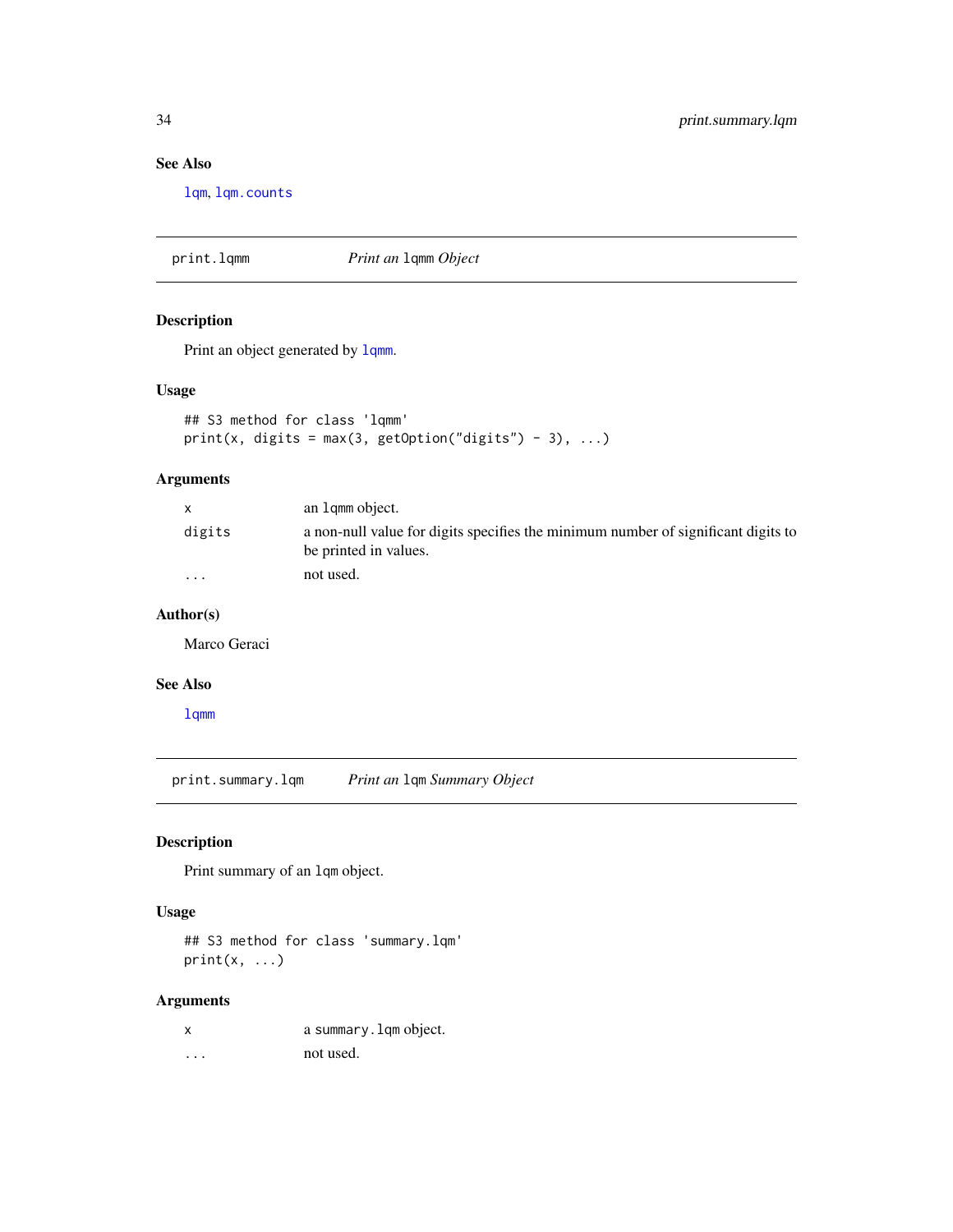# <span id="page-34-0"></span>print.summary.lqmm 35

# Author(s)

Marco Geraci

# See Also

[lqm](#page-11-1), [summary.lqm](#page-39-1)

<span id="page-34-1"></span>print.summary.lqmm *Print an* lqmm *Summary Object*

# Description

Print summary of an lqmm object.

# Usage

```
## S3 method for class 'summary.lqmm'
print(x, digits = max(3, getOption("digits") - 3), ...)
```
# Arguments

|                      | a summary. lgmm object.                                                                                    |
|----------------------|------------------------------------------------------------------------------------------------------------|
| digits               | a non-null value for digits specifies the minimum number of significant digits to<br>be printed in values. |
| $\ddot{\phantom{0}}$ | not used.                                                                                                  |

# Author(s)

Marco Geraci

# See Also

[lqmm](#page-18-1), [summary.lqmm](#page-40-1)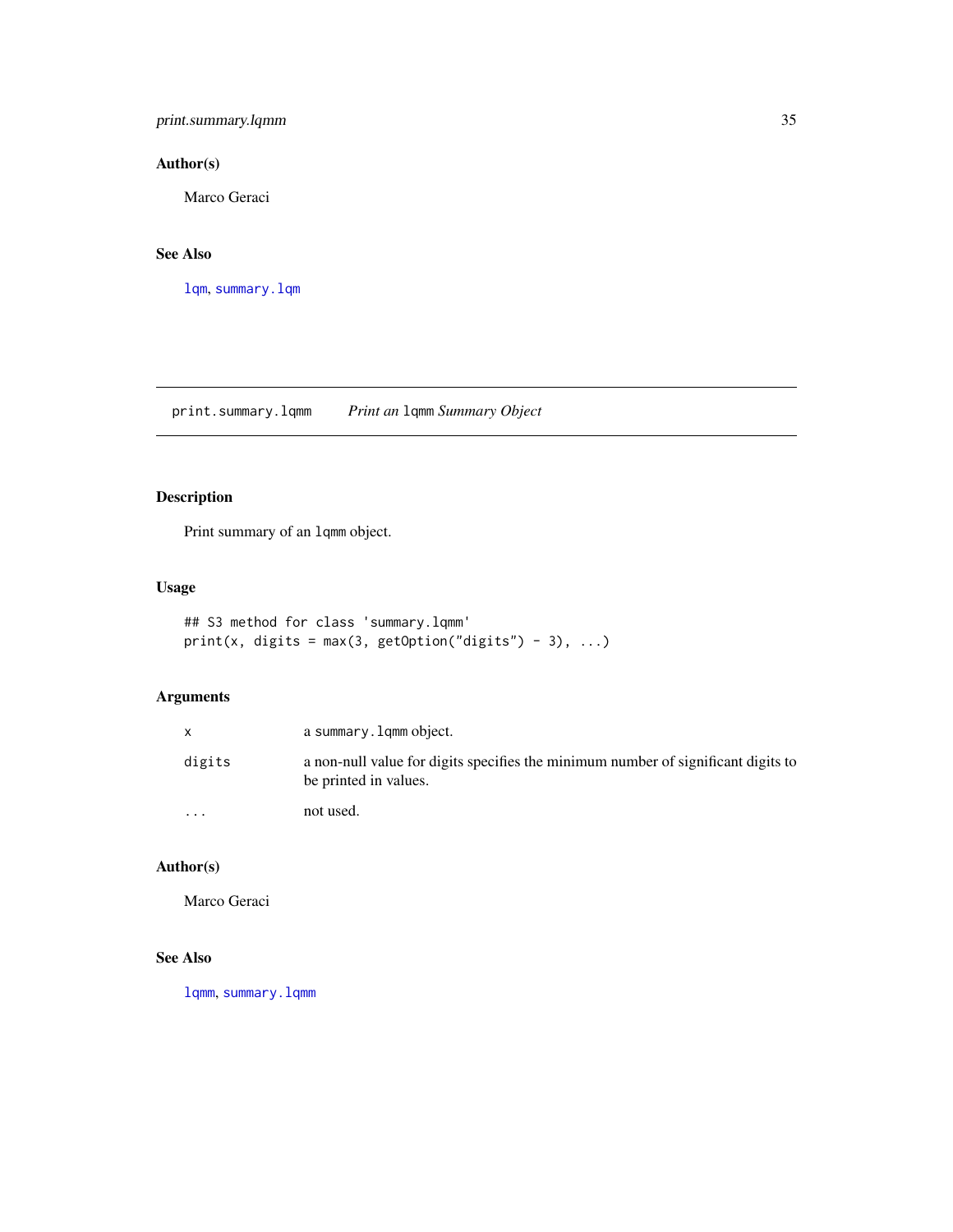<span id="page-35-1"></span><span id="page-35-0"></span>

This function computes random effects for a linear quantile mixed model.

#### Usage

## S3 method for class 'lqmm' ranef(object, ...)

#### Arguments

| object   | an object of class lqmm. |
|----------|--------------------------|
| $\cdots$ | not used.                |

# Details

The prediction of the random effects is done via estimated best linear prediction (Geraci and Bottai, 2014). The generic function ranef is imported from the nlme package (Pinheiro et al, 2014).

#### Value

a data frame or a list of data frames of predicted random effects.

# Author(s)

Marco Geraci

#### References

Geraci M and Bottai M (2014). Linear quantile mixed models. Statistics and Computing, 24(3), 461–479. doi: 10.1007/s11222-013-9381-9.

Pinheiro J, Bates D, DebRoy S, Sarkar D and R Core Team (2014). nlme: Linear and Nonlinear Mixed Effects Models. R package version 3.1-117, [https://CRAN.R-project.org/package=](https://CRAN.R-project.org/package=nlme) [nlme](https://CRAN.R-project.org/package=nlme).

#### See Also

[lqmm](#page-18-1), [coef.lqmm](#page-5-2)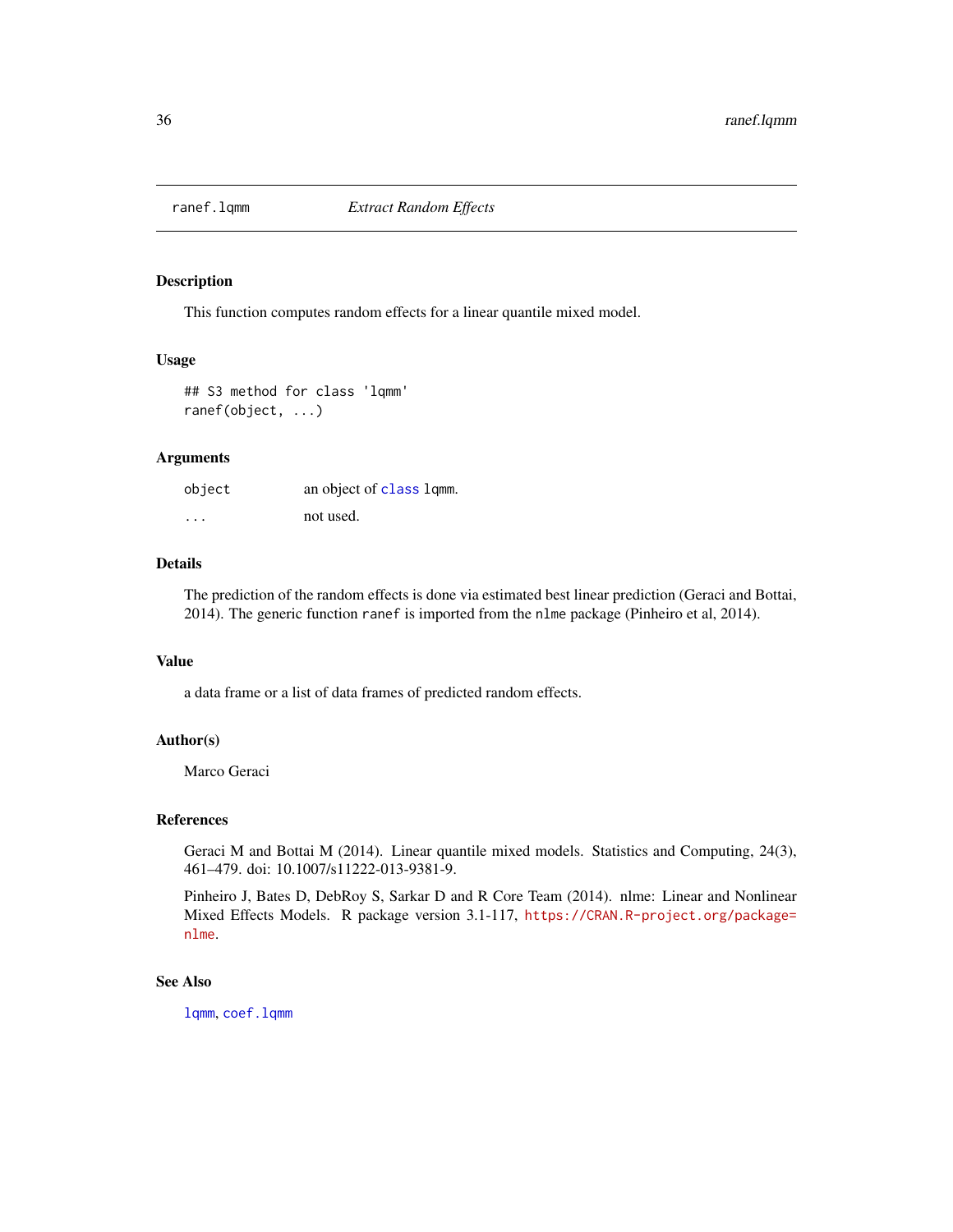<span id="page-36-3"></span><span id="page-36-1"></span><span id="page-36-0"></span>

This function computes the residuals from a fitted linear quantile model.

# Usage

```
## S3 method for class 'lqm'
residuals(object, ...)
```
# Arguments

| object  | an lgm or lgm. counts object. |
|---------|-------------------------------|
| $\cdot$ | not used.                     |

# Value

a vector or matrix of residuals.

#### Author(s)

Marco Geraci

# See Also

[lqm](#page-11-1), [lqm.counts](#page-13-1), [predict.lqm](#page-30-1), [coef.lqm](#page-4-1)

<span id="page-36-2"></span>residuals.lqmm *Residuals from an* lqmm *Object*

# Description

The residuals at level 0 correspond to population residuals (based only on the fixed effects estimates). The residuals at level 1 are obtained by adding the best linear predictions of the random effects to the predictions at level 0 and the subtracting these from the model response.

# Usage

```
## S3 method for class 'lqmm'
residuals(object, level = 0, ...)
```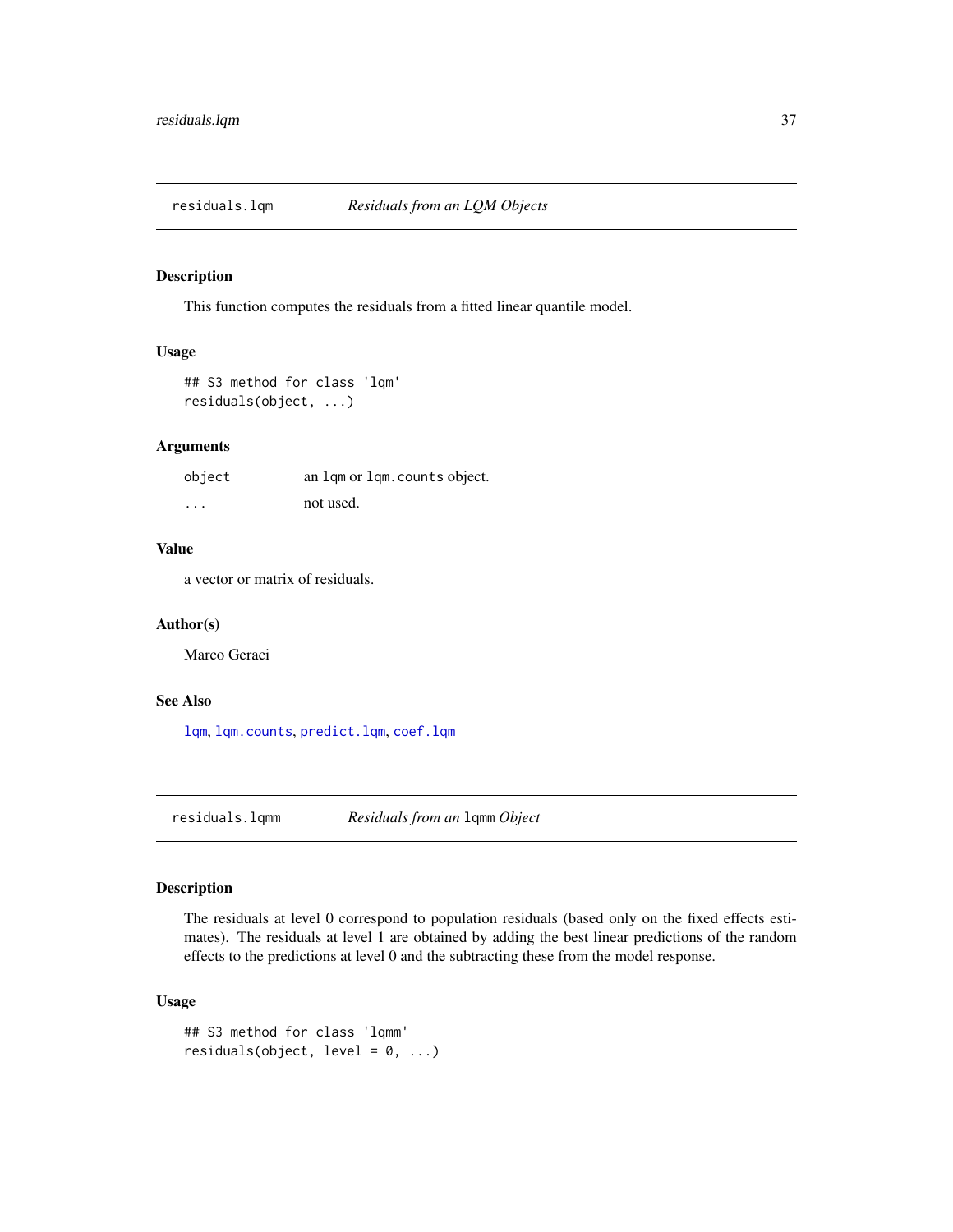# <span id="page-37-0"></span>Arguments

| object   | an 1 qmm object.                                                                                                                                        |
|----------|---------------------------------------------------------------------------------------------------------------------------------------------------------|
| level    | an optional integer vector giving the level of grouping to be used in obtaining<br>the predictions. Level zero corresponds to the population residuals. |
| $\cdots$ | not used.                                                                                                                                               |

# Value

a matrix of residuals.

#### Author(s)

Marco Geraci

#### References

Geraci M and Bottai M (2014). Linear quantile mixed models. Statistics and Computing, 24(3), 461–479. doi: 10.1007/s11222-013-9381-9.

# See Also

[lqmm](#page-18-1), [predict.lqmm](#page-31-1), [coef.lqmm](#page-5-2), [ranef.lqmm](#page-35-1),

summary.boot.lqm *Summary for a* boot.lqm *Object*

# Description

Summary method for class boot.lqm.

#### Usage

```
## S3 method for class 'boot.lqm'
summary(object, alpha = 0.05, digits = max(3, getOption("digits") - 3), ...)
```
# Arguments

| object    | an object of class lgm.                                                                                    |
|-----------|------------------------------------------------------------------------------------------------------------|
| alpha     | numeric value for the interval confidence level (1-alpha).                                                 |
| digits    | a non-null value for digits specifies the minimum number of significant digits to<br>be printed in values. |
| $\ddotsc$ | not used.                                                                                                  |

# Author(s)

Marco Geraci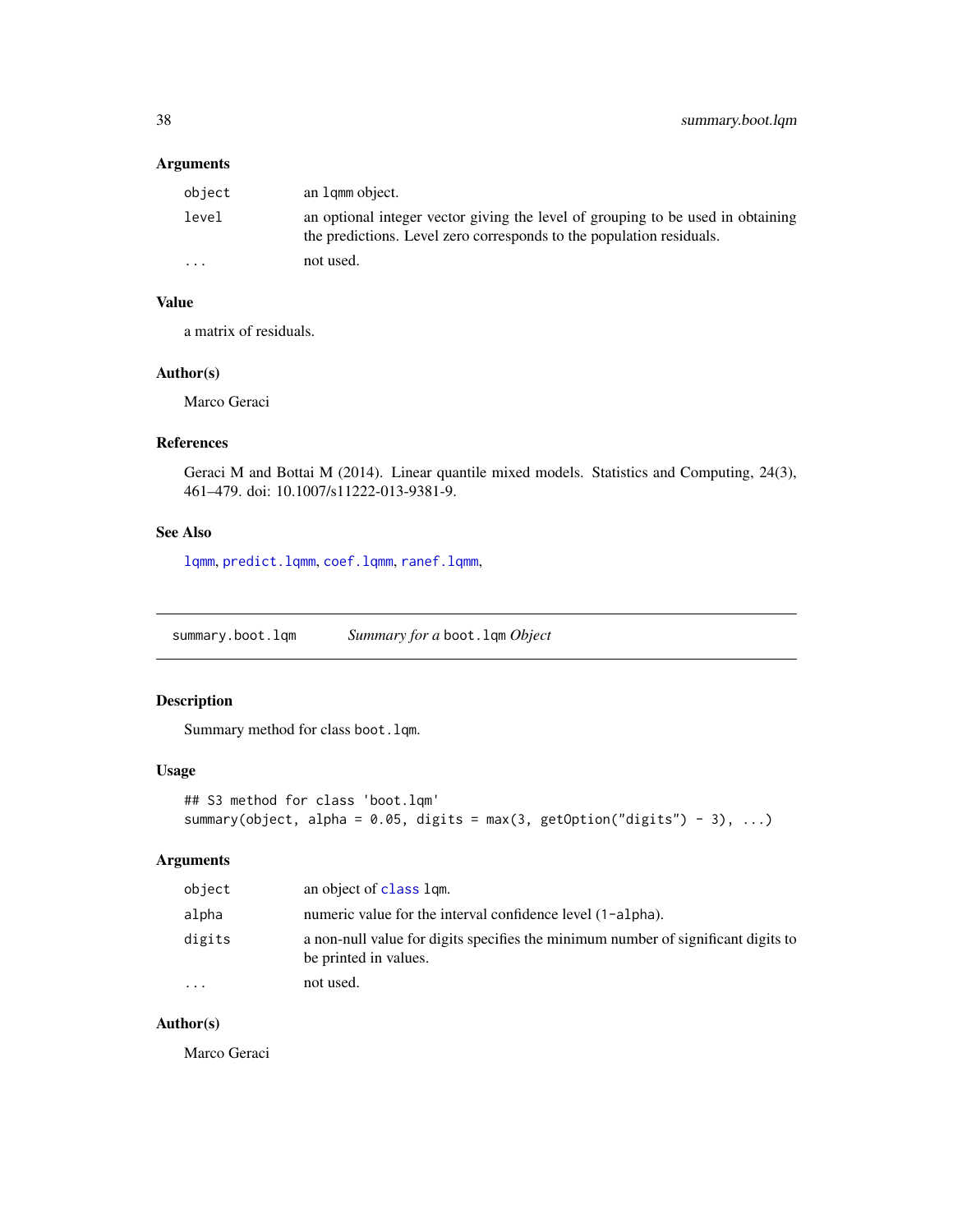<span id="page-38-0"></span>summary.boot.lqmm 39

# See Also

[boot.lqm](#page-2-1), [lqm](#page-11-1),

summary.boot.lqmm *Summary for a* boot.lqmm *Object*

# Description

This function gives a summary of a botstrapped lqmm object

#### Usage

```
## S3 method for class 'boot.lqmm'
summary(object, alpha = 0.05, digits = max(3, getOption("digits") - 3), ...)
```
# Arguments

| object    | an object of class lqmm.                                                                                   |
|-----------|------------------------------------------------------------------------------------------------------------|
| alpha     | numeric value for the interval confidence level (1-alpha).                                                 |
| digits    | a non-null value for digits specifies the minimum number of significant digits to<br>be printed in values. |
| $\ddotsc$ | not used.                                                                                                  |

#### Author(s)

Marco Geraci

# References

Geraci M and Bottai M (2014). Linear quantile mixed models. Statistics and Computing, 24(3), 461–479. doi: 10.1007/s11222-013-9381-9.

# See Also

[boot.lqmm](#page-2-1), [lqmm](#page-18-1),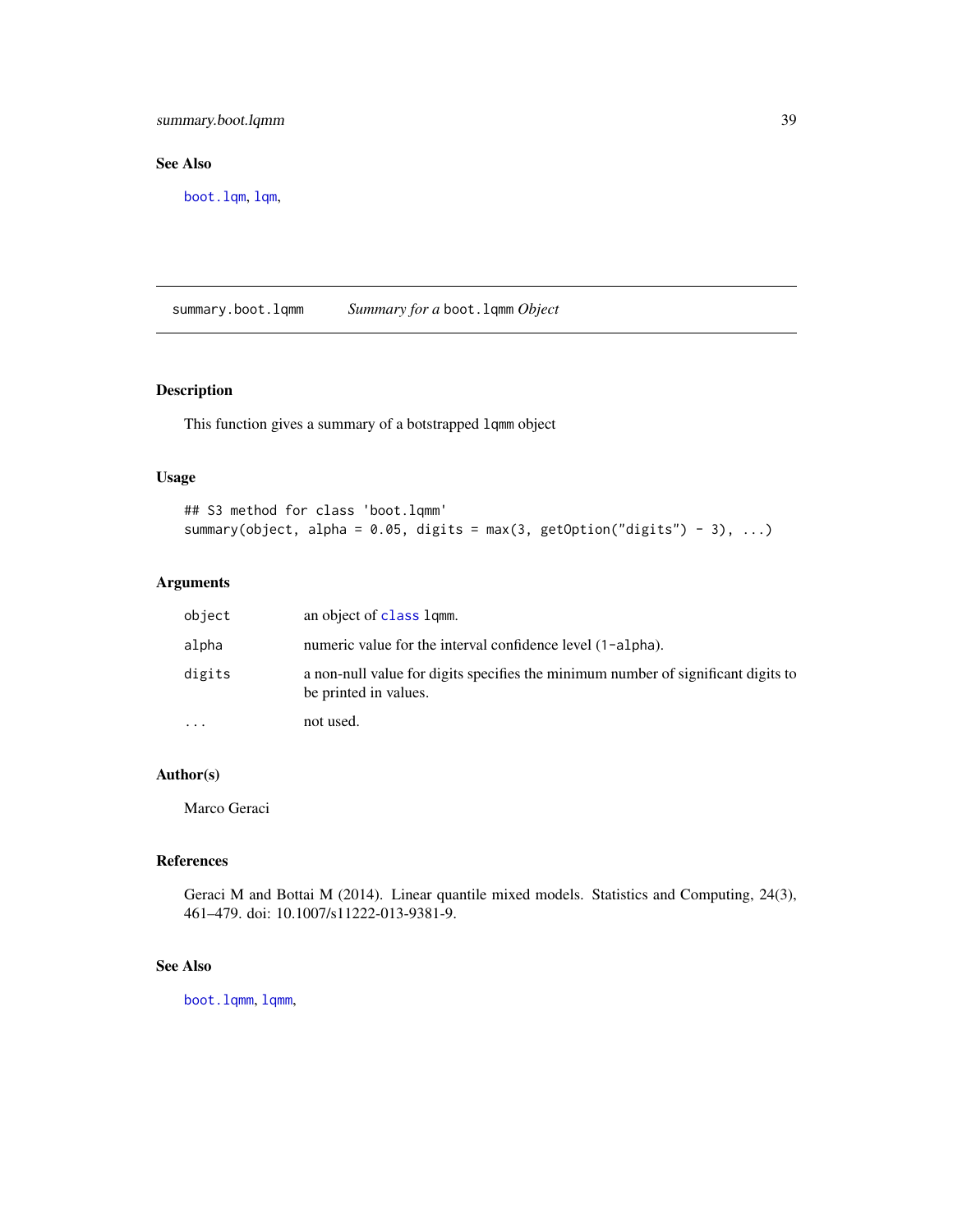<span id="page-39-1"></span><span id="page-39-0"></span>

Summary method for class lqm.

# Usage

```
## S3 method for class 'lqm'
summary(object, method = "boot", alpha = 0.05, covariance = FALSE, ...)
```
#### Arguments

| object     | an object of class lgm                                                                                                                                         |
|------------|----------------------------------------------------------------------------------------------------------------------------------------------------------------|
| method     | specifies the method used to compute standard errors: "boot" for bootstrap (de-<br>fault), "nid" for large sample approximations under <i>nid</i> assumptions. |
| alpha      | significance level.                                                                                                                                            |
| covariance | logical flag. If TRUE the covariance matrix of the bootstrap estimates is provided.                                                                            |
| $\cdots$   | see boot. Lam for additional arguments.                                                                                                                        |

# Details

print.summary.lqm formats the coefficients, standard errors, etc. and additionally gives 'significance stars'.

#### Value

an object of class summary.lqm. The function summary.lqm computes and returns a list of summary statistics of the fitted linear quantile mixed model given in object, using the components (list elements) from its argument, plus

| Cov    | the covariance matrix obtained from the bootstrapped estimates (if covariance $=$ TRUE). |
|--------|------------------------------------------------------------------------------------------|
| tTable | a matrix with estimates, standard errors, etc.                                           |

#### Author(s)

Marco Geraci

# Source

The code for the "nid" method has been adapted from the function summary. rq in package quantreg. It depends on the function bandwidth.rq.

Roger Koenker (2016). quantreg: Quantile Regression. R package version 5.29. [https://CRAN.](https://CRAN.R-project.org/package=quantreg) [R-project.org/package=quantreg](https://CRAN.R-project.org/package=quantreg)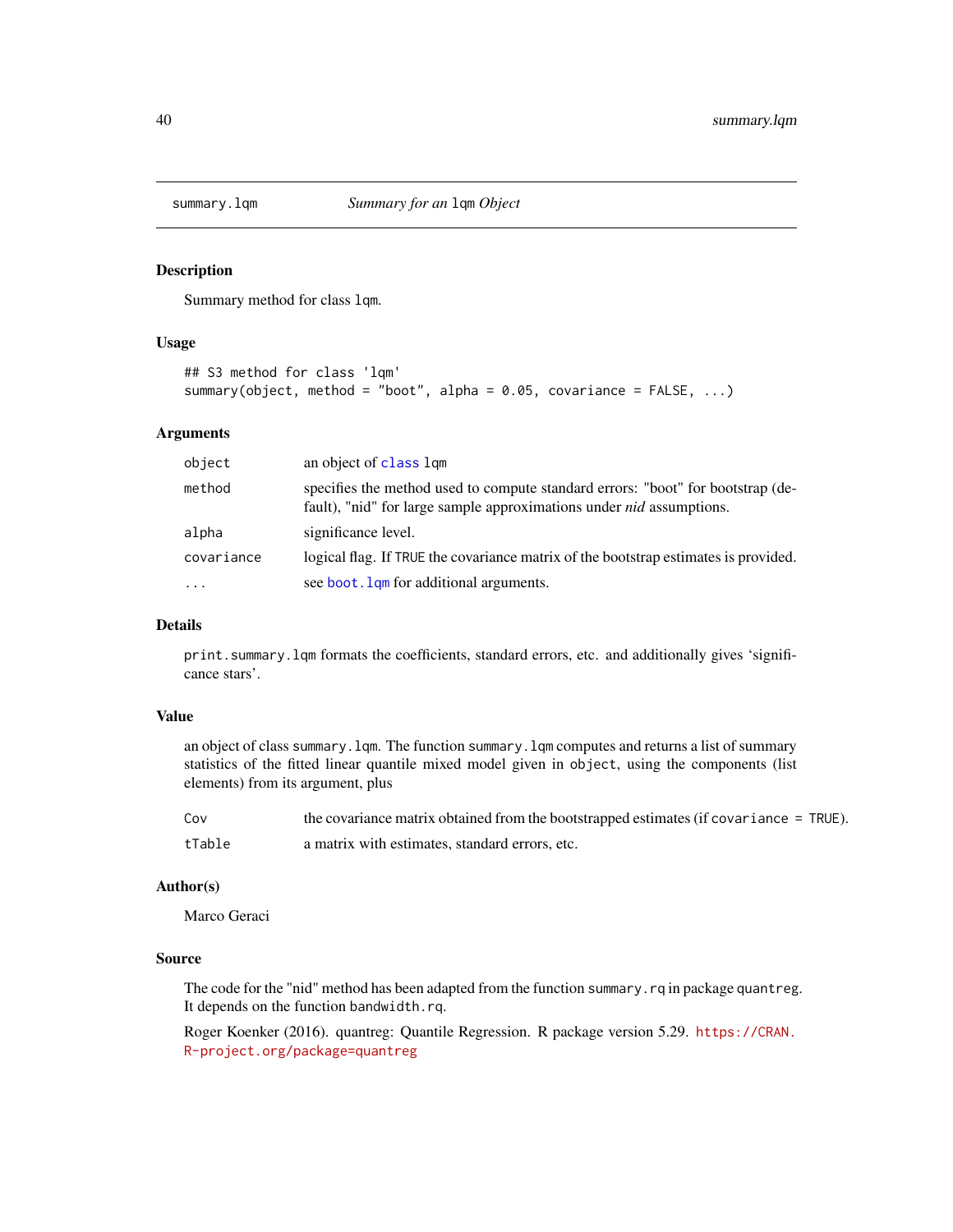# <span id="page-40-0"></span>summary.lqmm 41

# See Also

[print.summary.lqm](#page-33-1) [lqm](#page-11-1)

# Examples

```
set.seed(12356)
n <- 200
p \le -1:3/4test \leq data.frame(x = runif(n,0,1))
test\ <- 30 + test\ + rnorm(n)fit.lqm \leq lqm(y \sim x, data = test, tau = p)
summary(fit.lqm, R = 50)
```
# <span id="page-40-1"></span>summary.lqmm *Summary for an* lqmm *Object*

# Description

Summary method for class lqmm.

# Usage

```
## S3 method for class 'lqmm'
summary(object, method = "boot", alpha = 0.05, covariance = FALSE, ...)
```
# Arguments

| object     | an object of class lgmm.                                                                                               |
|------------|------------------------------------------------------------------------------------------------------------------------|
| method     | specifies the method used to compute standard errors. Currently, only the boot-<br>strap method ("boot") is available. |
| alpha      | significance level.                                                                                                    |
| covariance | logical flag. If TRUE the covariance matrix of the bootstrap estimates is provided.                                    |
| $\ddotsc$  | see boot. Lamm for additional arguments.                                                                               |

#### Details

print.summary.lqmm formats the coefficients, standard errors, etc. and additionally gives 'significance stars'.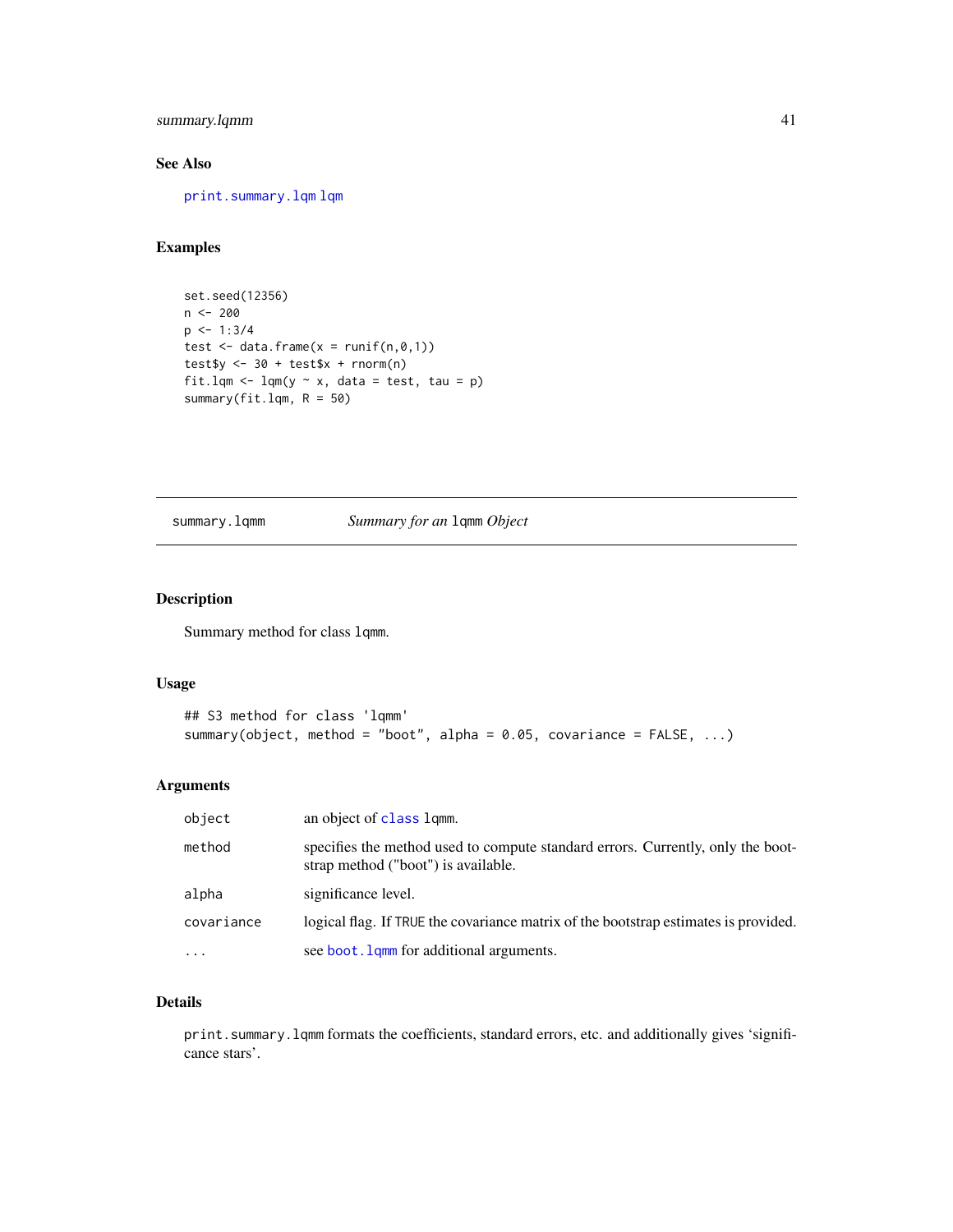# <span id="page-41-0"></span>Value

an object of class summary.lqmm. The function summary.lqmm computes and returns a list of summary statistics of the fitted linear quantile mixed model given in object, using the components (list elements) from its argument, plus

| Cov    | the covariance matrix obtained from the bootstrapped estimates (if covariance = TRUE). |
|--------|----------------------------------------------------------------------------------------|
| tTable | a matrix with estimates, standard errors, etc.                                         |
| B.     | the matrix of all bootstrapped parameters.                                             |

# Author(s)

Marco Geraci

# See Also

[print.summary.lqmm](#page-34-1) [lqmm](#page-18-1)

# Examples

```
data(Orthodont)
fitOi.lqmm <- lqmm(distance \sim age, random = \sim 1, group = Subject,
tau = c(0.1, 0.5, 0.9), data = Orthodont)
summary(fitOi.lqmm)
```
<span id="page-41-1"></span>VarCorr.lqmm *Extract Variance-Covariance Matrix*

#### Description

This function extracts the variance-covariance matrix of the random effects from a fitted lqmm object.

# Usage

```
## S3 method for class 'lqmm'
VarCorr(x, sigma = NULL, ...)
```
# Arguments

| $\times$ | an object of class "lqmm". |
|----------|----------------------------|
| sigma    | not used.                  |
|          | not used.                  |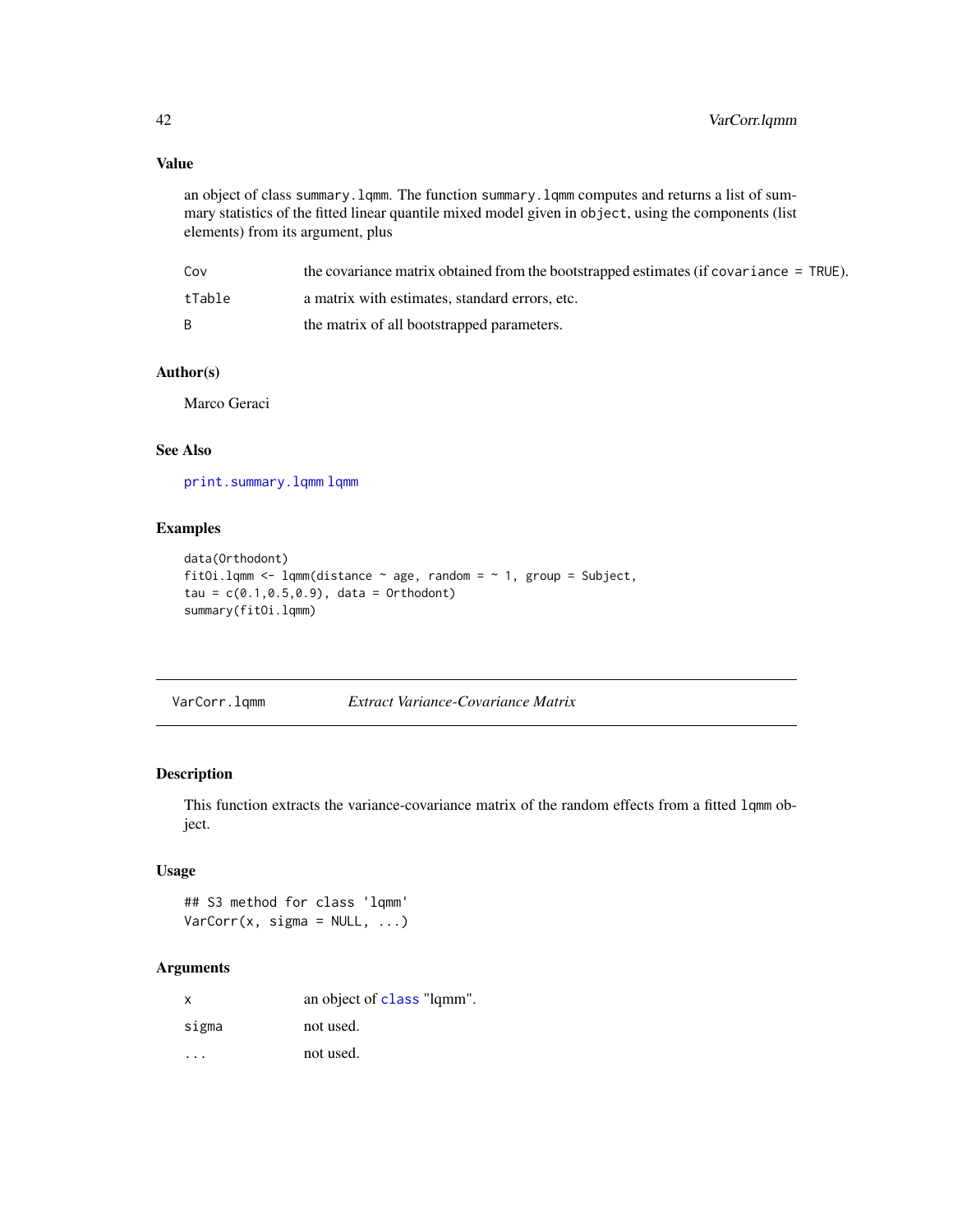# <span id="page-42-0"></span>VarCorr.lqmm 43

# Details

This function returns the variance or the variance-covariance matrix of the random effects. It calls [covHandling](#page-5-1) to manage the output of [lqmm.fit.gs](#page-24-1) or [lqmm.fit.df](#page-22-1). A post-fitting approximation to the nearest positive (semi)definite matrix (Higham, 2002) is applied if necessary. The generic function VarCorr is imported from the nlme package (Pinheiro et al, 2014).

# Author(s)

Marco Geraci

# References

Higham N (2002). Computing the Nearest Correlation Matrix - A Problem from Finance. IMA Journal of Numerical Analysis, 22, 329-343.

Pinheiro J, Bates D, DebRoy S, Sarkar D and R Core Team (2014). nlme: Linear and Nonlinear Mixed Effects Models. R package version 3.1-117, [https://CRAN.R-project.org/package=](https://CRAN.R-project.org/package=nlme) [nlme](https://CRAN.R-project.org/package=nlme).

# See Also

[lqmm](#page-18-1) [coef.lqmm](#page-5-2)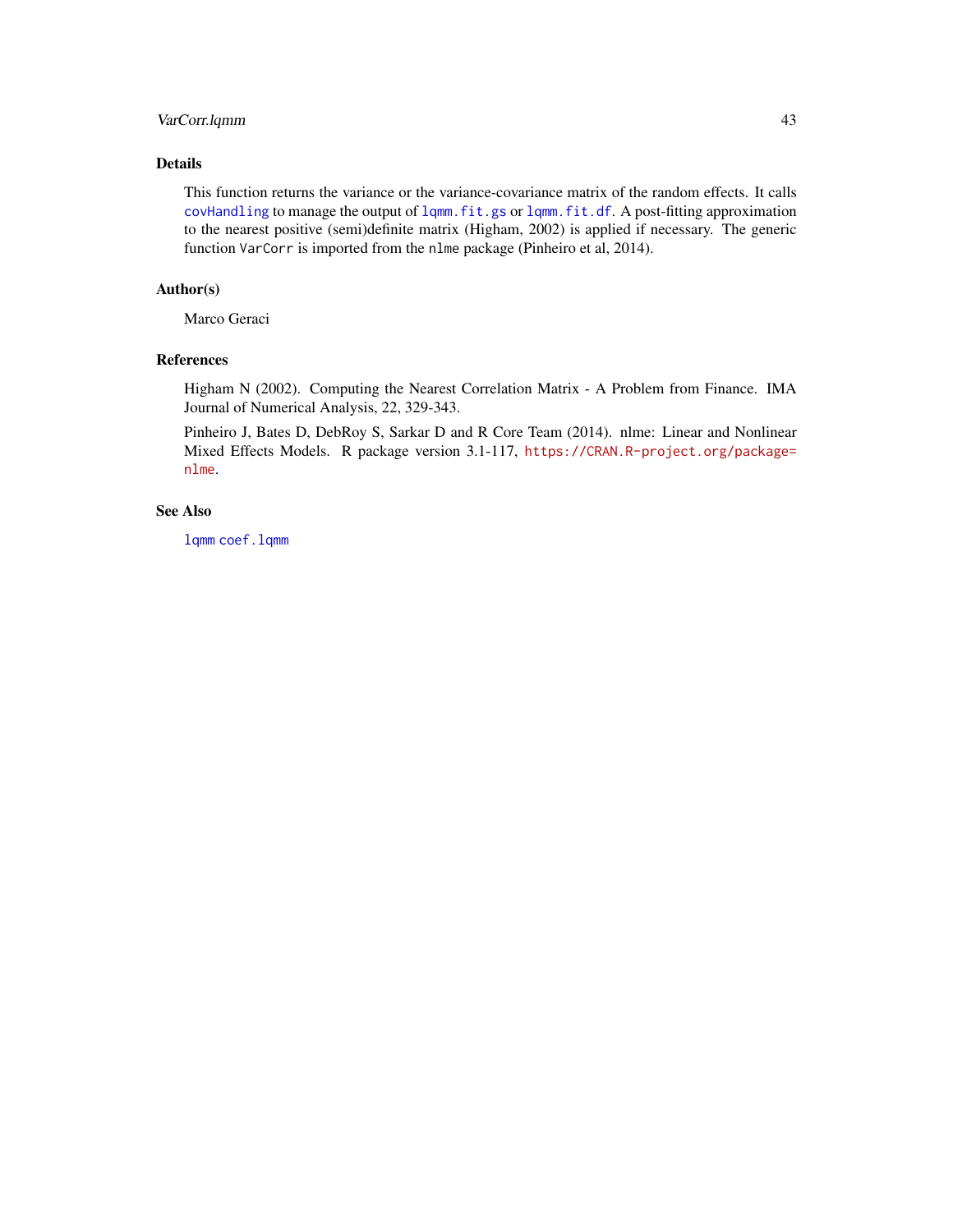# <span id="page-43-0"></span>Index

∗Topic asymmetric Laplace distribution dal, [7](#page-6-0) meanAL, [28](#page-27-0) mleAL, [29](#page-28-0) ∗Topic bootstrap boot, [3](#page-2-0) extractBoot, [8](#page-7-0) summary.boot.lqm, [38](#page-37-0) summary.boot.lqmm, [39](#page-38-0) summary.lqm, [40](#page-39-0) summary.lqmm, [41](#page-40-0) ∗Topic coefficients coef.lqm, [5](#page-4-0) coef.lqmm, [6](#page-5-0) ranef.lqmm, [36](#page-35-0) VarCorr.lqmm, [42](#page-41-0) ∗Topic control lqmControl, [18](#page-17-0) lqmmControl, [26](#page-25-0) ∗Topic covariance covHandling, [6](#page-5-0) is.positive.definite, [10](#page-9-0) make.positive.definite, [28](#page-27-0) VarCorr.lqmm, [42](#page-41-0) ∗Topic datasets labor, [10](#page-9-0) Orthodont, [30](#page-29-0) ∗Topic fitting lqm.fit.gs, [16](#page-15-0) lqmControl, [18](#page-17-0) lqmm.fit.df, [23](#page-22-0) lqmm.fit.gs, [25](#page-24-0) lqmmControl, [26](#page-25-0) ∗Topic gaussian quadrature gauss.quad, [9](#page-8-0) gauss.quad.prob, [9](#page-8-0) ∗Topic maximum likelihood estimation

meanAL, [28](#page-27-0) mleAL, [29](#page-28-0) ∗Topic models logLik.lqm, [11](#page-10-0) logLik.lqmm, [12](#page-11-0) ∗Topic positive definite is.positive.definite, [10](#page-9-0) make.positive.definite, [28](#page-27-0) ∗Topic prediction predict.lqm, [31](#page-30-0) predict.lqmm, [32](#page-31-0) ∗Topic print print.lqm, [33](#page-32-0) print.lqmm, [34](#page-33-0) print.summary.lqm, [34](#page-33-0) print.summary.lqmm, [35](#page-34-0) ∗Topic quantile regression lqm, [12](#page-11-0) lqmm, [19](#page-18-0) lqmm-package, [2](#page-1-0) ∗Topic quantiles for counts lqm.counts, [14](#page-13-0) ∗Topic random effects ranef.lqmm, [36](#page-35-0) ∗Topic residuals residuals.lqm, [37](#page-36-0) residuals.lqmm, [37](#page-36-0) ∗Topic standard errors boot, [3](#page-2-0) summary.lqm, [40](#page-39-0) summary.lqmm, [41](#page-40-0) ∗Topic summary print.summary.lqm, [34](#page-33-0) print.summary.lqmm, [35](#page-34-0) summary.boot.lqm, [38](#page-37-0) summary.boot.lqmm, [39](#page-38-0)

AIC, *[11,](#page-10-0) [12](#page-11-0)* as.data.frame, *[12](#page-11-0)*